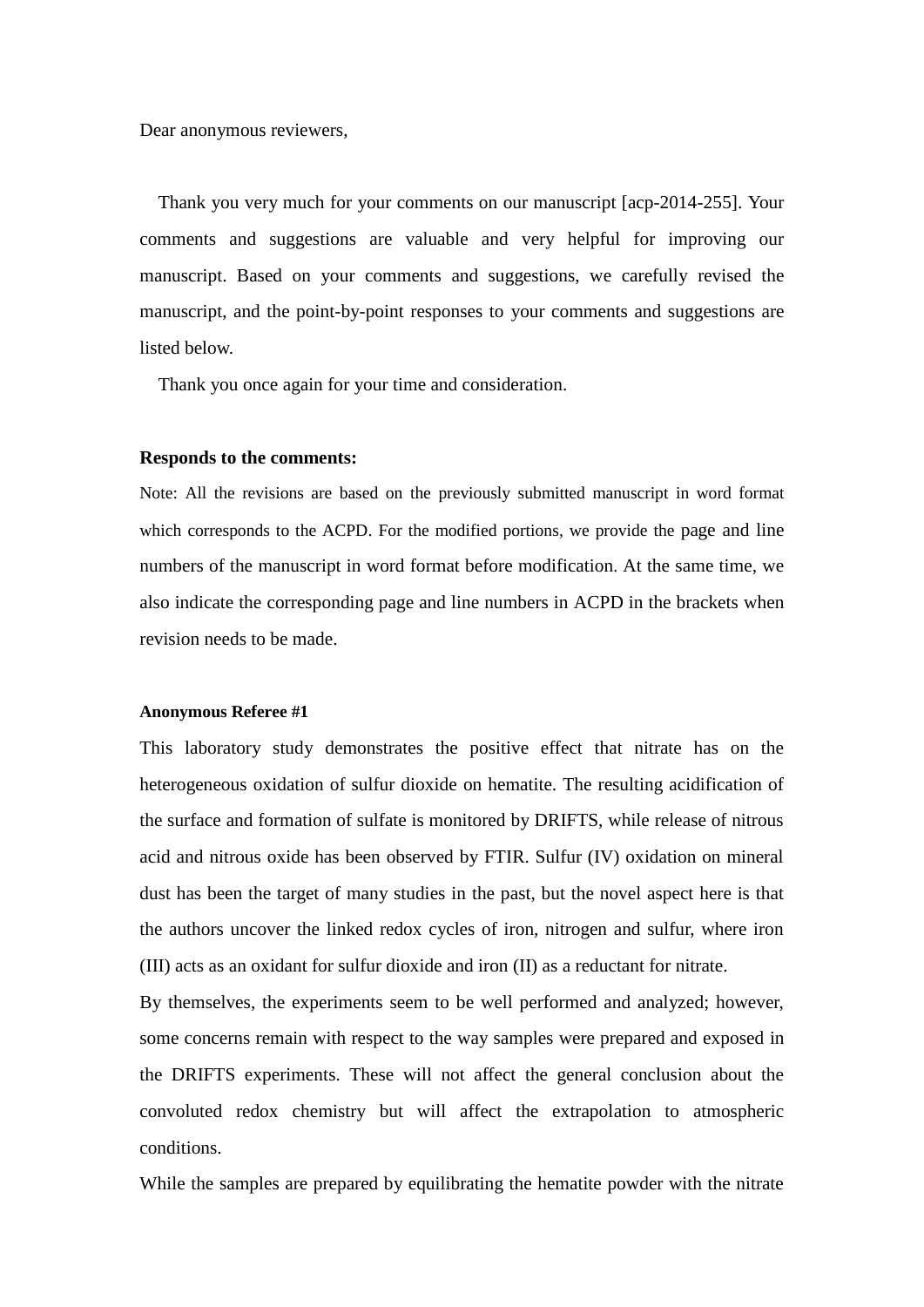salt at 68% relative humidity, once the samples are introduced to the DRIFTS cell, they are not exposed to humidity anymore (correct?) and will therefore dry out during the actual sulfur oxidation experiments. Therefore, significant changes in the physical properties are induced (over what time scale?), which likely suppress the efficiency of the redox cycles, which would require some aqueous phase to allow exchange of ions by diffusion. This aspect needs to be considered in the experimental and results/discussion sections.

We thank you for your valuable comments. For the way samples were prepared: In our manuscript, we described the preparation method of the FN series. In fact, in order to compare the reactivity of samples, all of the samples were treated by equilibrating the powder at 68% relative humidity for the same time (48 h) before further use. Therefore, on page 6, line 129 (page 11582, line 2 in ACPD), we delete "at least" from "…for at least 48 h… ".

In our study, the nitrate-hematite mixtures and pure nitrate are still loose fine powders after they are equilibrated at 68% RH for 48 h. For example, for FN-24 sample, we give its digital photo after equilibration for 48 h (see Fig. R1). As can be seen from Fig. R1, there may be some water molecule layers resisting on humid sample surfaces, but the nitrate and hematite are not immersed in a solution after the equilibration in our experiments. This is the reason why we use "humid" instead of "wet".

For the way samples were exposed in the DRIFTS experiments:

In the DRIFTS experiments, the used gaseous oxygen, argon and  $SO<sub>2</sub>$  were dried. That is, once the samples are introduced to the DRIFTS cell, they are not exposed to humidity anymore. Just as you think, the introduction of the dried gases into the DRIFTS cell will cause a loss of surface adsorbed water. During purge process, we found that the loss of water is almost stopped after about 40 min, and on the whole, the loss of water is low. The loss of surface adsorbed water (around  $1640 \text{ cm}^{-1}$ ) is not easy to be observed after the introduction of the gaseous reactant  $SO_2$  (using a background spectrum measured on the powder sample which was purged with argon for 1 h), which indicates less water loss. These results may be attributed to the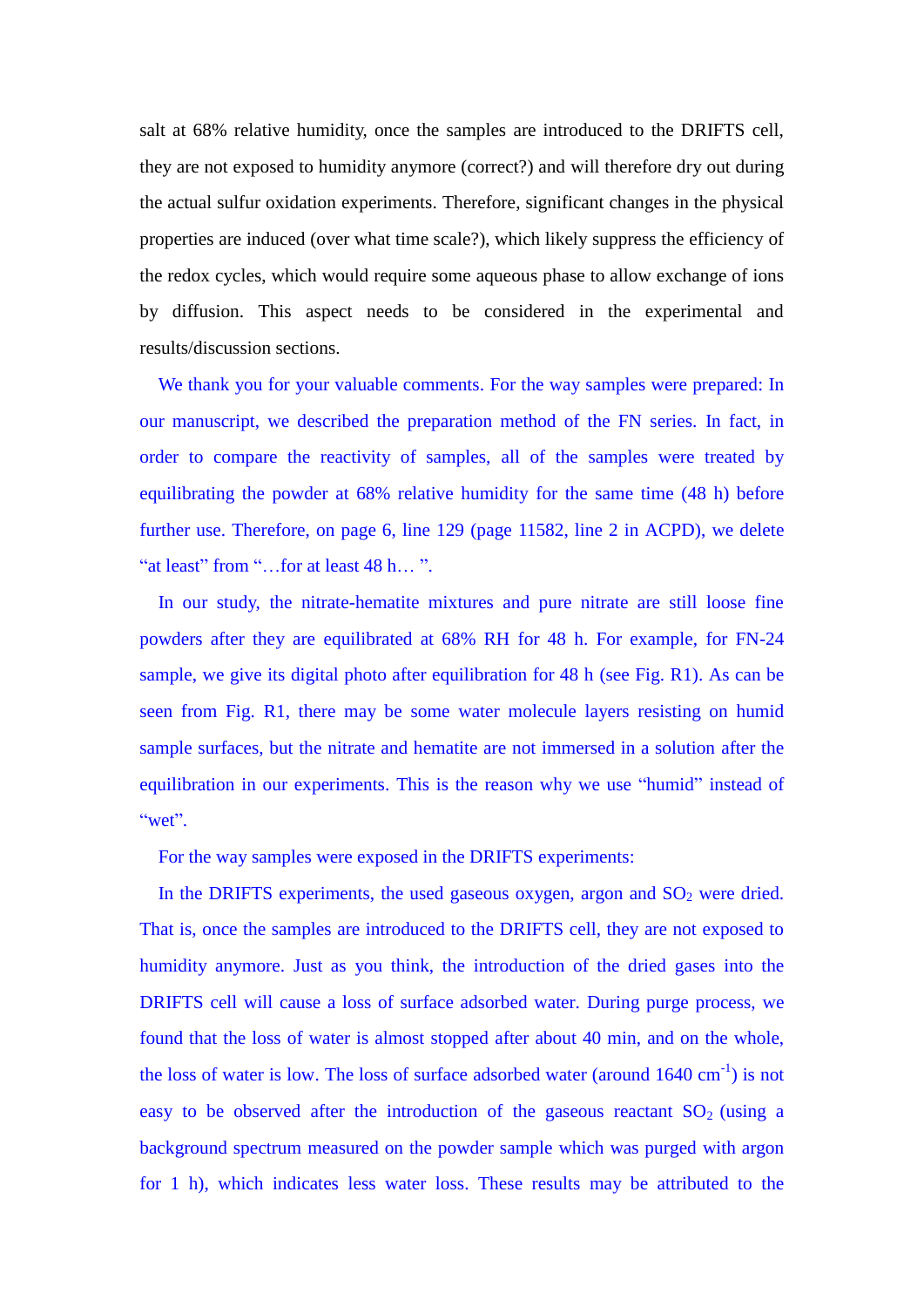presence of nitrate. That is, the water-solvated nitrate bound water molecules on the particle surface due to its hygroscopic properties, and the solvated nitrate may become a water reservoir for reaction. Weak water loss will favor the redox cycles (The anonymous referee #2 also concerns about the loss of water during the experiments. In the answer to the question 8 in general comments of anonymous referee #2, we give some experimental results and discuss the loss of surface adsorbed water during the purge process and the actual sulfur oxidation experiments. Please refer to the answer.).

In addition, this is a good idea. We will further design and conduct such experiments in which the relative humidity is controlled at different values during the whole experiment.

The manuscript is unnecessary long, even though it is in general reasonably well written. Most of the discussions are too detailed and repetitive and distract from the main line of the paper. This could be solved for instance by placing the detailed spectral IR assignments into a supporting online part and only integrate the result of that into the main paper. Several other sections could be shortened in the same way, such that an overall much more concise paper with the main aspects would result.

We accept this suggestion and made some substantial revisions according to your detailed comments.

## Detailed comments:

(1) P4, top paragraph: To what degree has the work by Harris et al. (2013) on the role of transition metals in cloud oxidation resolved the issue of missing sulfate sources? Reference

Harris, E., Sinha, B. r., van Pinxteren, D., Tilgner, A., Fomba, K.W., Schneider, J., Roth, A., Gnauk, T., Fahlbusch, B., Mertes, S., Lee, T., Collett, J., Foley, S., Borrmann, S., Hoppe, P., and Herrmann, H.: Enhanced Role of Transition Metal Ion Catalysis During In-Cloud Oxidation of SO<sub>2</sub>, Science, 340, 727-730, 2013.

We read the paper carefully. In the paper, Harris et al. found that sulfur dioxide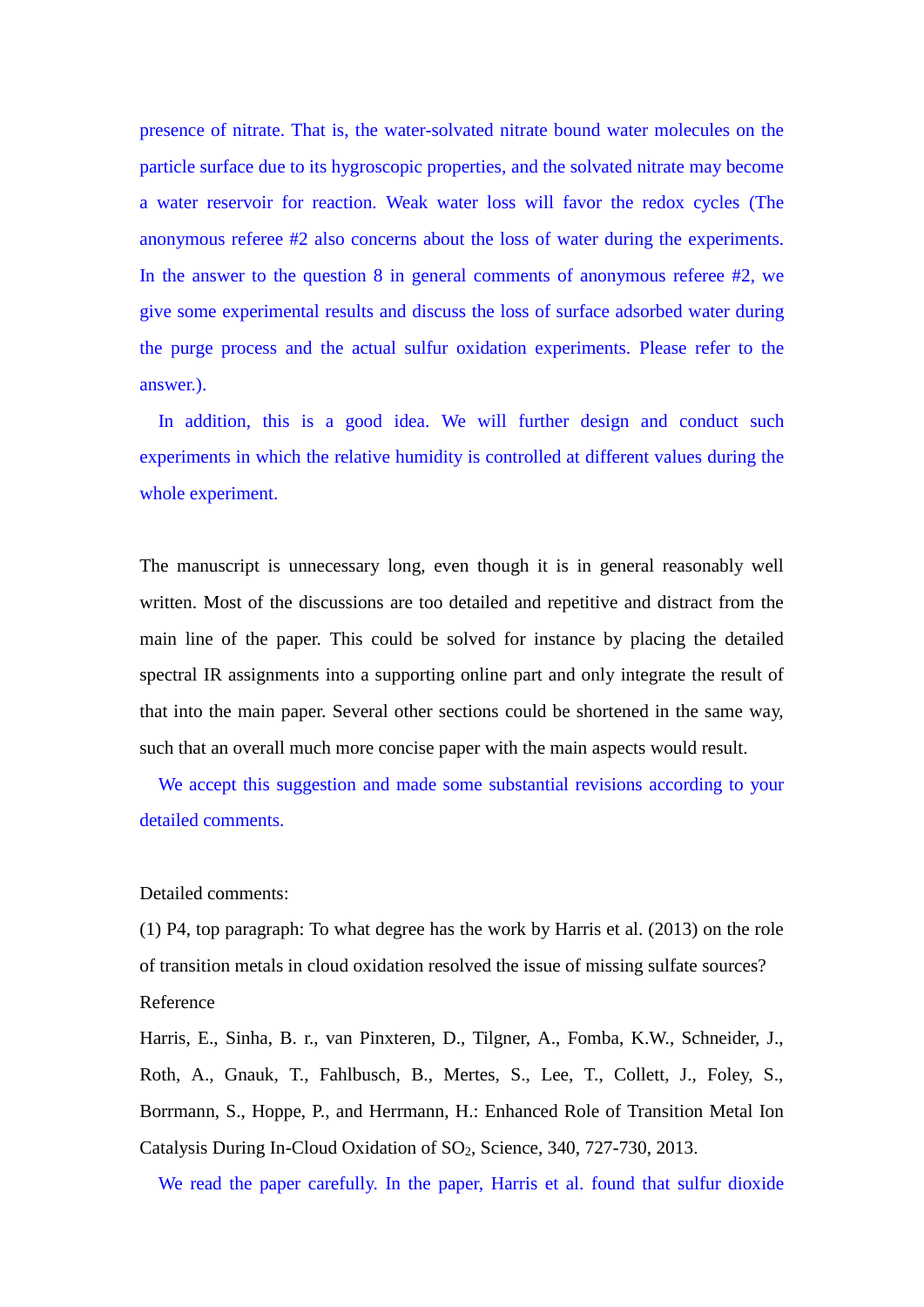oxidation catalyzed by natural transition metal ions is the dominant in-cloud oxidation pathway, and including this pathway in models will improve agreement between modeled and observed  $SO<sub>2</sub>$  (or sulfate) concentrations. Maybe this pathway is significant in clouds, and taking this into account will lead to large changes in estimates of the magnitude and spatial distribution of aerosol forcing, but this pathway may be still insufficient to resolve the model discrepancies with surface  $SO<sub>2</sub>$ and sulfate observations. One the one hand, this is because that there are large uncertainties in atmospheric dissolved transition metal ions concentrations. On the other hand, this is because that the atmospheric heterogeneous reactions of  $SO<sub>2</sub>$  on aerosol surfaces still have large uncertainties.

We cited this paper in the revised manuscript, and appropriate revisions have been made as follows:

On page 3, line 57-59 (page 11579, line 11-13), "…, and the two pathways including gaseous oxidation by OH radical and aqueous oxidation in cloud and fog droplets by ozone and hydrogen peroxide are insufficient to bridge the gap between field and modeling studies (Luria and Sievering, 1991). Including in-cloud oxidation catalyzed by natural transition metal ions in models will improve agreement between models and observations (Harris et al., 2013). These imply that…".

(2) P5, lower paragraph: this should be shortened substantially. The involvement of  $HNO<sub>3</sub>$  and  $HONO$  is not introduced before and thus should not appear here.

We accept this suggestion, and corresponding revision has been made in the revised manuscript:

On page 5, line 105-110 (page 11581, line 3-8), the original part is revised to "The results reveal a potential pathway of sulfate formation in the troposphere and the significant contribution of particulate nitrate for the conversion of  $SO<sub>2</sub>$  and the enhanced formation of sulfate in the atmosphere.".

(3) Line 130: 'desiccator' is probably not the right word, since the vessel has been used to expose the sample to high humidity and not to dry it. This word is causing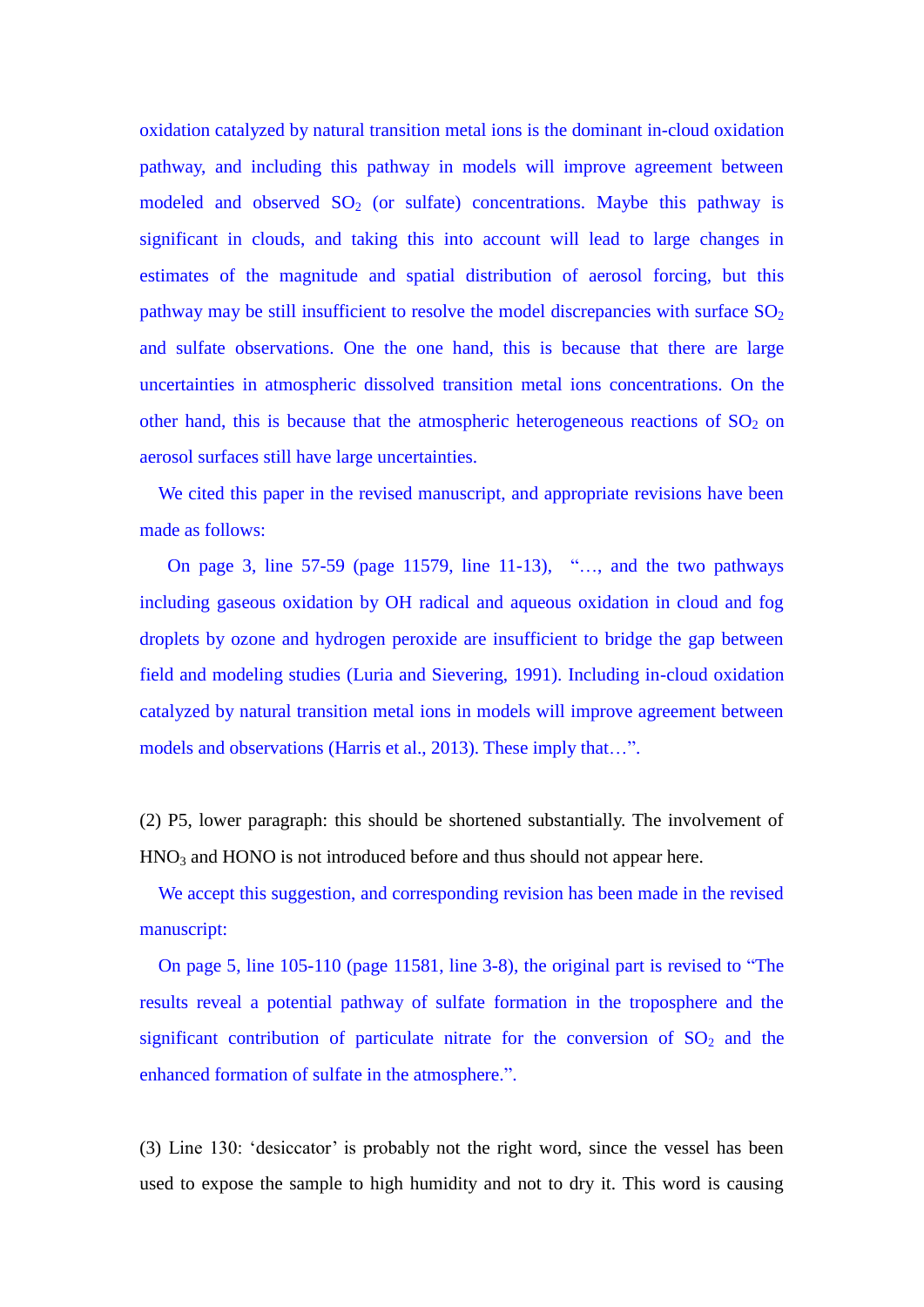confusion here.

The reason we used this word is mainly that we referred to some published papers such as the following:

- Hong, T. D., Edgington, S., Ellis, R. H., de Muro, M. A., and Moore, D.: Saturated salt solutions for humidity control and the survival of dry powder and oil formulations of Beauveria bassiana conidia, J. Invertebr. Pathol., 89, 136–143, 2005.
- Kuu, W. Y., Chilamkurti, R., and Chen, C.: Effect of relative humidity and temperature on moisture sorption and stability of sodium bicarbonate powder, Int. J. Pharm., 166,167–175, 1998.
- Sandoval, A. J. and Barreiro, J. A.: Water sorption isotherms of non-fermented cocoa beans (Theobroma cacao), J. Food Eng., 51, 119-123, 2002.

The main and secondary chambers of a desiccator are usually separated by a removable platform. The secondary chamber is used to place the selected saturated salt solution to produce the desired relative humidity. The sample was treated in the main chamber by equilibrating the powder at the desired relative humidity. This method of sample treatment is so-called "static desiccator method" or "static desiccator technique". Therefore, we used this word in the manuscript.

(4) Line 132: 'saturation' should be replaced by 'equilibration'

We accept this suggestion, and corresponding revision has been made in the revised manuscript:

On page 6, line 131 (page 11582, line 3), "saturation" is replaced by "equilibration".

(5) Section 2.2: Here, it should be explicitly stated and explained what happens with the water, once the sample is in the DRIFTS cell.

We accept this suggestion, and corresponding revision has been made in the revised manuscript (Please refer to the answers to your question in general comments and the question 8 in general comments of anonymous referee #2. There, we discuss the loss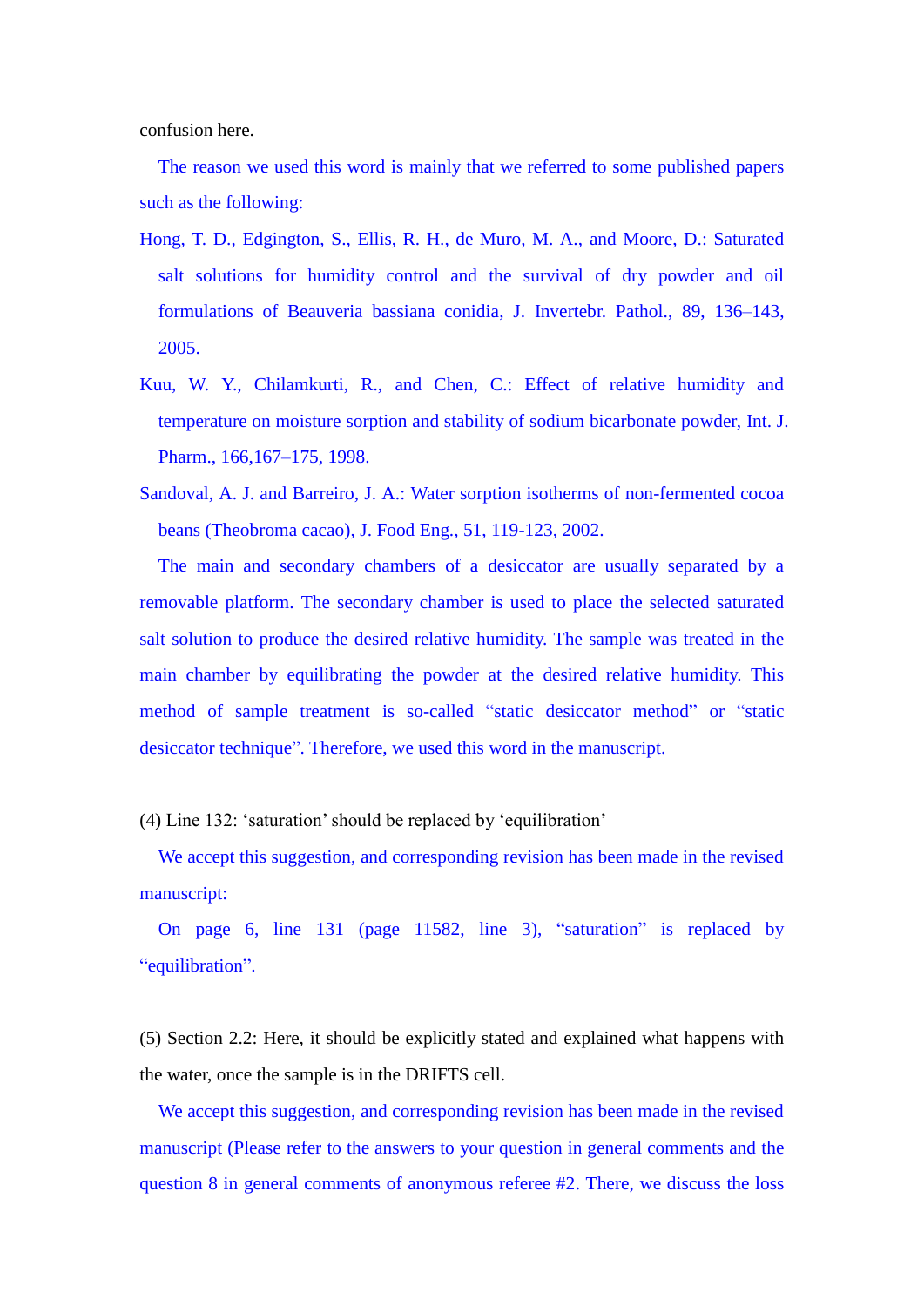of surface adsorbed water during the purge process and the actual sulfur oxidation experiments.):

On page 7, line 145 (page 11582, line 18), the content "In addition, it should be pointed out that weak surface water loss will be observed during the purge process, but the loss of water is almost stopped after about 40 min. Furthermore, less water loss is also observed after the introduction of the reactive gases. These imply that some water molecules are kept in the sample due to the presence of hygroscopic salt  $(NaNO<sub>3</sub>)$ ." is added.

(6) Section 2.4: Again, the final amount of water in the bottle after introducing the gases should be estimated to get an idea of the water activity within the sample.

From the point of view of water loss, the difference between this experiment and the DRIFTS experiment mainly lies in the former did not continuously load the reactive gases. That is, the bottle was purged with a mixture of dried Ar and  $O_2$  (100) mL/min) for 1 h, after which the inlet and the outlet of the bottle were closed. Considering that less water loss is observed after the introduction of the reactive gases in the DRIFTS experiment, the final amount of water in the bottle after introducing gases should be close to that in the same sample in the DRIFTS cell.

Corresponding revision has been made in the revised manuscript:

Page 9, line 184 (page 11584, line 6): The content "After the above treatments, the final amount of water in the bottle should be close to that in the same sample in the DRIFTS cell." is added.

(7) Line 216: The preparation of the pure nitrate samples is not described in the experimental section. At high humidity it deliquescing and will form a solution?

In the experimental section, we add the following content in the revised manuscript:

Page 6, line 130-131 (page 11582, line 2-3), the sentence "The humid samples were still loose fine powders after the equilibration, …" is revised to "The humid samples including the hematite-nitrate mixtures, pure hematite and nitrate were still loose fine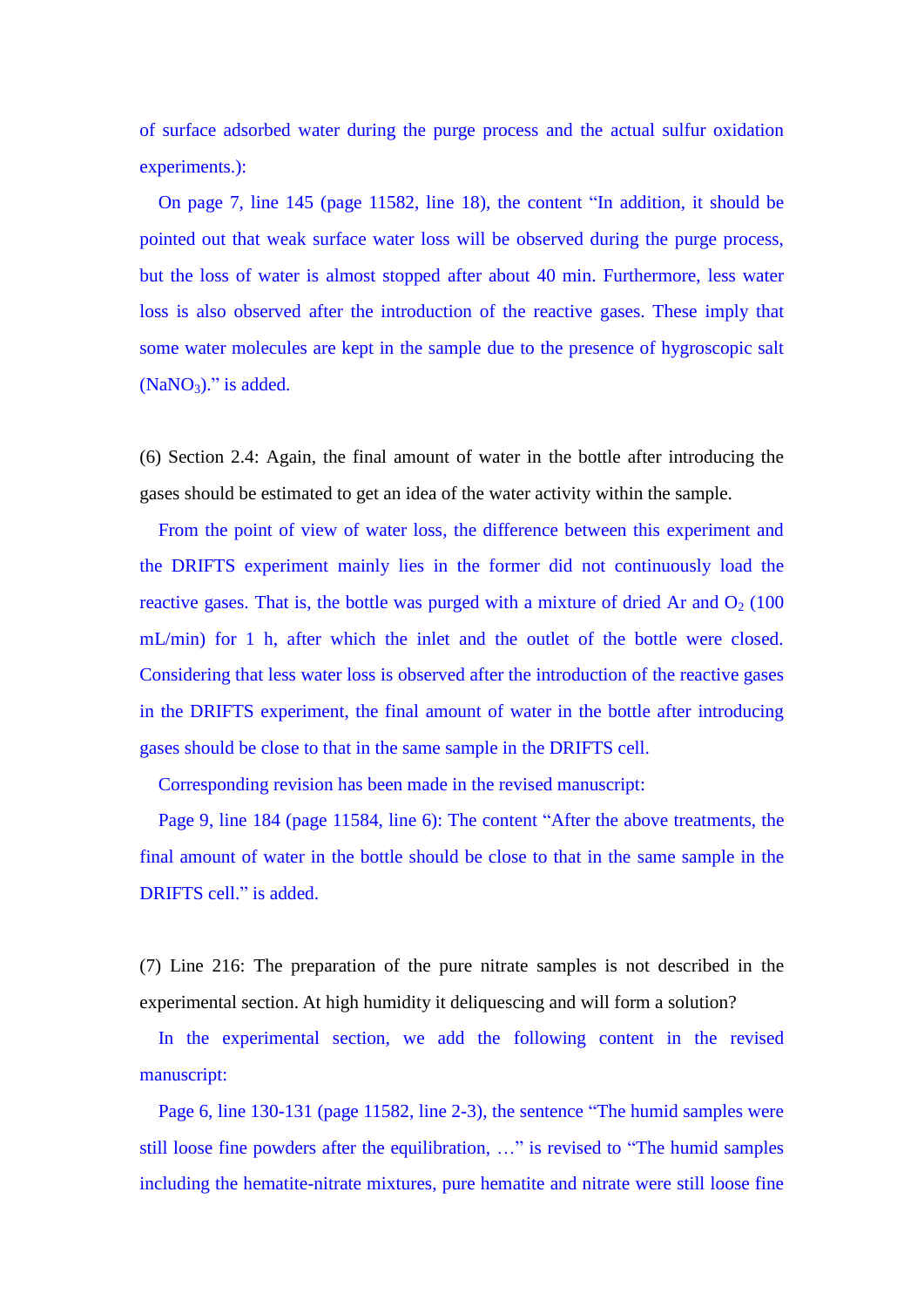powders after the equilibration, …".

Lee and Hsu  $(2000)$  observed that the water uptake by NaNO<sub>3</sub> particles was a continuous process between 25% and 89% RH. Gysel et al. (2002) found that  $NaNO<sub>3</sub>$ particles did not exhibit a deliquescence phenomenon using a tandem differential mobility analyzer. Gibson et al.  $(2006)$  observed that the diameter of NaNO<sub>3</sub> particles increased continuously from 100 nm at 10% RH to 158 nm at 83% RH using a multianalysis aerosol reactor system. Hoffman et al. (2004) also did not observe the deliquescence point of  $NaNO<sub>3</sub>$  particles by using several approaches. However, some researchers observed the deliquescence point of NaNO<sub>3</sub> particles. For example, Tang and Munkelwitz (1994) observed the deliquescence point of  $NaNO<sub>3</sub>$  particles at 74.5% RH at 25 °C using a single-particle levitation technique. Liu et al. (2008) observed a very sharp deliquescence transition at  $71\% - 73\%$  RH for NaNO<sub>3</sub> particles using microscopic Fourier transform infrared spectroscopy. Therefore, considering that the relative humidity used in our study is 68%, the deliquescence phenomenon should not be observed.

(8) P12/13: Also this part discussing the pure hematite case should be exported to the supporting online material. This is known from previous studies and serves more as a reference for the other experiments.

We accept this suggestion, and corresponding revisions have been made in the revised manuscript:

(1) The part on page  $12-13$ , line  $263-272$  (page 11587, line 8-17) is exported to the supporting online material, and we put it together with Fig. S4.

(2) The part on page 13, line 272-284 (page 11587, line 17-29) is also exported to the supporting online material (Please see Section S6 in the Supplement). Correspondingly, on page 14, line 312 (page 11588, line 28), "see Section S6 in the Supplement" is added in the revised manuscript.

(9) P13: the discussion of FN samples in terms of adsorption configurations should be cautioned, since the system here is likely an amorphous nitrate film in contact with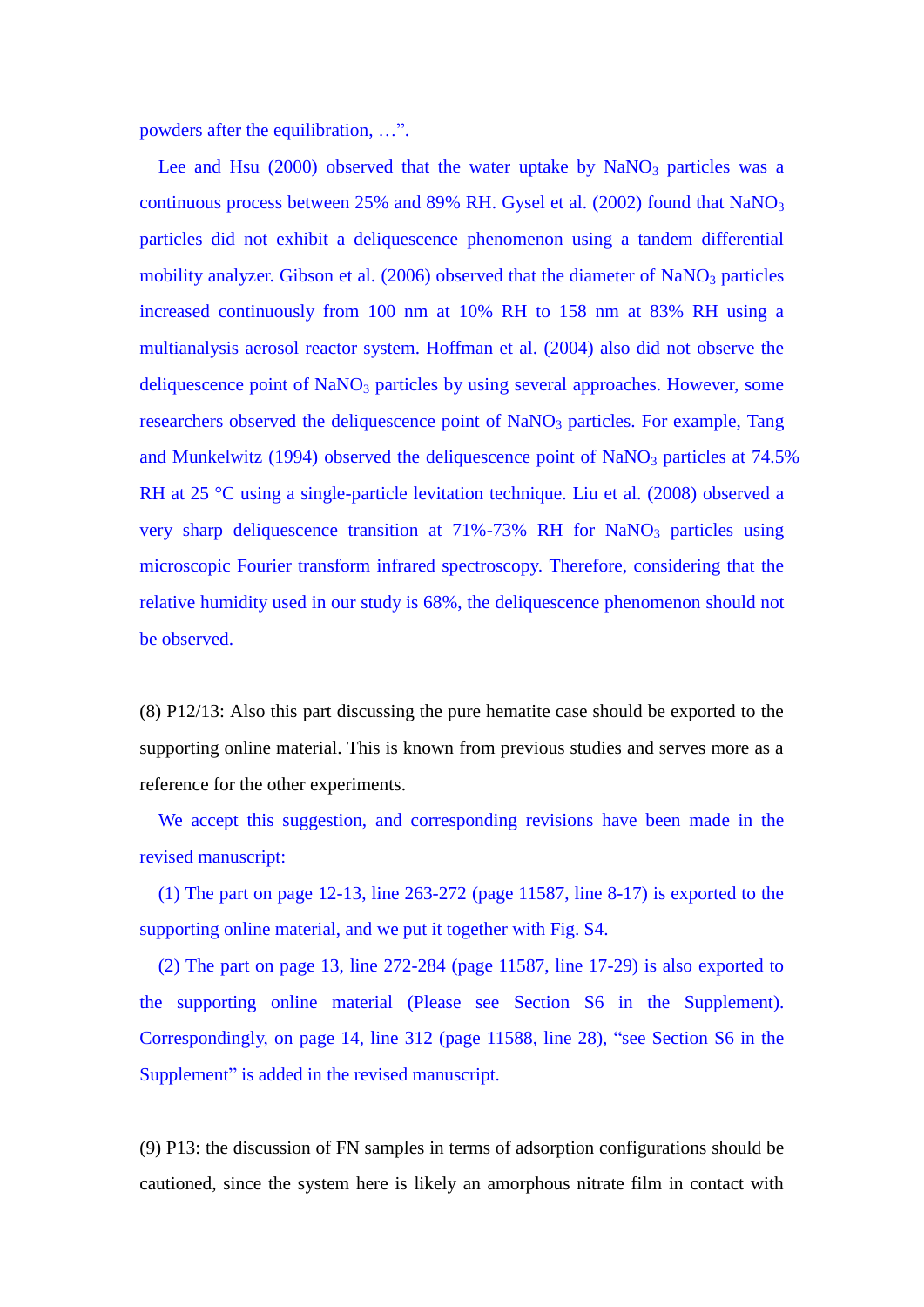hematite. What is the average thickness of the film if the nitrate is evenly distributed over the particles?

We once performed X-ray diffraction analyses of pure hematite, humid FN-24 and FN-48 (Fig. R2). The results are shown in the following figure. The crystalline peaks at 29.65°, 31.9°, 39.0°and 47.9°can be identified as the characteristic reflections of NaNO<sub>3</sub>. No amorphous sodium nitrate was present because there was no broad amorphous peak in the  $20^{\circ}$ -40 $^{\circ}$  range.

In addition, for the average thickness of the film, we are very sorry that we didn't focus on it during we performed SEM characterization, and we are unable to provide this data.

(10) Line 364: The surface complexes of  $N_2O_4$  likely only exist at relatively high  $NO<sub>2</sub>/N<sub>2</sub>O<sub>4</sub>$  concentrations in the gas phase. Since the surface concentrations are low here, wouldn't  $N_2O_4$  immediately decay into  $NO_2$  and desorb under the conditions of the present experiments?

In the White cell-FTIR experiments, we did not find gas phase  $NO_2$  and  $N_2O_4$ . We also analyzed the gas phase species in the White Cell reactor by using SPME-GC-MS technique, and no gaseous  $NO_2$  and  $N_2O_4$  is observed. Hence, we think that  $N_2O_4$ can't immediately decay into  $NO<sub>2</sub>$  and desorb under the conditions of the present experiments. The reason may be as follows. On the one hand, a very small amount of  $N_2O_4$  is formed on particle surface, the formed  $N_2O_4$  may be captured by surface sulfite to initiate its secondary reaction, in addition to the interactions with  $HNO<sub>3</sub>$ ,  $HNO<sub>3</sub>-H<sub>2</sub>O$  complexes and  $H<sub>2</sub>O$ . On the other hand, the concentration of the formed  $N_2O_4$  is very low, even if the  $N_2O_4$  is completely decomposed into  $NO_2$  and the  $NO_2$ desorbs from the surface into the gas phase, the concentration of the gas phase  $NO<sub>2</sub>$  is also low, which may make gaseous  $N_2O_4$  and  $NO_2$  be present at concentrations below detection limits.

(11) Line 464: what was the estimated partial pressure of HONO? Related to that, line 474: the self-reaction of HONO is probably not relevant at these HONO pressures?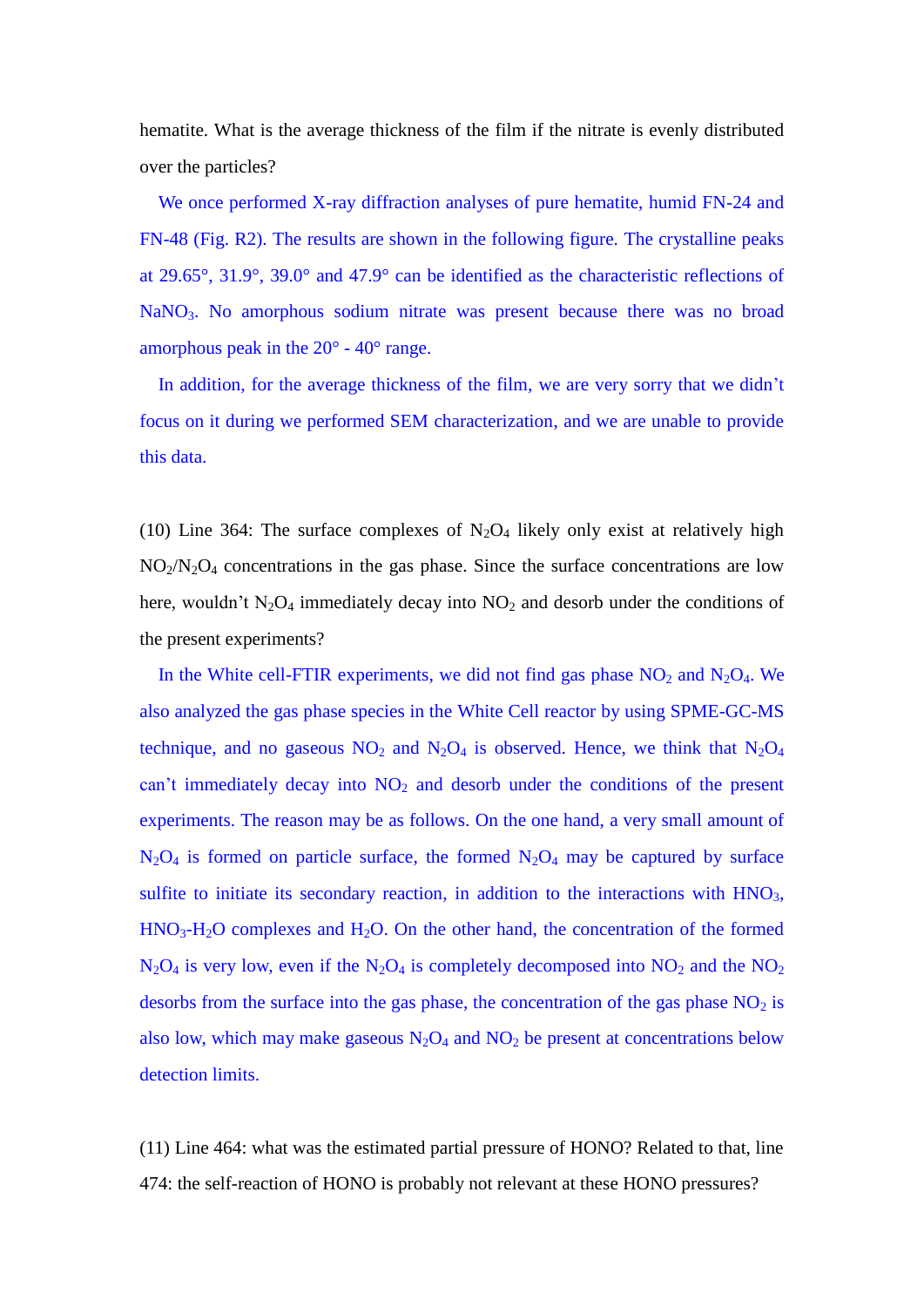We are very sorry that we haven't measured the partial pressure of HONO. We estimated that the partial pressure of HONO was very low because the absorption peaks of HONO were very weak. Therefore, as you point out, the self-reaction of HONO is probably not relevant at such low HONO pressures. Appropriate revision has been made in the revised manuscript:

Page 22, line 480 (page 11595, line 5-6): "Maybe gaseous NO and NO<sub>2</sub> are present at concentrations below detection limits." is replaced by "It is possible that gaseous  $NO$  and  $NO<sub>2</sub>$  are present at concentrations below detection limits. But on the other hand, the weak absorption peaks of HONO may suggest the very low HONO partial pressure, and hence the self-reaction of HONO is probably not relevant at such a low HONO pressure.".

(12) Page 25: The suggestion of the formation of  $N_2O$  as a product of secondary HONO chemistry is likely correct. However, in terms of atmospheric implications, the high surface to volume ratio of the experiments leads to relatively more  $N_2O$  than in the atmosphere. There, the lifetime of HONO is probably limited by photolysis. This should be discussed in the atmospheric implications section.

We accept this suggestion:

Page 25, line 546-549 (page 11597, line 15-18), this part has been revised into "The result may help to explain why the sources of  $N_2O$  exceed the estimated sinks in the atmosphere and the observed increase in atmospheric  $N_2O$ . However, it should be pointed out that the high surface to volume ratio of the experiments may lead to relatively more  $N_2O$  than in the atmosphere. Meanwhile the lifetime of HONO in the atmosphere is probably limited by photolysis. The relative importance of this source needs further study.".

(13) Page 28/29: in the discussion of the mechanism, the authors should come back to the fate of water during the experiments and the relevance of the fact of 'drying out' on the mechanism interpretation.

We accept this suggestion. Based on the above discussion, appropriate revision has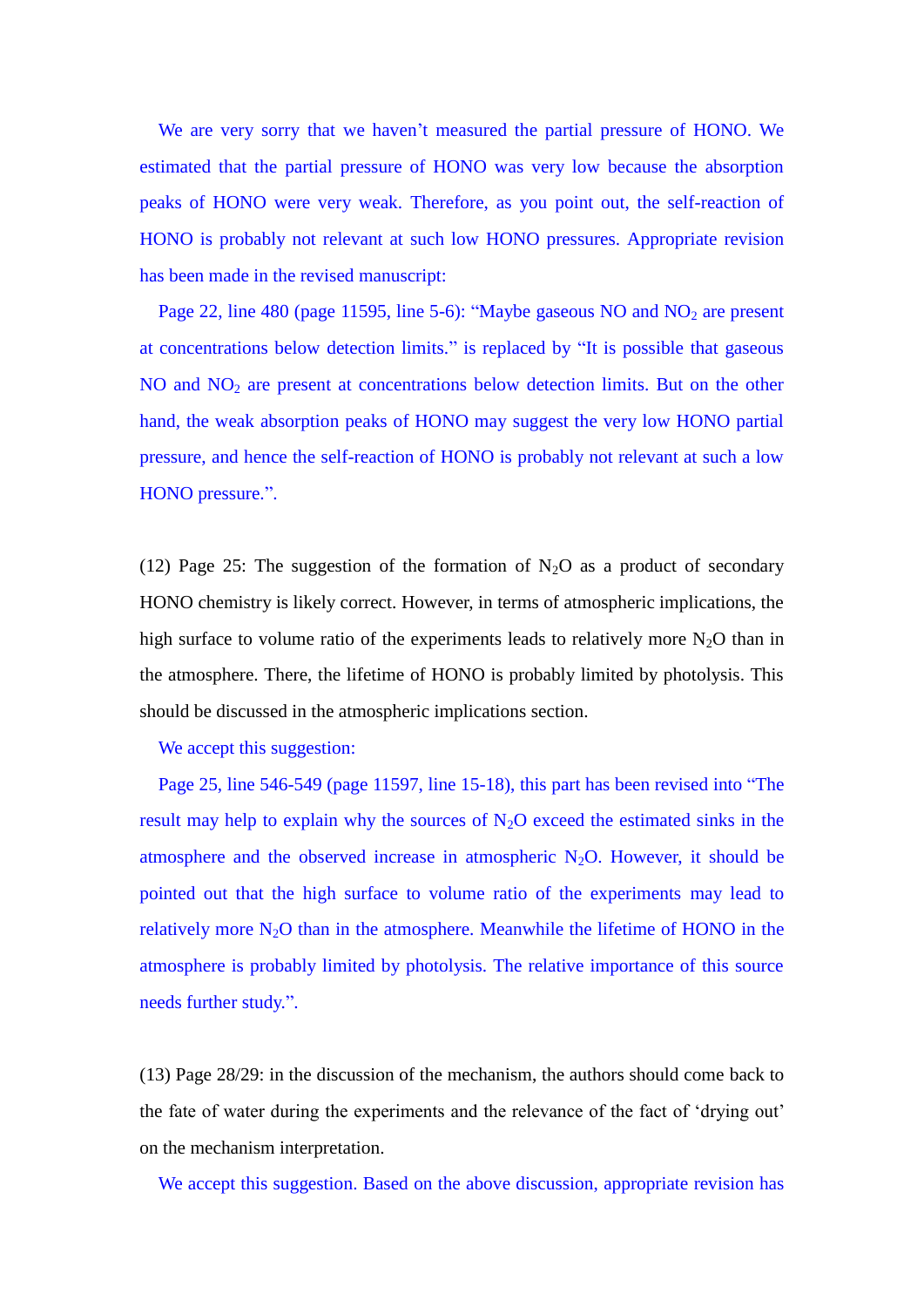been made in the revised manuscript:

Page 28, line 632 (page 11600, line 19): "and leads to weak water loss during the purge and subsequent reaction processes." is added in the revised manuscript.

# References

- Gibson, E. R., Hudson, P. K., and Grassian, V. H.: Physicochemical properties of nitrate aerosols: Implications for the atmosphere. J. Phys. Chem. A, 110, 11785-11799, 2006.
- Gysel, M., Weingartner, E., and Baltensperger, U.: Hygroscopicity of aerosol particles at low temperatures. 2. Theoretical and experimental hygroscopic properties of laboratory generated aerosols, Environ. Sci. Technol., 36, 63-68, 2002.
- Hoffman, R. C., Laskin, A., and Finlayson-Pitts, B. J.: Sodium nitrate particles: physical and chemical properties during hydration and dehydration, and implications for aged sea salt aerosols, J. Aerosol Sci., 35, 869-887, 2004.
- Lee, C. T. and Hsu, W. C.: The measurement of liquid water mass associated with collected hygroscopic particles, J. Aerosol Sci., 31, 189-197, 2000.
- Liu, Y., Yang, Z., Desyaterik, Y., Gassman, P. L., Wang, H., and Laskin, A.: Hygroscopic behavior of substrate-deposited particles studied by micro-FT-IR spectroscopy and complementary methods of particle analysis, Anal. Chem., 80, 633-642, 2008.
- Tang, I. N. and Munkelwitz, H. R.: Water activities, densities, and refractive indices of aqueous sulfates and sodium nitrate droplets of atmospheric importance, J. Geophys. Res., 99, 18801-18808, 1994.

## **Anonymous Referee #2**

This paper investigates the effect of nitrate on the heterogeneous conversion of  $SO<sub>2</sub>$ with hematite and hematite-nitrate mixtures using an in situ diffuse reflectance infrared Fourier transform spectroscopy and a long-path FTIR cell. They found that the presence of nitrate can enhance  $SO_2$  oxidation to sulfate on hematite surface. The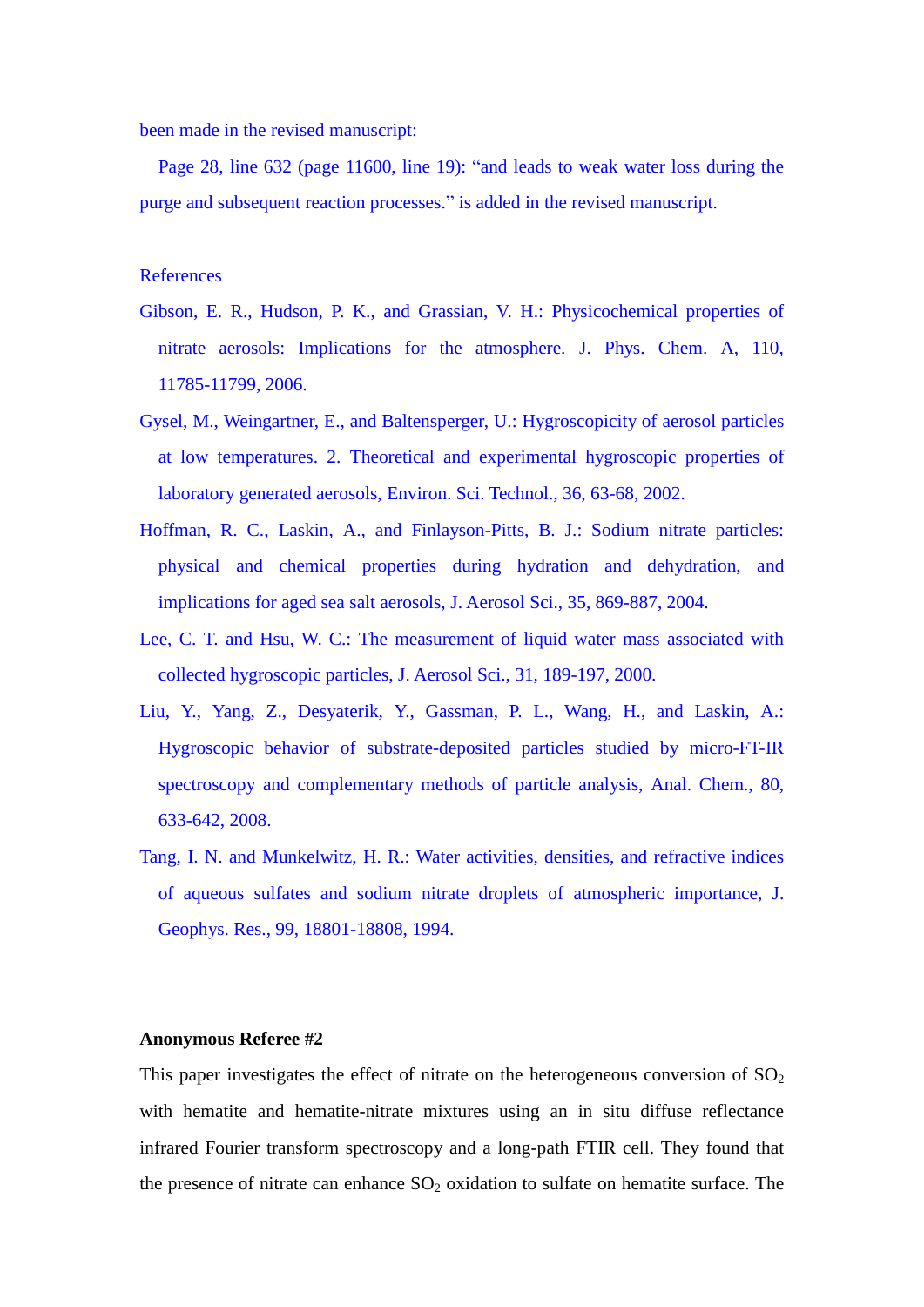nitrate itself can convert into surface adsorbed  $HNO_3$  and  $N_2O_4$  as well as gas phase  $N_2O$  and HONO. The findings reveal a new  $SO_2$  oxidation pathway as well as a potential source of  $N_2O$  and HONO in the atmosphere. The experimental methodology is sound. Equally sound is their interaction with the literature. The main issue of this paper is in the writing. There are many poorly worded sentences and grammatical errors. The poor writing lowers the paper quality and sometimes leads to confusion. Still, I would support publication of the manuscript after the details below have been addressed.

We are very sorry for the incorrect writing. Thank you very much for your suggestions. Based on your suggestions, we have revised the whole manuscript carefully and tried to avoid poorly worded sentences and grammatical errors.

#### **General comments:**

1) Page 11586, line 9-16. A figure showing band areas at 1260, 1158, 1056 and 1000 cm-1 with time should be added to the supplemental information.

According to your suggestion, a figure showing band areas at 1261, 1222 and  $1158$  cm<sup>-1</sup> with time has been added to the supplemental information (please see Section S3, Fig. S4).

It should be pointed out that the figure has not shown the band areas at 1056 and 1000 cm<sup>-1</sup> because the two bands have a very small change in band area with time.

In addition, as you known, peak fitting can produce bias, and hence the fitting band at  $1222 \text{ cm}^{-1}$  corresponds to the band at  $1219 \text{ cm}^{-1}$  in Fig. 1.

Corresponding revisions have been made in the revised manuscript:

Page 11, line 241 (page 11586, line 14). "(see Fig. S4 in the Supplement)" is added;

Page 15, line 324 (page 11589, line 12). "Fig. S4" is replaced by "Fig. S5 in the Supplement";

Page 26, line 572 (page 11598, line 13). "Fig. S5" is replaced by "Fig. S6 in the Supplement".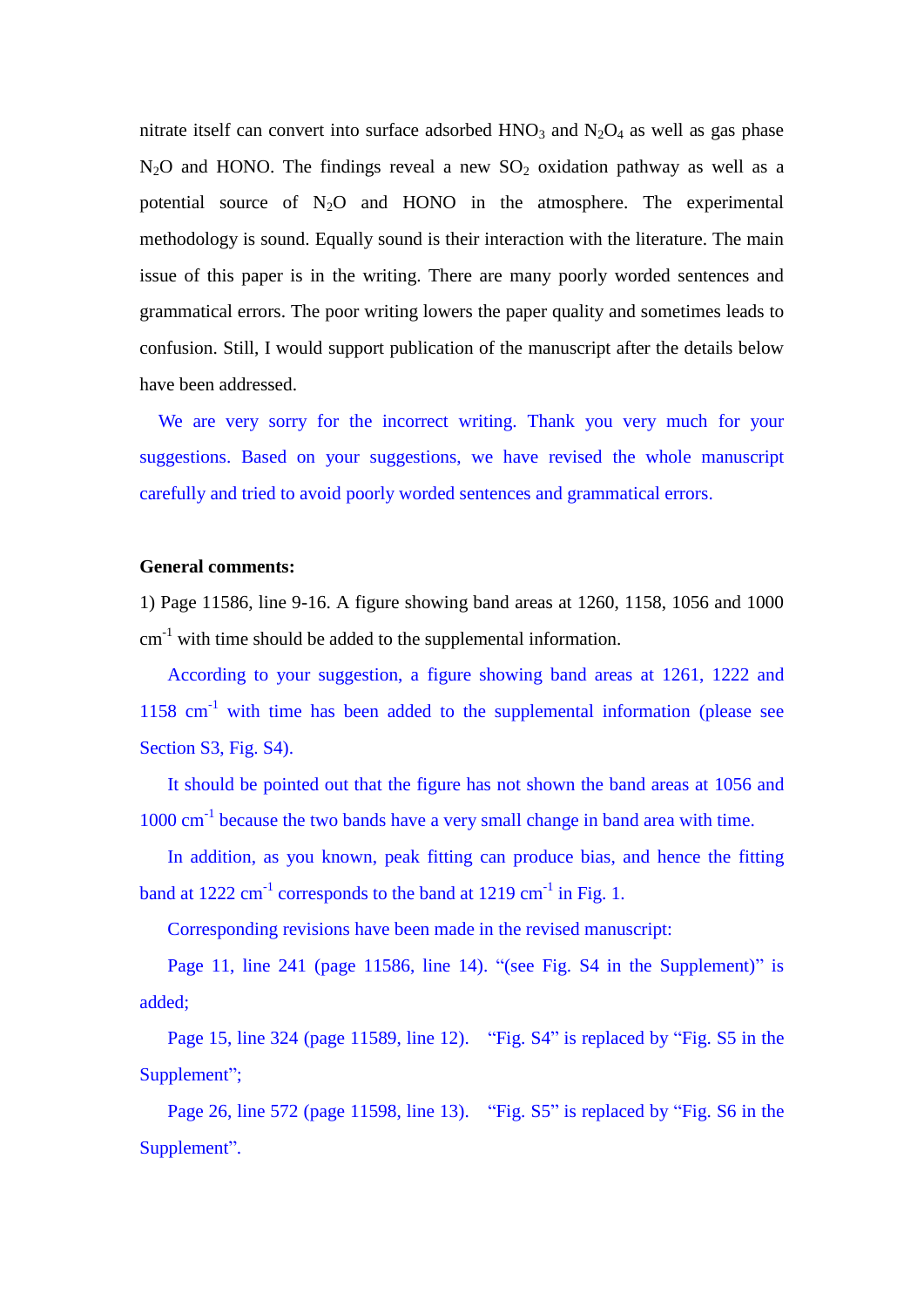2) Page 11590, Figure 3. The authors did not discuss two adsorption bands peaked at 2887 and 1732  $\text{cm}^{-1}$ , respectively. What species the two bands can be attributed to?

(1) A summary of the main peaks of adsorbed  $N_2O_4$  reported in some earlier studies is given in Table R1.

**Table R1**. A summary of the main peaks of adsorbed  $N_2O_4$  reported in earlier studies.

| No. | Reference                                                      | <b>Surface</b>                           | Adsorbed $N_2O_4$ (cm <sup>-1</sup> )               |
|-----|----------------------------------------------------------------|------------------------------------------|-----------------------------------------------------|
| (1) | Ma et al., J. Phys. Chem. A 2008, 112, 6630.                   | $\gamma$ -Al <sub>2</sub> O <sub>3</sub> | 1733<br>$v_a(NO_2)$                                 |
| (2) | Goodman et al., J. Phys. Chem. A 1999, 103, 7217.              | hydrated Silica                          | 1744<br>broad peak                                  |
| (3) | Barney et al., J. Phys. Chem. A 2000, 104, 171.                | porous glass                             | 1740<br>broad peak                                  |
| (4) | Wang and Koel, J. Phys. Chem. A 1998, 102, 8573.               | Au(111)                                  | 1760<br>$v_a(NO_2),$<br>1735<br>$v_a(NO_2)$         |
| (5) | Koch et al., J. Phys. Chem. 1995, 99, 8362.                    | gold foil                                | $v_a(NO_2)$<br>1761<br>$v_a(NO_2)$<br>1734          |
| (6) | Mochida et al., J. Phys. Chem. A 2000, 104, 9705.              | porous glass                             | 1750<br>broad peak                                  |
| (7) | Liu et al., Phys. Chem. Chem. Phys., 2012, 14, 1668.           | mineral oxides                           | 1749<br>broad peak                                  |
| (8) | Finlayson-Pitts et al., Phys. Chem. Chem. Phys., 2003, 5, 223. | glass                                    | 1740<br>broad peak                                  |
| (9) | Givan, A.; Loewenschuss, A. J. Chem. Phys. 1989, 90, 6135.     | copper or gold<br>coated copper<br>plate | 1750<br>$v_a(\text{NO}_2)$ ,<br>1728<br>$v_a(NO_2)$ |

Based on Table R1, the band at  $1732 \text{ cm}^{-1}$  in our study should be due to adsorbed  $N<sub>2</sub>O<sub>4</sub>$ . Therefore, some revisions have been made in the revised manuscript:

Page 16-17, line 358-368 (page 11590-11591, line 21-3). We have revised this part as follows:

"Two weak shoulder peaks at  $1746$  and  $1732$  cm<sup>-1</sup> are seen to grow as the surface is exposed to SO<sub>2</sub>. These two peaks should be attributed to the asymmetric  $v_a(NO_2)$ stretch of  $N_2O_4$  adsorbed on the surface, indicating the formation of adsorbed  $N_2O_4$ (Goodman et al., 1999; Finlayson-Pitts et al., 2003). These peaks overlap with those of adsorbed HNO<sub>3</sub> and increase in intensity with the amount of adsorbed nitric acid on the surface. As previously reported,  $N_2O_4$  can interact with  $HNO_3$  and/or  $HNO_3$ -H<sub>2</sub>O water complexes on particle surface through hydrogen bonds, in addition to the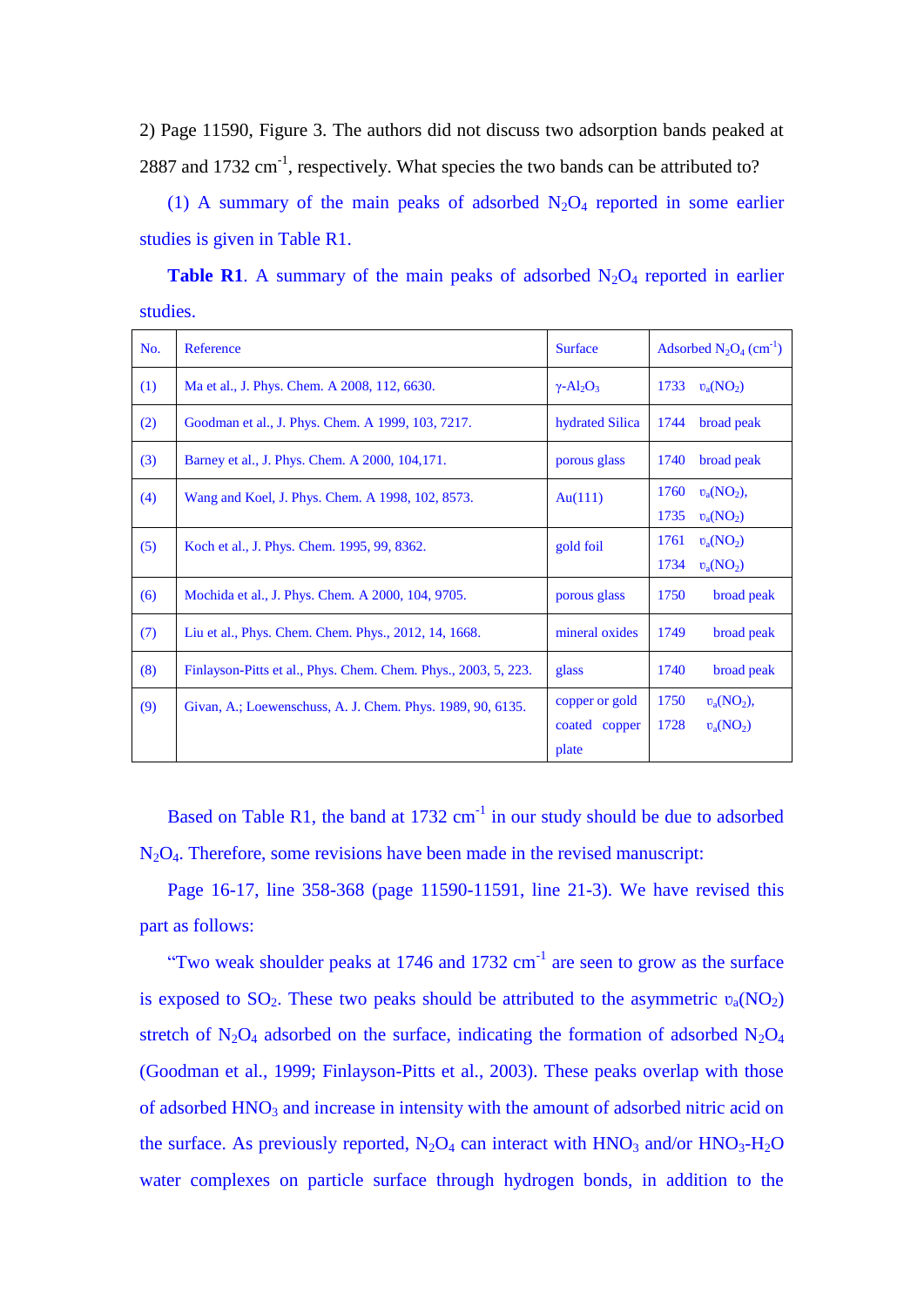interactions with  $H<sub>2</sub>O$  (Finlayson-Pitts et al., 2003). This further indicates that the formed  $N_2O_4$  may be held on particle surface with nitric acid and  $H_2O$  present. This is consistent with the fact that no gas phase  $N_2O_4$  was detected in White cell-FTIR experiments as discussed later."

(2) The OH stretching region is complicated. In previous studies, the OH stretching region often showed a broad absorption band extending from 3700 to 2700  $cm<sup>-1</sup>$ , and sometimes from 3700 to 2000  $cm<sup>-1</sup>$  (Goodman, et al., 1999; B örensen et al., 2000; Ramazan et al., 2006; Finlayson-Pitts et al., 2003.). In these studies, this broad peak is primarily associated with O-H vibration of hydrogen-bonded OH groups of acid such as  $HNO<sub>3</sub>$ .

In our paper, we just marked some peaks including  $2887 \text{ cm}^{-1}$  and some other range. Considering that the broad absorption peak extending from 3500 to 2520 cm<sup>-1</sup> increases in intensity slowly with the increase of reaction time in our study, we extend the range of the broad absorption peak, and appropriate revisions have been made in the revised manuscript:

Page 17, line 381 (page 11591, line 16-17), "extending from 2900 to 3500 cm<sup>-1</sup>" is replaced by "extending from  $3500$  to  $2520 \text{ cm}^{-1}$ ".

Page 18, line 385 (page 11591, line 20), "Goodman, et al., 1999;" is inserted.

Page 50 (page 11616), in Fig. 3, the peak at  $2887 \text{ cm}^{-1}$  is no longer marked, and the O-H vibration range has been adjusted.

For Supporting Information:

In Fig. S5, the marked O-H vibration range has been adjusted.

3) Page 11592, section 3.2. The authors calculated sulfate formation rates assuming the formation rates kept constant 'at the initial stages' for all samples. The authors provided a reference to support the assumption (Wu et al., 2011). It is not clear how long the DRIFTS experiments last. Is it 4 hours as stated in the caption of Fig. 4? Please clarify it in the text. Since surface active sites are limited, I expected that sulfate would reach a plateau if DRIFTS experiments last long enough. The authors should verify the assumption using DRIFTS data. A plot showing integrated areas of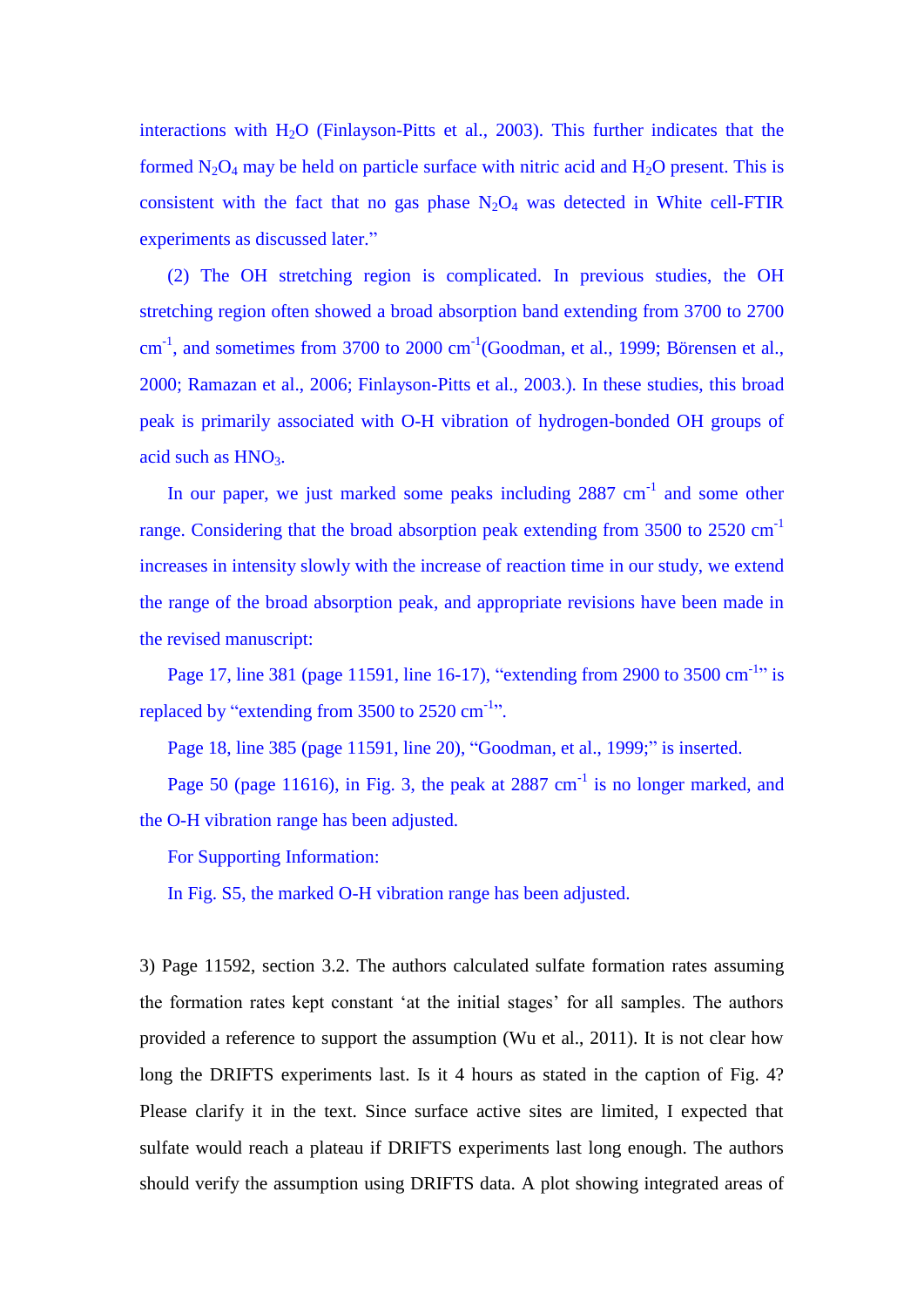sulfate with time would be useful.

We are very sorry that we did not describe clearly. In the captions of Figure 4 and Figure 9, we only paid attention to describe the experimental conditions, and neglected the statement of the "at the initial stage". In fact, in integrated areas of sulfate/time plot, we used the slope of the fitting linear portion within 2 h to determine sulfate formation rates. In most previous studies, the time used to calculate the initial formation rate is often not clear, and these studies only tell us that no saturation effects are expected or the slope of the linear portion in integrated areas of sulfate/time plot is used. Hence we chose the experimental data within 2 h. As can be seen from Fig.R3, no saturation effects are observed within 2 h. However, based on your comment, we read the paper by Wu et al. again, we find that our selected initial stage seemed to be too long. In addition, in the plot of integrated areas of sulfate with time, the initial region stated by Wu et al. seems to be different from ours.

In order to obtain the initial stage as short as possible, in Fig. R3, we select different reaction times to calculate the slopes. The results are shown in Table R2.

**Table R2**. Slopes obtained using different reaction times as initial stages.

| Reaction time 120 min 100 min |        |        | $80 \text{ min}$ | $60 \text{ min}$ | $40 \text{ min}$ |
|-------------------------------|--------|--------|------------------|------------------|------------------|
| slope                         | 0.1731 | 0.1773 | 0.1788           | 0.1758           | 0.1658           |
| $\mathbb{R}^2$                | 0.997  | 0.997  | 0.995            | 0.991            | 0.975            |

From the linear correlation coefficient in the Table R2, we find that the data points still present good linear relationship within 60 min. Therefore, in the revised manuscript, we choose 60 min as initial stage for the related calculation again. Appropriate revisions have been made in the revised manuscript:

Page 19, line 408-411 (page 11592, line 17-20), this part has been revised into "The number of sulfate ions formed at the initial stage of reaction is generally considered to be small relative to the number of reactive surface sites, and thus the latter at initial stage can be assumed to be constant (Börensen, et al., 2000)."

Page 19, line 414 (page 11592, line 23), the content "and hence the experiments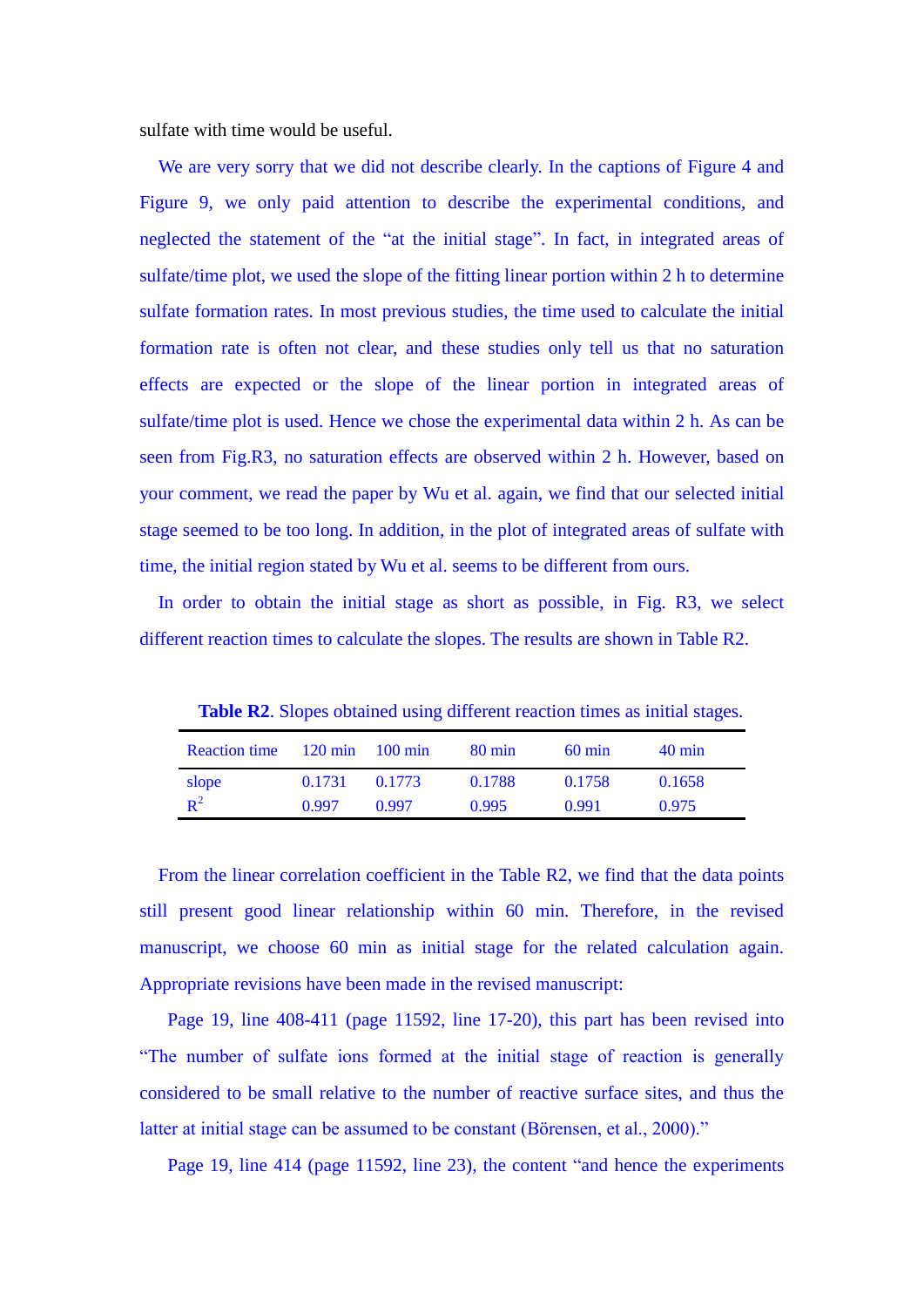with different  $SO<sub>2</sub>$  concentrations were performed." has been revised into "For this purpose, the experiments with different  $SO<sub>2</sub>$  concentrations were performed, and the sulfate formation rate  $d[SO_4^2^-]/dt$  was obtained from the slope of the initial linear portion (0-60 min) in the curve of sulfate formation as a function of time. No saturation effects on sulfate formation were observed.".

 Your suggestion enhances our understanding of the sulfate formation rate calculations. Thank you for this good suggestion again.

4) Upper and lower limits of uptake coefficients can be calculated using the geometric area of the sample holder (assuming  $SO_2$  only reaches the surface) and the BET surface area of the sample (assuming  $SO_2$  can diffuse into the entire sample), respectively. Uptake coefficients can also be obtained using the white cell-FTIR data. Comparison of uptake coefficients obtained from two different methods would be insightful.

According to your suggestion and the previous advice of the anonymous referee #3 (before publication in ACPD), we calculate the sulfate formation rates (initial stage: 0-60 min) and the two kinds of uptake coefficients of  $SO_2$  on hematite and the hematite-nitrate mixtures. The results are shown in Table R3 (i.e. Table 2 in the revised manuscript), and original Fig.4 is replaced by Table 2 in the revised manuscript.

**Table R3.** Sulfate formation rates and uptake coefficients for heterogeneous reactions of  $SO<sub>2</sub>$  on hematite and the hematite-nitrate mixtures at 298 K.

| NaNO <sub>3</sub><br>(% ) | $A_{BET}$<br>$(m^2/g)$ | Sulfate formation rate<br>$\frac{\text{(ions s}^{-1})}{\text{(10)}^{15}}$ | A <sub>geometric</sub><br>$(m2) (\times 105)$ | <b>YBET</b><br>$(x10^7)$ | $\gamma$ <sub>geometric</sub><br>$(x10^3)$ |
|---------------------------|------------------------|---------------------------------------------------------------------------|-----------------------------------------------|--------------------------|--------------------------------------------|
| $\bf{0}$                  | 12.1                   | $1.28 + 0.07$                                                             | 7.85                                          | $5.58 + 0.29$            | $2.58 + 0.14$                              |
| $\overline{2}$            | 11.8                   | $1.48 + 0.15$                                                             | 7.85                                          | $6.60 + 0.69$            | $2.98 + 0.31$                              |
| $\overline{4}$            | 11.7                   | $2.01 + 0.12$                                                             | 7.85                                          | $9.04 + 0.56$            | $4.04 + 0.25$                              |
| 6                         | 11.5                   | $3.62 + 0.18$                                                             | 7.85                                          | $16.6 + 0.81$            | $7.29 + 0.35$                              |
| 12                        | 10.9                   | $4.93 + 0.29$                                                             | 7.85                                          | $23.8 + 0.14$            | $9.93 + 0.58$                              |
| 24                        | 9.1                    | $7.11 + 1.34$                                                             | 7.85                                          | $41.2 + 0.78$            | $14.3 + 2.69$                              |
| 48                        | 5.2                    | $4.39 + 0.39$                                                             | 7.85                                          | $44.5 + 0.39$            | $8.84 + 0.78$                              |
| 60                        | 4.0                    | $1.62 + 0.25$                                                             | 7.85                                          | $21.3 + 0.32$            | $3.25 + 0.49$                              |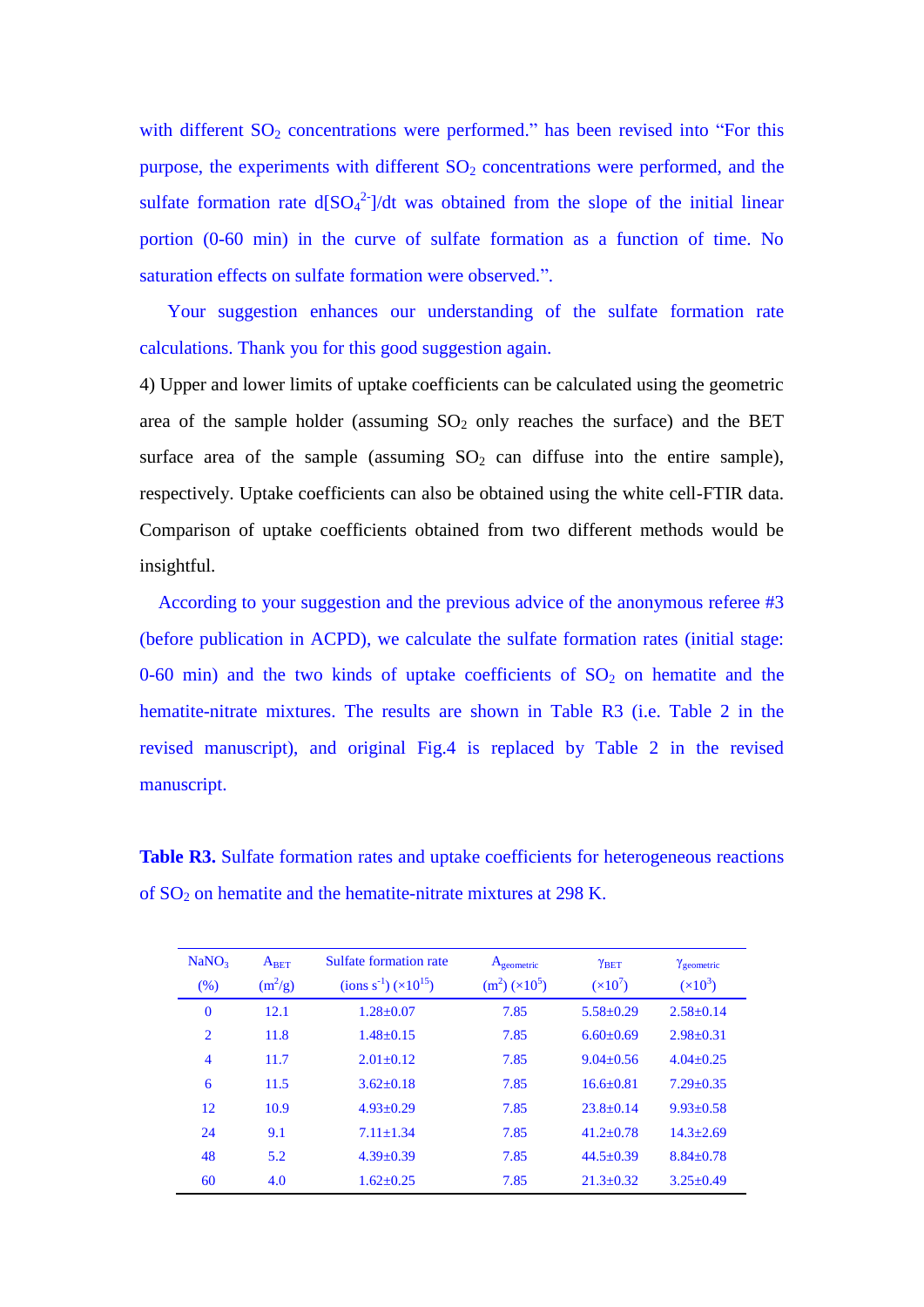| 72  | 2.8              | $0.59 + 0.15$   | 7.85 | $11.2 + 0.29$ | $1.19 + 0.31$ |
|-----|------------------|-----------------|------|---------------|---------------|
| 90  | 1.3 <sup>1</sup> | $0.15 \pm 0.03$ | 7.85 | $6.10\pm1.05$ | $0.30 - 0.05$ |
| 100 |                  |                 |      |               |               |

Corresponding revisions have been made in the revised manuscript:

(1) The number of figures is adjusted:

 Page 20, line 441 (page 11593, line 23): "Fig. 5" is replaced by "Fig. 4". Page 21, line 461 (page 11594, line 14): "Fig. 6" is replaced by "Figure 5". Page 21, line 463 (page 11594, line 16): "Fig. 6e" is replaced by "Fig. 5e". Page 21, line 463 (page 11594, line 17): "Fig. 6c" is replaced by "Fig. 5c". Page 21, line 464 (page 11594, line 17): "Fig. 6d" is replaced by "Fig. 5d". Page 21, line 464 (page 11594, line 17): "Fig. 6" is replaced by "Fig. 5". Page 21, line 466 (page 11594, line 20): "Fig. 6d" is replaced by "Fig. 5d". Page 21, line 467 (page 11594, line 20): "Fig. 6e" is replaced by "Fig. 5e". Page 24, line 529 (page 11596, line 26): "Fig. 6" is replaced by "Fig. 5". Page 24, line 533 (page 11597, line 1): "Fig. 6f" is replaced by "Fig. 5f". Page 25, line 555 (page 11597, line 24): "Figure 7" is replaced by "Figure 6". Page 27, line 587 (page 11599, line 1): "Figure 8" is replaced by "Figure 7". Page 27, line 588 (page 11599, line 2): "Fig. 8a, 8c" is replaced by "Fig. 7a and c". Page 27, line 588 (page 11599, line 2-3): "Fig. 8b, 8d" is replaced by "Fig. 7b and d". Page 27, line 593-594 (page 11599, line 8): "Fig. 8e" is replaced by "Fig. 7e". Page 28, line 613 (page 11599, line 27): "Fig. 9" is replaced by "Fig. 8". Page 33, line 734 (page 11604, line 18): "Fig. 10" is replaced by "Fig. 9".

Figure caption:

Page 51 (page 11617), Fig. 4 is removed.

Page 52, line 1062 (page 11618): "Fig. 5" is replaced by "Fig. 4". Page 53, line 1077 (page 11619): "Fig. 6" is replaced by "Fig. 5". Page 54, line 1092 (page 11620): "Fig. 7" is replaced by "Fig. 6". Page 55, line 1112 (page 11621): "Fig. 8" is replaced by "Fig. 7". Page 56, line 1121 (page 11622): "Fig. 9" is replaced by "Fig. 8". Page 57, line 1138 (page 11623): "Fig. 10" is replaced by "Fig. 9".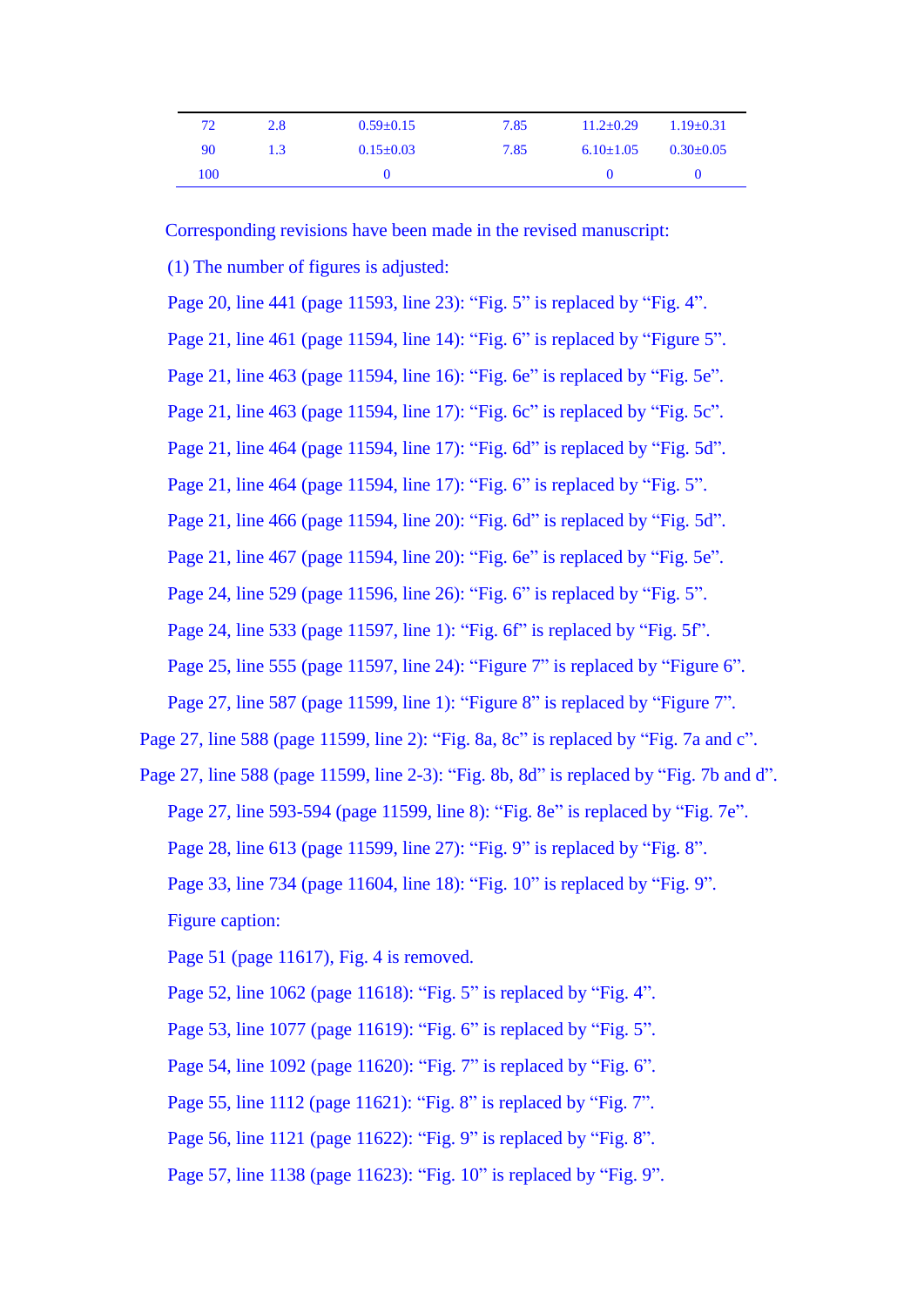(2) Page 18, line 392 (page 11592, line 1-2), the subtitle has been revised into "3.2 Effect of nitrate on the rate of sulfate formation and uptake coefficient for  $SO_2$  on hematite-nitrate mixture at 298 K".

(3) Page 19-20, line 421-432 (page 11593, line 3-14), based on the Table 2, appropriate revisions have been made in the revised manuscript, including the introduction of the calculation method of uptake coefficient, the calculated results and corresponding discussions. Please see the corresponding contents in the revised manuscript.

 (4) Page 2, line 35 (page 11578, line 16-17) in Abstract, and Page 34, line 745 (page 11605, line 1) in Conclusion: the content "The sample containing 48% nitrate presents the highest BET uptake coefficient, and the value is about 8 times higher than that of pure hematite." is added.

 (5) Page 2, line 30 (page 11578, line 12), the "small amounts of" is replaced by "low to moderate amounts of". Same applied to page 36, line 789 (page 11606, line 17);

Page 20, line 432 (page 11593, line 14-15), "a small amount of" is replaced by "a low to moderate amount of". Same applied to Page 34, line 742-743 (page 11604, line 25).

 (6) Page 2, line 34 (page 11578, line 16), and page 34, line 745 (page 11605, line 1): Base on the recalculated results, the "about 5 times" is replaced by "about 5.5 times".

 (7) Page 2, line 34 (page 11578, line 16), "average sulfate formation rate" is replaced by "uptake coefficient calculated by geometric surface area". Same applied to page 34, line 744-745 (page 11604-11605, line 27-1).

In addition, we also use the White-cell experimental data to calculate apparent rate constants of the heterogeneous reactions of  $SO<sub>2</sub>$  on different samples (deducting blank value obtained from blank experiment). For example, for a first order reaction, the apparent rate constants were determined to be 2.50 $\times$ 10<sup>-3</sup> (r=0.93) and 6.40  $\times$  10<sup>-3</sup> (r=0.99) for uptake on pure hematite and FN-24, respectively. The former is close to that previously reported by Zhang et al. (Zhang, et al., 2006). The corresponding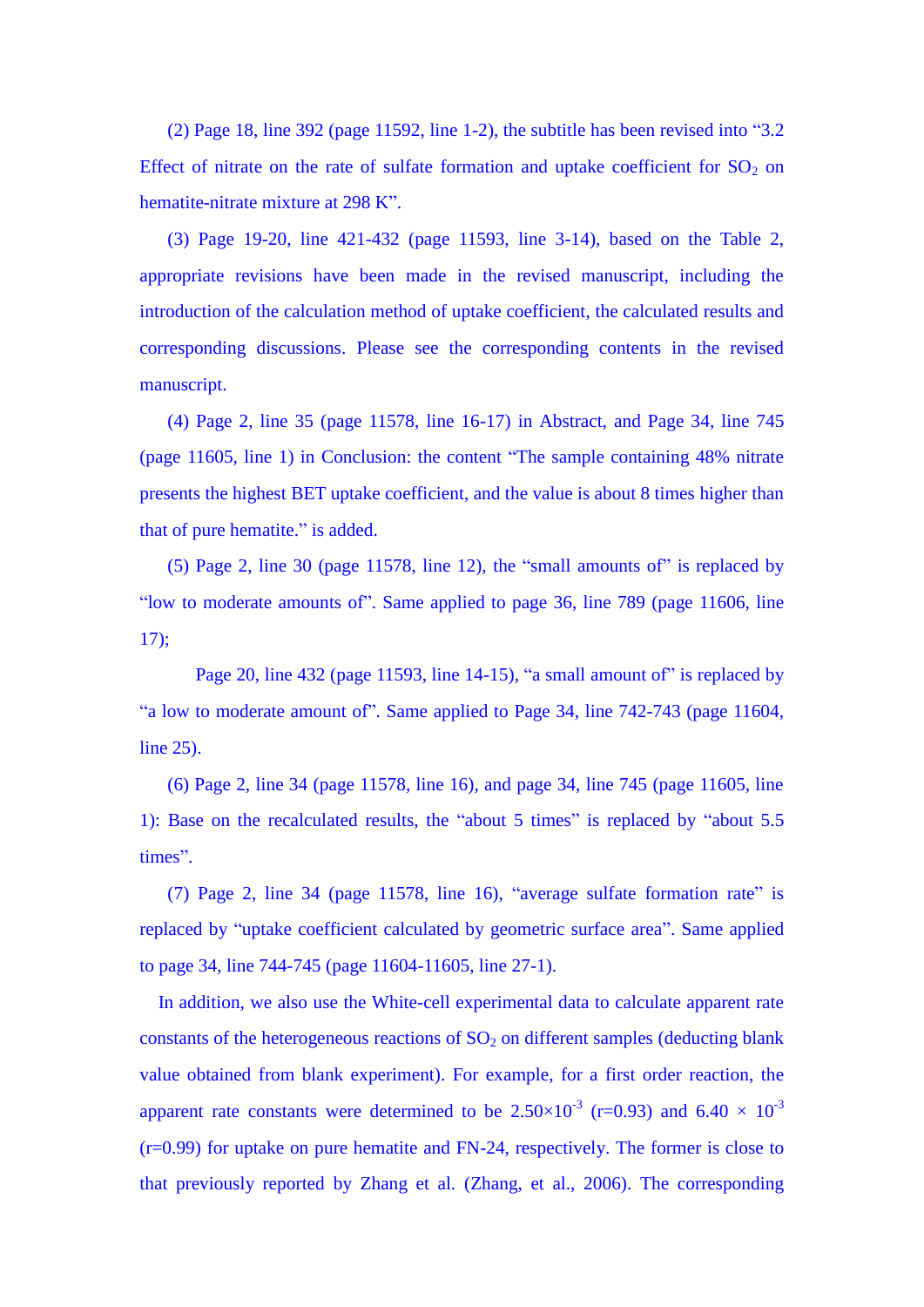uptake coefficients calculated using BET surface areas were  $1.47 \times 10^{-7}$  and  $5.02 \times 10^{-7}$ for uptake on pure hematite and FN-24, respectively. The two values are slightly lower than those calculated by DRIFTS data respectively (approximately, both are at the same level). However, the reactivity trend of different hematite-nitrate mixtures is consistent with that observed in DRIFTS experiments. Gas diffusion limitation, reactor wall adsorption and desorption of reactive gases and some other factors may be responsible for these differences.

5) There are some small peaks in Figure 5. Are they from contaminants? If so, the authors should clarify this in the paper.

As you can see from Figure 5, there are some weak small peaks except the characteristic peaks of gaseous  $SO_2$ . These small peaks are due to  $H_2O$ .  $H_2O$ molecules can evaporate slowly from the humid surface of FN sample which is placed in the White cell. These small peaks can be clearly observed when the concentration of  $SO_2$  is low, while they are not obvious when high  $SO_2$  concentration is used. Please also refer to the literature published by Zhang et al.(2006).

6) It seems to me that  $N_2O$  has not reaches a plateau in Figure 6f.

Sorry, we also feel that the statement is too strong.

The statement for the trend in  $N_2O$  concentrations is mainly based on the fitting curve shown in Figure 6f. We change the expression in the revised manuscript:

Page 24, line 532 (page 11596, line 29), "…gradually increases and ultimately reaches a constant" is replaced by "…gradually increases and approaches a constant".

7) Page 11599, line 20-23. Please clarify that the DRIFTS cell is coupled with a temperature control system in the experimental section. It is not clear when and why a vacuum was applied to the DRIFTS cell. The authors should describe the procedure in more details here or in the experimental section.

We accept this suggestion. In the experimental section, we further clarify that the DRIFTS cell is coupled with a temperature control system.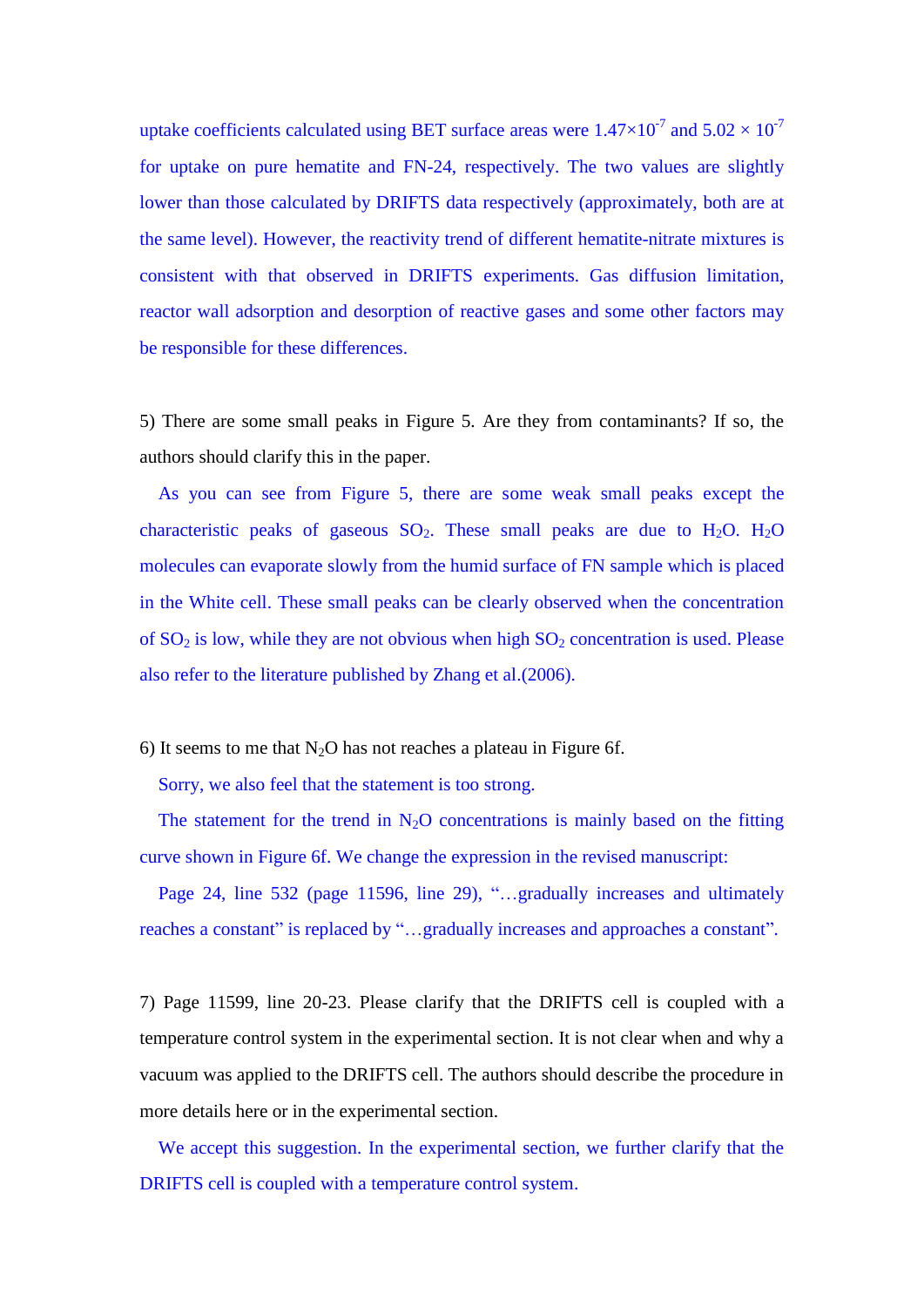Page 7, line 137 (page 11582, line 9), "The DRIFTS sample cell is coupled with a temperature controller." is inserted.

Page 7, line 138 (page 11582, line 10). "a" is replaced by "the".

For the question about when and why a vacuum was applied to the DRIFTS cell, we are very sorry for our incorrect writing which led to your confusion. During the experiments, a vacuum wasn't applied to the in situ chamber in order to prevent the sample particles from being brought out. Based on this question, we have made some corrections:

 Page 27, line 606 (page 11599, line 20-21). This sentence is revised to "In order to prevent the sample particles from being brought out from the in situ chamber, a vacuum wasn't applied during these experiments.";

 Page 28, line 610 (page 11599, line 24). A comma is inserted before "and a background spectrum…".

8) Surface-adsorbed water usually greatly affects heterogeneous reaction. In this study, all of the samples were placed in a desiccator at 68% RH before use. But in DRIFTS experiment, the chamber was purged with argon (dry?) for 1 h, and then the gaseous reactants (dry?) were introduced into the chamber. I assume that these processes would cause a loss of surface adsorbed water and DRIFTS spectra could provide information regarding this. The authors should show and discuss the band attributed to surface adsorbed water (around  $1640 \text{ cm}^{-1}$ ). This may provide more information regarding how water is involved in the heterogeneous reaction.

In the experimental section (page 11581, line 16-18), we mentioned that gaseous oxygen, argon and  $SO<sub>2</sub>$  were introduced into reaction chamber through an air-dryer. Therefore, these gases are dried. Just as you think, the introduction of the dried gases into the chamber will cause a loss of surface adsorbed water. Fig. R4 shows a loss of surface adsorbed water during the purge process (here we zoom in on major areas). As can be seen from Fig. R4, the loss of surface adsorbed water is rapid at an early stage, but the loss is becoming smaller and smaller with the purge time. After about 40 min, the loss of water is almost stopped. On the whole, after this purge process, the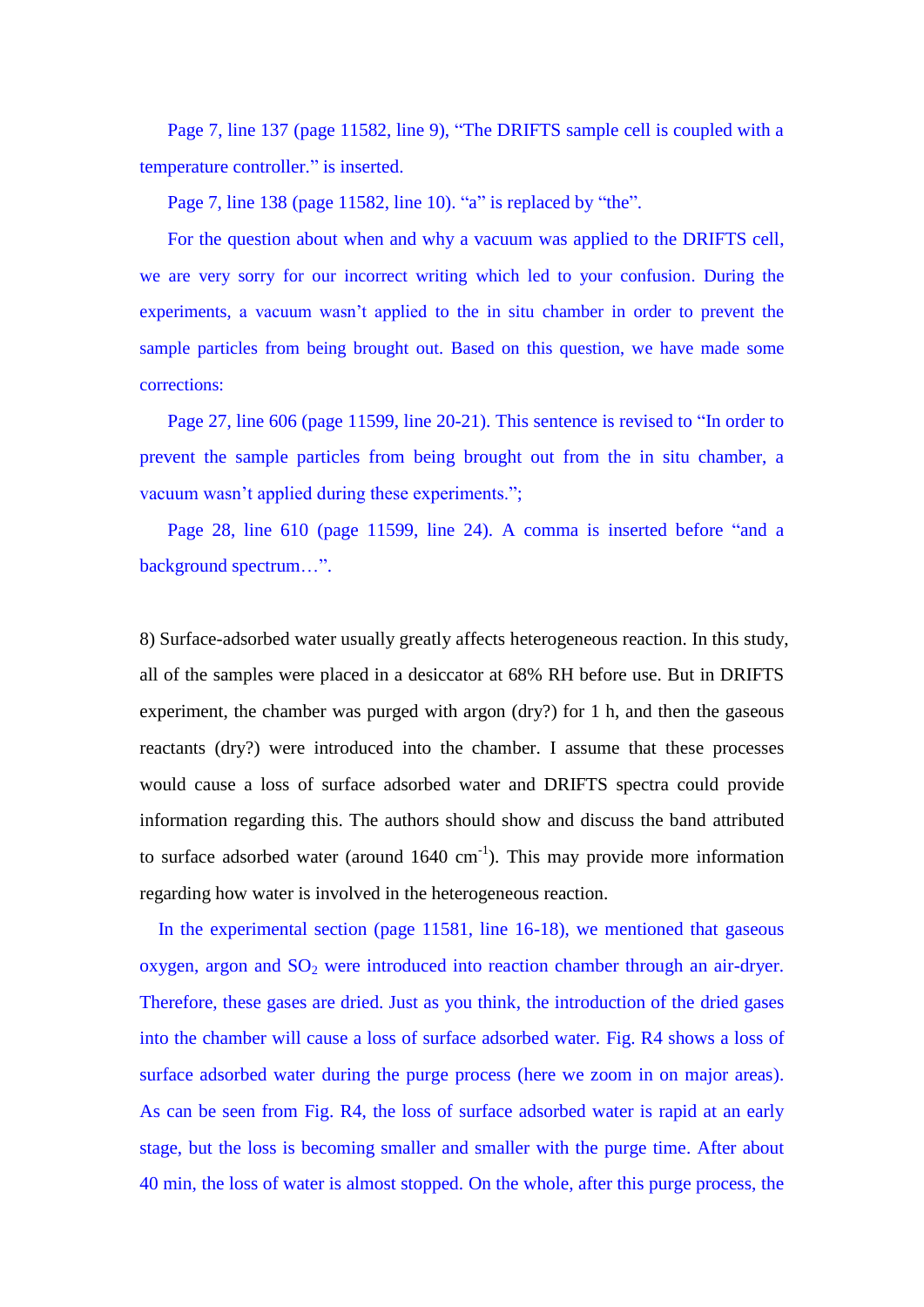water loss is low and some water or water molecule layers (from surface adsorbed water, water-solvated nitrate, etc.) remain existed on the surface.

Generally, the loss of water during the reaction will also be caused by the dried gas stream, and a negative absorption peak around  $1640 \text{ cm}^{-1}$  will be observed. However, the loss of surface adsorbed water (around  $1640 \text{ cm}^{-1}$ ) is not easy to be observed after the introduction of the gaseous reactant  $SO<sub>2</sub>$  (using a background spectrum measured on the powder sample purged for 1 h, Fig. R5), which indicates less water loss (also see Fig. 3 in the manuscript). The reasons may be as follows.

(1) The absorption peaks of adsorbed nitric acid and different nitric acid-water complexes are superimposed on the absorption band of the surface-adsorbed water (around  $1640 \text{ cm}^{-1}$ ), and the former increases in intensity as the reaction time increases. But compared with the absorption peaks of adsorbed nitric acid and different nitric acid-water complexes, the absorption band around  $1640 \text{ cm}^{-1}$  has a little increase, indicating less water loss.

(2) During the reaction, water may be difficult to leave the particle surface due to the presence of nitrate and nitric acid product. For example, water is bound by water-solvated nitrate, and the solvated nitrate may become a water reservoir for reaction.

(3) Water may be produced during the reaction of  $SO<sub>2</sub>$  with surface hydroxyls. Please refer to our proposed mechanism in the manuscript.

Besides, some previous studies also found that adsorption bands due to surface adsorbed water at  $1640 \text{ cm}^{-1}$  were fairly weak or increased in intensity with reaction time. For example, Wu et al. (2013) studied the heterogeneous reaction of  $SO_2$  on  $\alpha$ -Fe<sub>2</sub>O<sub>3</sub> and their result showed that the band around 1640 cm<sup>-1</sup> increased in intensity with time. Ramazan et al.  $(2006)$  studied the heterogeneous hydrolysis of  $NO<sub>2</sub>$  using ATR spectrum and their results showed that surface water absorption peak around 1640 cm<sup>-1</sup> changed little. However, Angelini et al. (2007) studied heterogeneous reactions of gaseous  $NO<sub>2</sub>$  on kaolinite and their results showed that the band around 1640 cm<sup>-1</sup> increased in intensity with reaction time.

Appropriate revisions have been made in the revised manuscript, and please refer to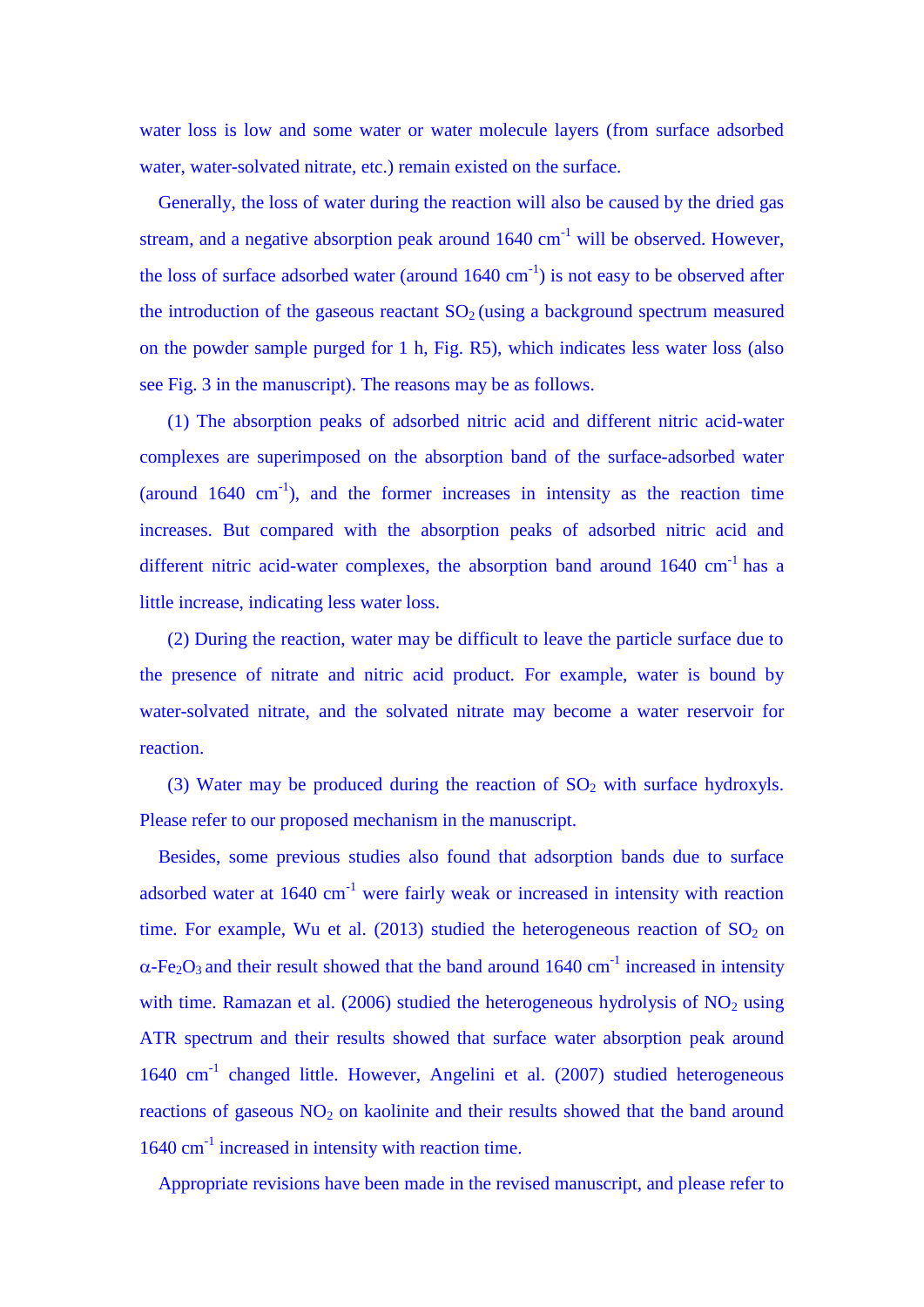the answers to the question (5) and (13) in detailed comments of anonymous referee #1.

### **Specific comments:**

1) Page 11578, line 4, on heterogeneous reactions

We accept this suggestion, and corresponding revision has been made in the revised manuscript:

Page 2, line 22, "the" is deleted.

2) Page 11578, line 6, at 298 k are investigated

We accept this suggestion, and corresponding revision has been made in the revised manuscript:

Page 2, line 24, "were" is replaced by "are".

3) Page 11578, line 9, in heterogeneous reactions of

We accept this suggestion, and corresponding revision has been made in the revised manuscript:

Page 2, line 27, "the" is deleted.

4) Page 11578, line 11-12, delete 'revealing that…..to sulfate'

We accept this suggestion, and corresponding revision has been made in the revised manuscript:

Page 2, line 29-30, "revealing that....to sulfate" is deleted.

5) Page 11578, line 12-14, rephrase the sentence 'the results indicate…..on hematite'. Redundant words in 'favor the enhancement'

We accept this suggestion, and corresponding revision has been made in the revised manuscript:

Page 2, line 30-32, the sentence "the results indicate.....on hematite" is replaced by "The results indicate that low to moderate amounts of nitrate significantly enhance the reactivity of hematite-nitrate mixtures, the uptake of  $SO<sub>2</sub>$  and the formation of sulfate on hematite."

6) Page 11578, line 16, change 'average' to 'averaged'. Same applied to page 11593, line 3, line 7; page 11599, line 5, line 28; page 11604, line 27; Figure 4 & 9 in captions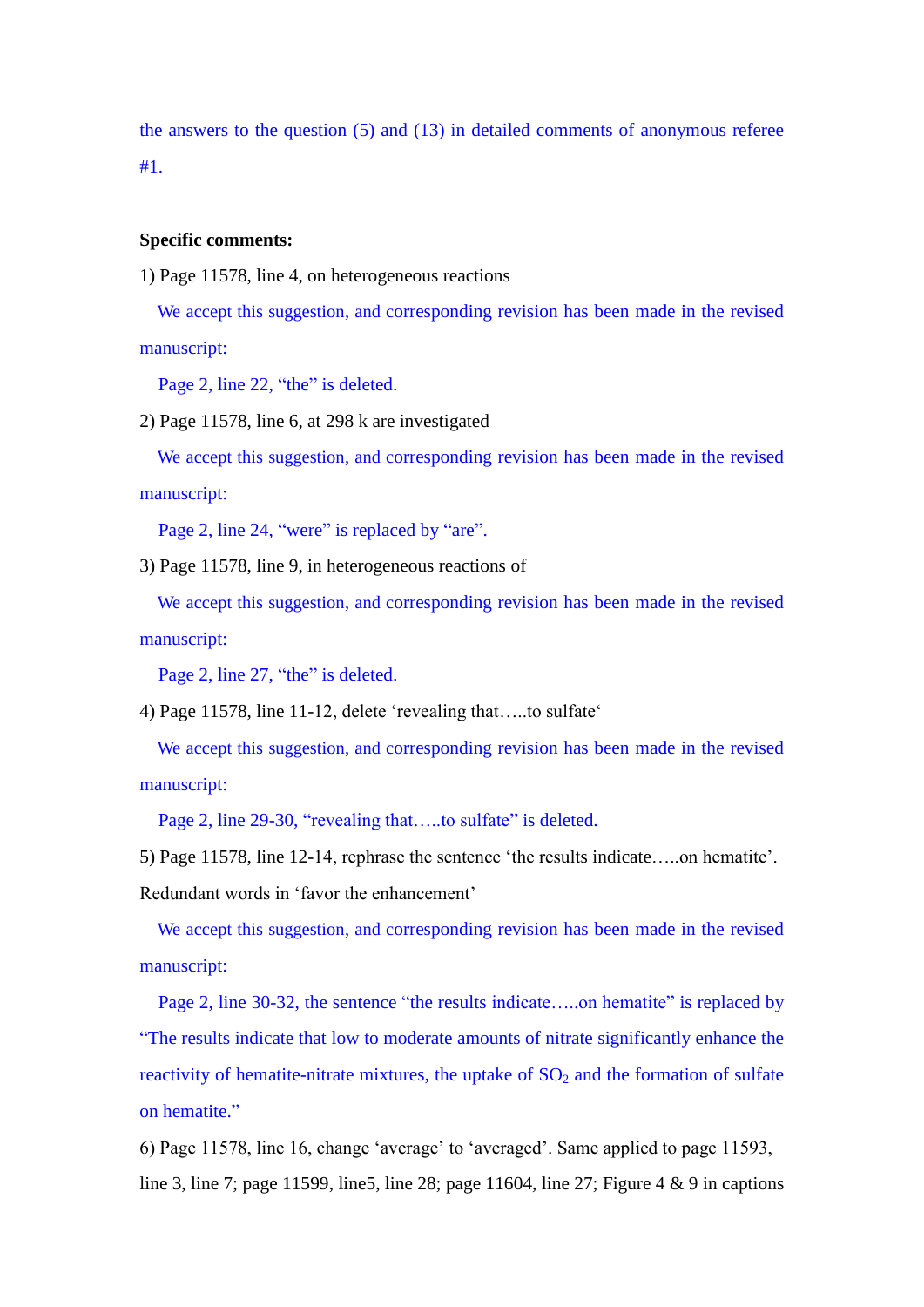and Y-axis labels.

The sulfate formation rate was measured through parallel experiments, and the rate was the averaged value of these parallel experiments. This is a commonly used research method. Therefore, for the sulfate formation rate in the revised manuscript, we no longer emphasize "averaged".

Page 2, line 33, "average" is deleted;

Page 19, line 421, according to the answer to comment 4, Fig. 4 is replaced by Table 2, and corresponding "average" is removed.

Page 19, line 425, Fig. 4 is replaced by Table 2, and corresponding "average" is removed.

Page 27, line 590, we accept this suggestion, and change "average particle size" to "averaged particle size".

Page 28, line 614, "the average formation rate of sulfate at 423 K…" is replaced by "the sulfate formation rates at 373 and 423 K…".

Page 34, line 744, "average sulfate formation rate" is replaced by "sulfate formation rate".

Figure 4 & 9 in captions and Y-axis labels, Fig. 4 is removed. Appropriate revisions have been made in Fig. 9.

7) Page 11579, line 5, in cloud and fog droplets

We accept this suggestion:

Page 3, line 51, corresponding revision has been made in the revised manuscript.

8) Page 11579, line 12, in cloud and fog droplets are insufficient to We accept this suggestion:

Page 3, line 58, corresponding revision has been made in the revised manuscript.

9) Page 11579, line 17, on aerosols has therefore received increasing attention We accept this suggestion:

Page 3, line 63, corresponding revision has been made in the revised manuscript.

10) Page 11579, line 23, the underlying mechanisms of sulfate formation We accept this suggestion:

Page 4, line 68-69, corresponding revision has been made in the revised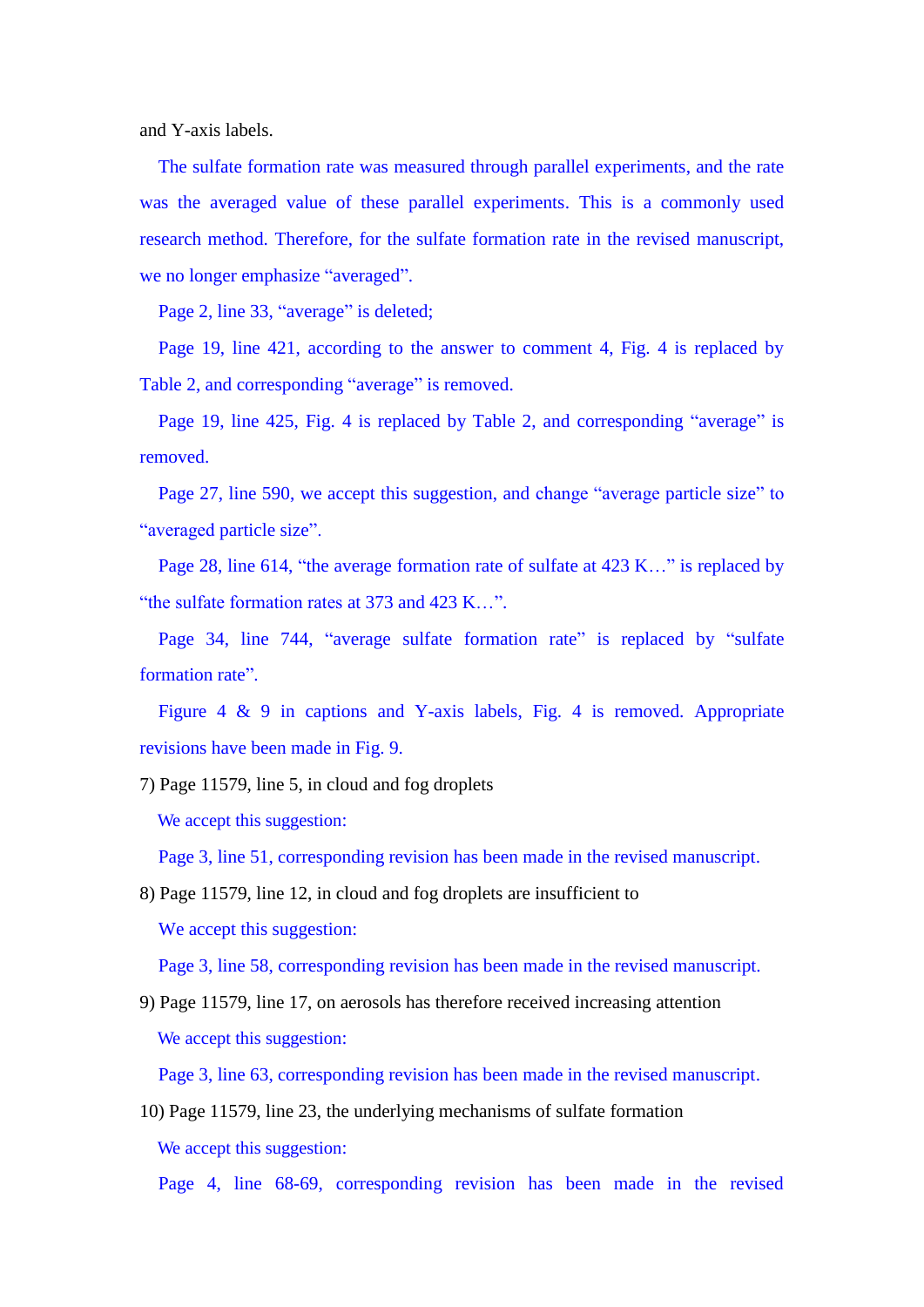manuscript.

11) Page 11579, line 26, but little attention has been paid

We accept this suggestion:

Page 4, line 71-72, corresponding revision has been made in the revised manuscript.

12) Page 11580, line 5-6, change their sizes, optical and hygroscopic properties as well as lifetime in the atmosphere

We accept this suggestion:

Page 4, line 79-80, corresponding revision has been made in the revised manuscript

13) Page 11580, line 14, has implications for global climate as well as carbon and

nitrogen cycles

We accept this suggestion:

Page 4, line 88, corresponding revision has been made in the revised manuscript.

14) Page 11580, line 19, enhances hydroscopic properties of original particles We accept this suggestion:

Page 5, line 92-93, corresponding revision has been made in the revised manuscript.

15) Page 11580, line 18-22, split the sentence into two

We accept this suggestion, and corresponding revision has been made in the revised manuscript:

Page 5, line 92-95, the revised sentences are as follows.

"Surface nitrate enhances hygroscopic properties of original particles and, in turn, changes their physicochemical properties (Hoffman et al., 2004). This will inevitably impact their chemical reactivity, and therefore lead to a remarkable difference in their heterogeneous chemistry."

16) Page 11580, line 22, little attention has

We accept this suggestion:

Page 5, line 95-96, corresponding revision has been made in the revised manuscript.

17) Page 11580, line 23, on heterogeneous reactions of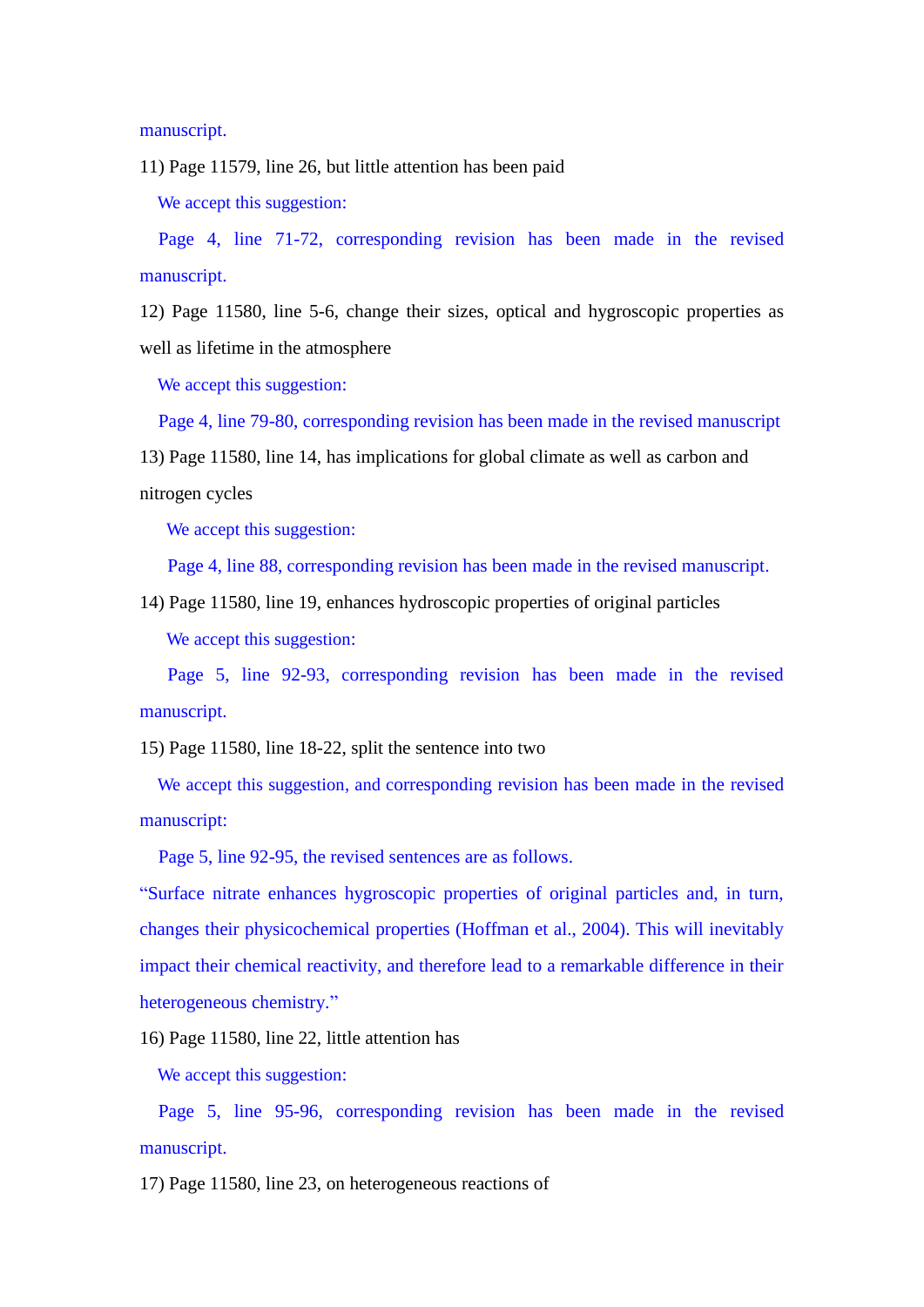We accept this suggestion:

Page 5, line 96, corresponding revision has been made in the revised manuscript.

18) Page 11581, line 3-4, The results reveal a potential pathway of sulfate formation We accept this suggestion:

Page 5, line 105-110, according to your and the anonymous referee #1's suggestion [question (2) in the detailed comments], corresponding revision has been made in the revised manuscript. The original part is revised to "The results reveal a potential pathway of sulfate formation in the troposphere and the significant contribution of particulate nitrate for the conversion of  $SO<sub>2</sub>$  and the enhanced formation of sulfate in the atmosphere.".

19) Page 11581, line 8, will also help to elucidate the formation

This sentence has been removed in the manuscript according to the anonymous referee

#1's suggestion. Please also refer to the answer to question 18.

20) Page 11581, line 19, nitrate on heterogeneous reactions We accept this suggestion:

Page 6, line 121, corresponding revision has been made in the revised manuscript.

21) Page 11581-11582, all of the prepared samples were kept

We accept this suggestion:

Page 6, line 128-129, corresponding revision has been made in the revised manuscript.

22) Page 11582, line 6, were recorded using a Nicolet

We accept this suggestion:

Page 7, line 134, corresponding revision has been made in the revised manuscript.

23) Page 11582, line 8, delete redundant word ', just'. Same applied to page 11592,

line 22; page 11596, line 26

We accept this suggestion, and corresponding revisions have been made in the revised manuscript:

Page 7, line 136; Page 19, line 413; Page 24, line 529.

24) Page 11582, line 9-10, A 30-mg sample was place into the ceramic sample holder We accept this suggestion: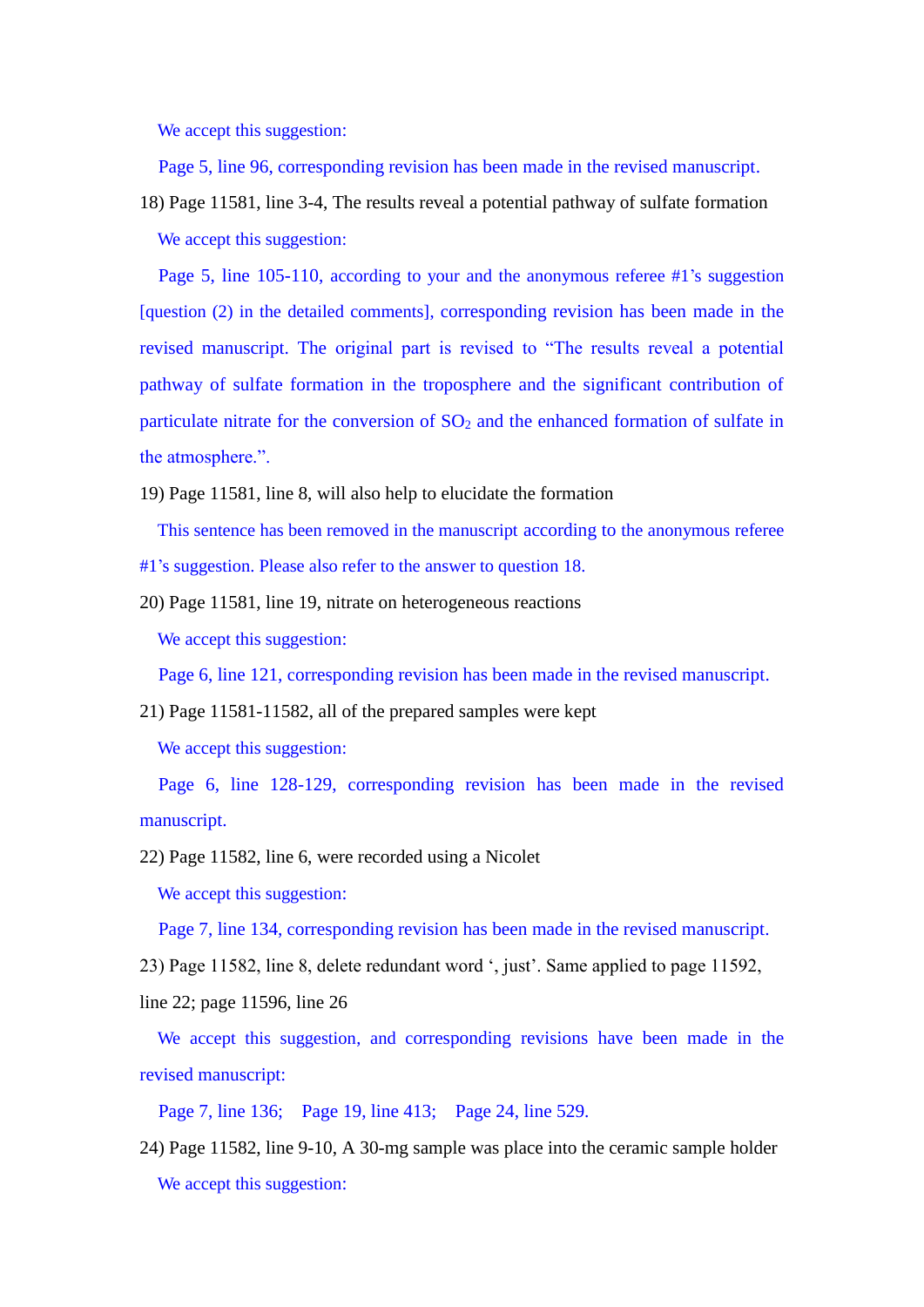Page 7, line 137, corresponding revision has been made in the revised manuscript.

25) Page 11583, line 4, before a sample

We accept this suggestion:

Page 8, line 157, corresponding revision has been made in the revised manuscript.

26) Page 11583, line 5, A 30-mg sample was placed in a

We accept this suggestion:

Page 8, line 158, corresponding revision has been made in the revised manuscript.

27) Page 11583, line 13-14, were recorded using a

We accept this suggestion:

Page 8, line 166, corresponding revision has been made in the revised manuscript.

28) Page 11583, line 16-17, A single-beam spectrum collected prior to the  $SO_2$ exposure was used as the reference spectrum

We accept this suggestion:

Page 8, line 168-169, corresponding revision has been made in the revised manuscript.

29) Page 11583, line 17-18, In order to trace gaseous products, a long reaction time (up to 20 h) was adopted in some experiments.

We accept this suggestion:

Page 8, line 169-171, corresponding revision has been made in the revised manuscript.

30) Page 11583, line 19,  $SO<sub>2</sub>$  have a

We accept this suggestion:

Page 8, line 171, corresponding revision has been made in the revised manuscript.

31) Page 11585, line 6-7, A blank analysis was performed prior to running a sample Analysis

We accept this suggestion:

Page 10, line 211-212, corresponding revision has been made in the revised manuscript.

32) Page 11585, line 18, delete 'as can be seen in Fig. 1a,'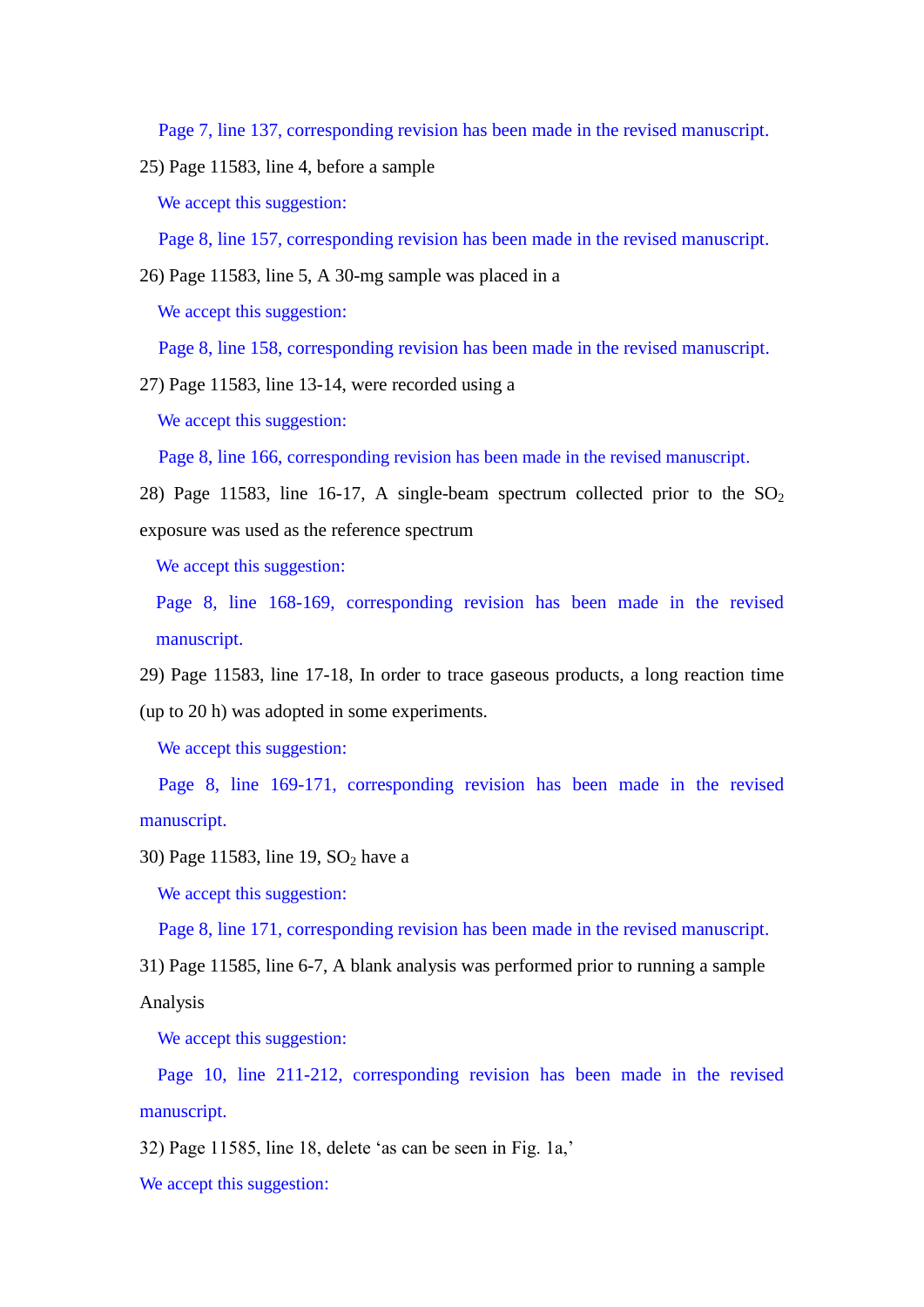Page 10, line 222, corresponding revision has been made in the revised manuscript.

33) Page 11585, line 21, assigned to adsorbed bisulfate We accept this suggestion:

Page 11, line 225, corresponding revision has been made in the revised manuscript.

34) Page 11586, line 6-7, The peak at 1335  $cm^{-1}$ 

We accept this suggestion:

Page 11, line 234, corresponding revision has been made in the revised manuscript.

35) Page 11586, line 10, peak fitting using a combination of We accept this suggestion:

Page 11, line 238, corresponding revision has been made in the revised manuscript.

36) Page 11586, line 12, 1158  $\text{cm}^{-1}$  simultaneously increase

We accept this suggestion:

Page 11, line 240, corresponding revision has been made in the revised manuscript

37) Page 11586, line 15, and then slightly decreases in intensity

We accept this suggestion:

Page 11, line 242-243, corresponding revision has been made in the revised manuscript.

38) Page 11586, line 18, bisulfate and sulfate adsorbed on

We accept this suggestion:

Page 11, line 245, corresponding revision has been made in the revised manuscript.

39) Page 11586, line 19, spell out 'PDFTIR'

We accept this suggestion:

Page 12, line 246, corresponding revision has been made in the revised manuscript.

That is, potential difference Fourier transform infrared spectroscopy.

40) Page 11586, line 22, after drying of a hematite layer

We accept this suggestion:

Page 12, line 249, corresponding revision has been made in the revised manuscript.

That is, "the" is replaced by "a".

41) Page 11586, line 24 He suggested that the conversion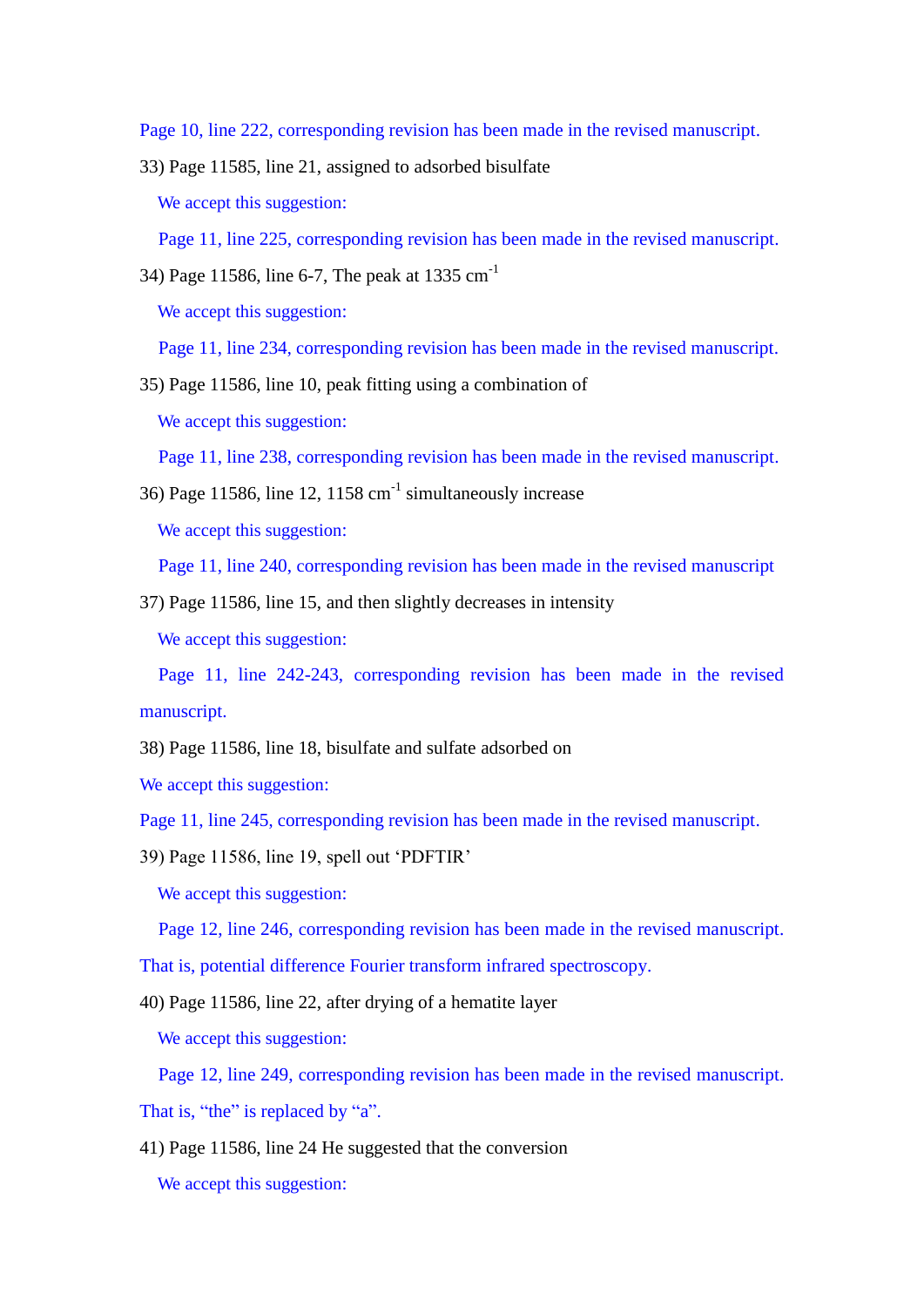Page 12, line 251, corresponding revision has been made in the revised manuscript.

42) Page 11586, line 28, sulfate changed from

We accept this suggestion:

Page 12, line 254-255, corresponding revision has been made in the revised manuscript.

43) Page 11586, line 29, on {012} and {1m0} surfaces

We accept this suggestion:

Page 12, line 256, corresponding revision has been made in the revised manuscript.

44) Page 11587, line 1, and they suggested

We accept this suggestion:

Page 12, line 257, corresponding revision has been made in the revised manuscript.

45) Page 11587, line 3, delete "obviously". Please delete most "obviously" and "clearly" in the paper. They are redundant words.

We accept this suggestion, and corresponding revisions have been made in the revised manuscript:

Page 12, line 259, delete "obviously":

Page 14, line 302 (page 11588, line 18), "obviously" is replaced by "Therefore";

Page 20, line 426 (page 11593, line 8), this section is modified according to your comment 4 in general comments.

Page 26, line 563 (page 11598, line 4), delete "obviously";

Page 28, line 613 (page 11599, line 27), delete "obviously".

For deleting "clearly":

Page 14, line 310 (page 11588, line 27);

Page 15, line 329 (page 11589, line 17);

Page 18 line 387 (page 11591, line 22);

Page 27, line 595 (page 11599, line 9);

Page 29, line 639 (page 11600, line 28);

Page 34, line 742 (page 11604, line 25).

46) Page 11587, line 4, remains controversial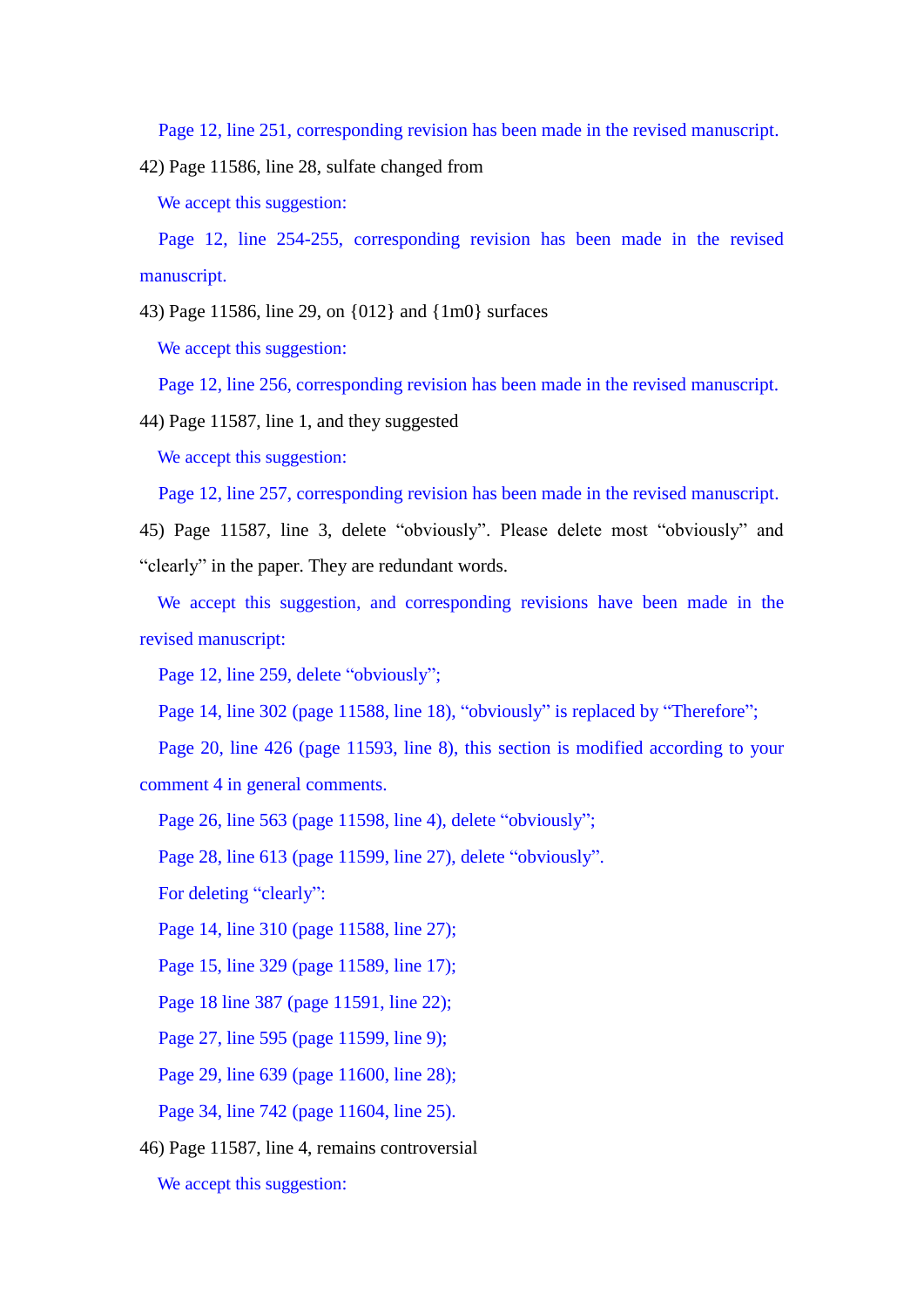Page 12, line 259-260, corresponding revision has been made in the revised manuscript.

47) Page 11587, line 15, along with consumption of

We accept this suggestion:

Page 13, line 270, according to the anonymous referee #1's suggestion (comment 8 in the detailed comments), the revised sentence is placed into supplemental information (please see Section S3).

48) Page 11587, line 24, in this region because of the increase of

We accept this suggestion:

Page 13, line 279, corresponding revision has been made, and according to the anonymous referee #1's suggestion, the revised sentence is placed into supplemental information (please see Section S6).

49) Page 11587, line 26,  $HSO_3$  and  $SO_3^2$ . Same applied to page 11595, line 12;

page 11597, line 11; page 11601, line 16; page 11602, line 13

We accept this suggestion, and corresponding revisions have been made in the revised manuscript:

Page 13, line 281-282 (Page 11587, line 26): according to the anonymous referee #1's suggestion, the revised sentence is placed into supplemental information (please see Section S6).

Page 22, line 487 (page 11595, line 12-13);

Page 25, line 543 (page 11597, line 11);

Page 30, line 655 (page 11601, line 15);

Page 31, line 679 (page 11602, line 12-13).

50) Page 11588, line 1, shows typical spectra

We accept this suggestion:

Page 13, line 285, corresponding revision has been made in the revised manuscript.

51) Page 11588, line 2, delete 'In Fig. 1b, '

We accept this suggestion:

Page 13, line 286, corresponding revision has been made in the revised manuscript.

52) Page 11588, line 4-5 be assigned to surface-coordinated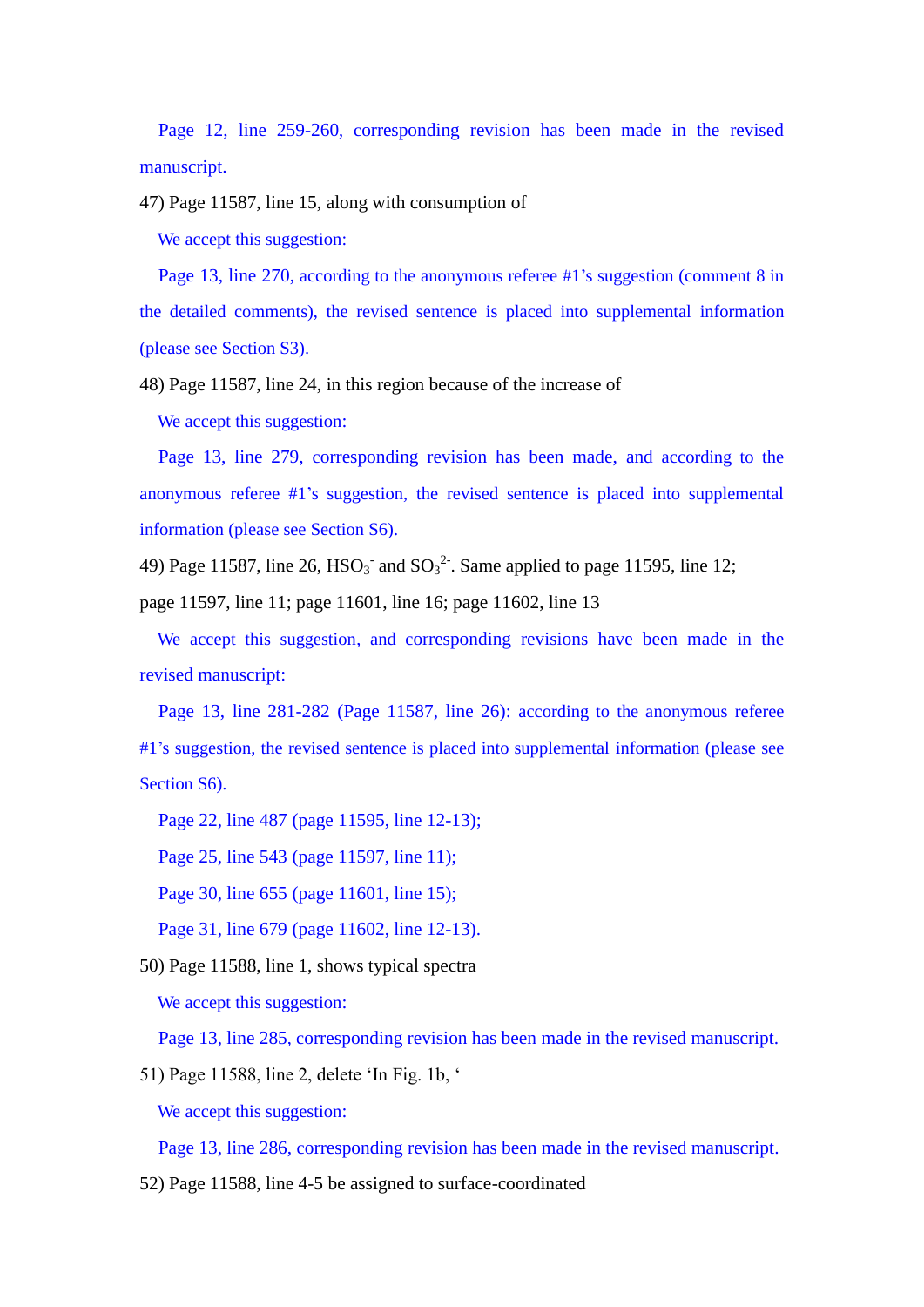We accept this suggestion:

Page 13, line 288, corresponding revision has been made in the revised manuscript.

53) Page 11588, line 15, delete 'compared with that of hematite,'

We accept this suggestion:

Page 14, line 298, corresponding revision has been made in the revised manuscript.

54) Page 11588, line 17, delete 'as the reaction proceeds,'

We accept this suggestion:

Page 14, line 301, corresponding revision has been made in the revised manuscript.

55) Page 11588, lien 23-24, is composed of three major peaks at 1207, 1155 and 1094  $cm^{-1}$ .

We accept this suggestion:

Page 14, line 306-307, corresponding revision has been made in the revised manuscript.

56) Page 11589, line 6, are further oxidized in

We accept this suggestion:

Page 15, line 318-319, corresponding revision has been made in the revised manuscript.

57) Page 11589, line 11-12, should specify 'the same experiment'. Experiment with pure hematite or FN-24?

We accept this suggestion, and we specify "the same experiment" in the revised manuscript:

Page 15, line 324, that is, "experiment with FN-24".

58) Page 11589, line 12, Figure 3 shows DRIFTS

We accept this suggestion:

Page 15, line 324, corresponding revision has been made in the revised manuscript.

59) Page 11589, line 13, delete 'increasing'

We accept this suggestion:

Page 15, line 325, corresponding revision has been made in the revised manuscript.

60) Page 11589, line 14, delete 'in the same experiment. As shown in Fig. 3. '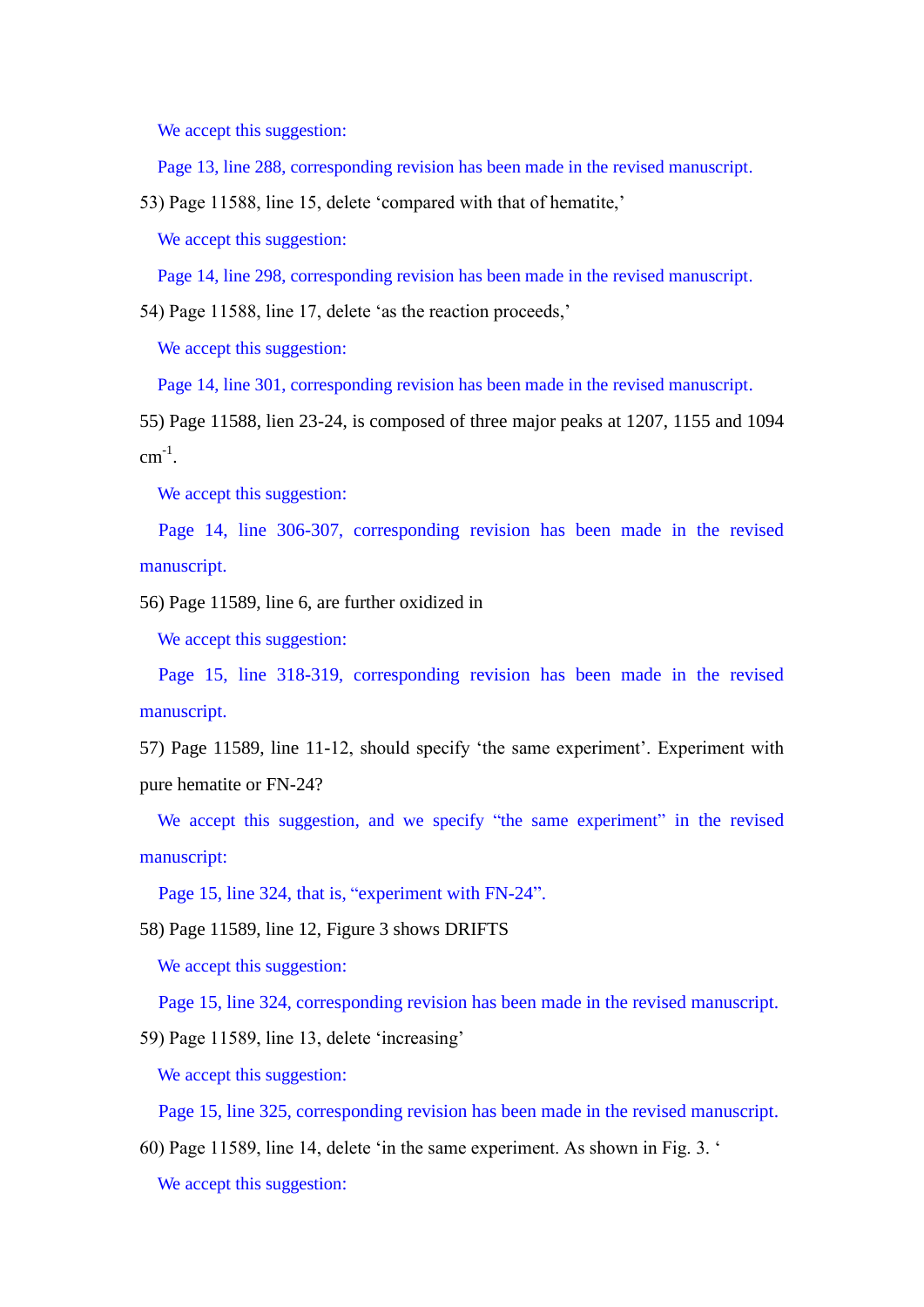Page 15, line 325-326, corresponding revision has been made in the revised manuscript.

61) Page 11590, line 2, delete 'product'

We accept this suggestion:

Page 16, line 339, "products" is deleted in the revised manuscript.

62) Page 11590, line 4, at 1716, 1697, 1686 and 1676 cm-1

We accept this suggestion:

Page 16, line 341, corresponding revision has been made in the revised manuscript.

63) Page 11590, line 8-9, reverse the listing order as well

We accept this suggestion:

Page 16, line 345-346, corresponding revision has been made in the revised.

64) Page 11590, line 10-11, This result confirms that adsorbed  $HNO<sub>3</sub>$ 

We accept this suggestion:

Page 16, line 347-348, corresponding revision has been made in the revised manuscript.

65) Page 11590, line 12, The formation of  $HNO<sub>3</sub>-H<sub>2</sub>O$  complexes

We accept this suggestion:

Page 16, line 349, corresponding revision has been made in the revised manuscript.

66) Page 11590, line 14-15, no gas phase  $HNO<sub>3</sub>$  was observed in White cell-FTIR experiments as discussed later.

We accept this suggestion:

Page 16, line 351-352, corresponding revision has been made in the revised manuscript.

67) Page 11590, line 15-16, molecularly adsorbed nitric acid.

We accept this suggestion:

Page 16, line 352, corresponding revision has been made in the revised manuscript.

68) Page 11590, line 17, in previous reports

We accept this suggestion:

Page 16, line 353-354, corresponding revision has been made in the revised manuscript.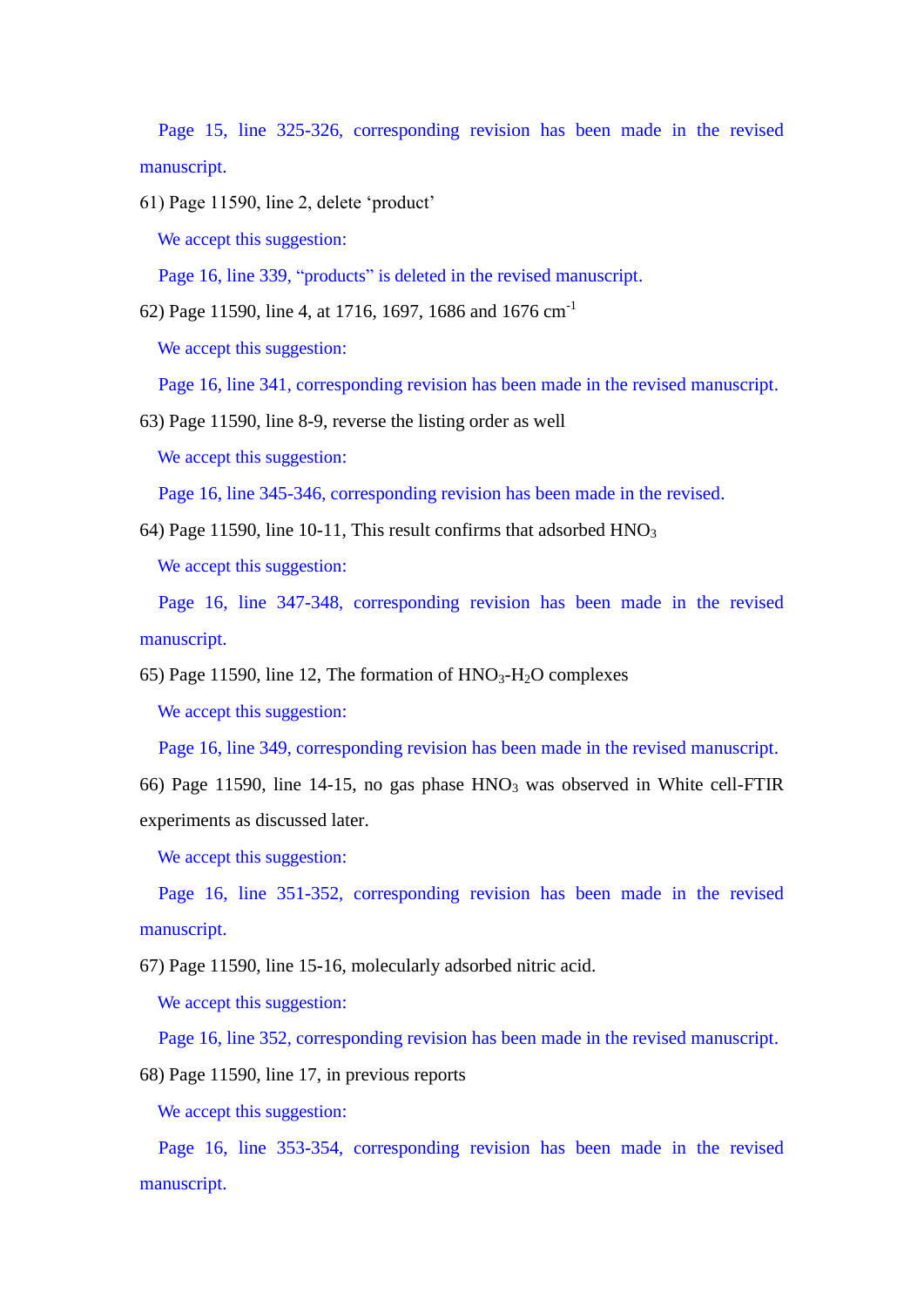69) Page 11590, line 26, compared to previous studies

70) Page 11590, line 27-29, rephrase 'which may suggest....interactions with  $H_2O'$ . change 'is interacting with' to 'interacts with'. Either delete 'may' or 'perhaps'

71) Page 11591, line 1-3, particle surface with nitric acid and  $H_2O$  present. This is consistent with the fact that no gas phase  $N_2O_4$  was detected in While cell-FTIR experiments as discussed later.

For 69), 70) and 71), according to your comment 2) in general comments and these suggestions, we revise this part (page 16-17, line 358-368). Please refer to the answer to the question 2) in general comments.

72) Page 11591, line 12, are stretching vibration modes of isolated surface

We accept this suggestion:

Page 17, line 376-377, corresponding revision has been made in the revised manuscript.

73) Page 11591, line 13, ions of octahedral sites and tetrahedral sites We accept this suggestion:

Page 17, line 378, corresponding revision has been made in the revised manuscript.

74) Page 11591, line 14, that surface OH groups

We accept this suggestion:

Page 17, line 379, corresponding revision has been made in the revised manuscript.

75) Page 11591, line 15, are reaction active sites

We accept this suggestion:

Page 17, line 380, corresponding revision has been made in the revised manuscript.

76) Page 11591, line 17, slowly increases in intensity

We accept this suggestion:

Page 17, line 382, corresponding revision has been made in the revised manuscript.

77) Page 11591, line 21, surface-adsorbed  $HNO<sub>3</sub>$  discussed earlier.

We accept this suggestion:

Page 18, line 386, corresponding revision has been made in the revised manuscript.

78) Page 11591, line 22, delete 'mentioned above clearly'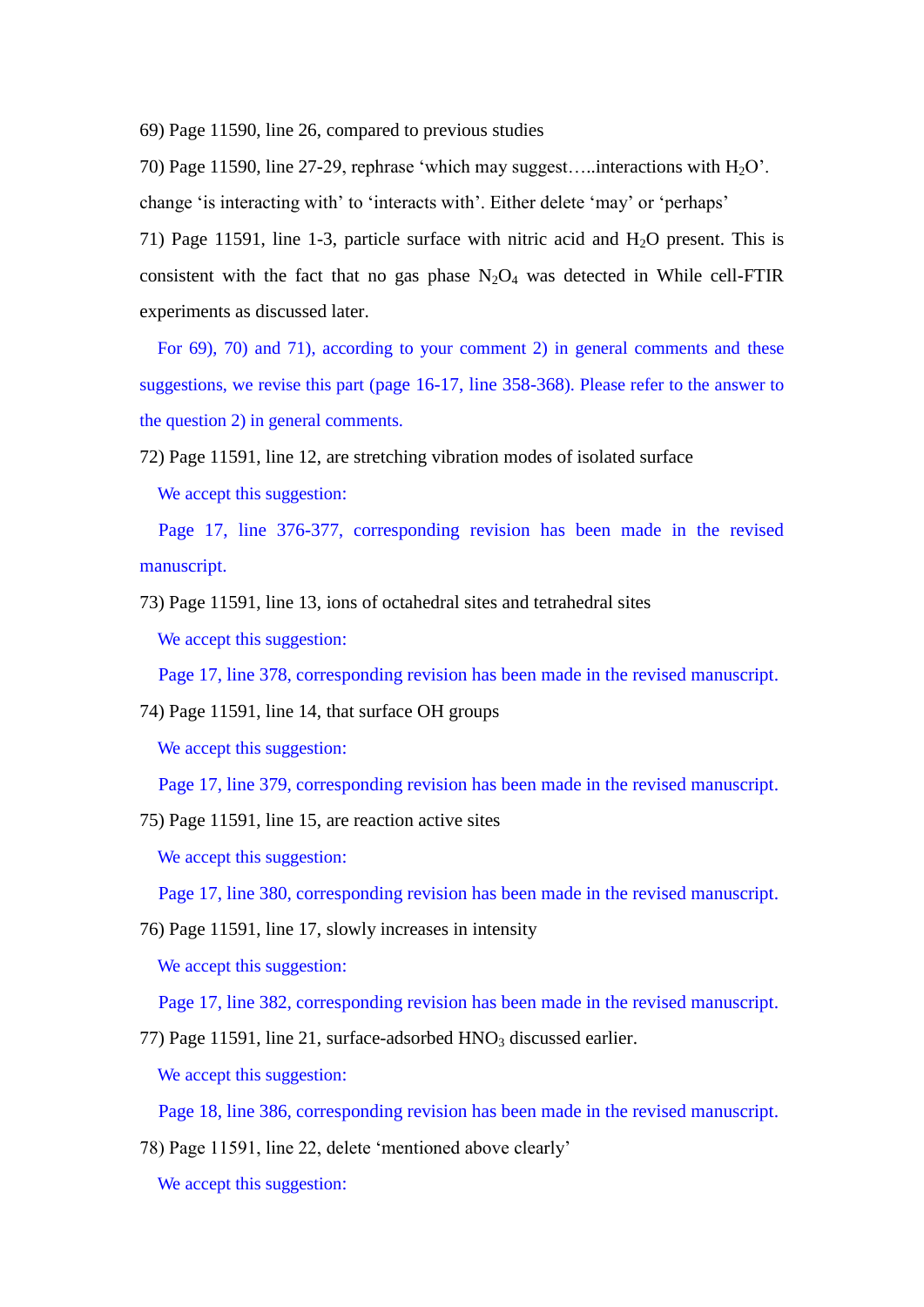Page 18, line 387, corresponding revision has been made in the revised manuscript.

79) Page 11592, line 3-4, All of the DRIFTS experiments

We accept this suggestion:

Page 18, line 394-395, corresponding revision has been made in the revised manuscript.

80) Page 11592, line 13, of different reaction product

We accept this suggestion:

Page 19, line 404, corresponding revision has been made in the revised manuscript.

81) Page 11592, line 14, one another, the peaks were deconvoluted before integration in some experiments.

We accept this suggestion:

Page 19, line 405, corresponding revision has been made in the revised manuscript.

82) Page 11592, line 16, since  $O_2$  was in great excess compared to  $SO_2$ 

We accept this suggestion:

Page 19, line 407-408, corresponding revision has been made in the revised.

83) Page 11593, line 4, delete 'as shown in Fig. 4,'

84) Page 11593, line 10, delete 'under the same reaction conditions'

85) Page 11593, line 13-14, the reaction behavior of  $SO_2$  adsorbed on hematite

On page 19-20, line 421-432 (page 11593, line 3-14), based on the comment 4) in your general comments, this part has been modified in the revised manuscript (including the introduction of the uptake coefficient calculation method, the calculated results and corresponding discussions). Therefore, for 83), 84) and 85), we accept these suggestions as far as possible in the revised manuscript.

86) Page 11593, line 15, should receive close attention

We accept this suggestion:

Page 20, line 433, corresponding revision has been made in the revised manuscript.

87) Page 11593, line 16, in ambient particles

We accept this suggestion:

Page 20, line 433-434, corresponding revision has been made in the revised manuscript.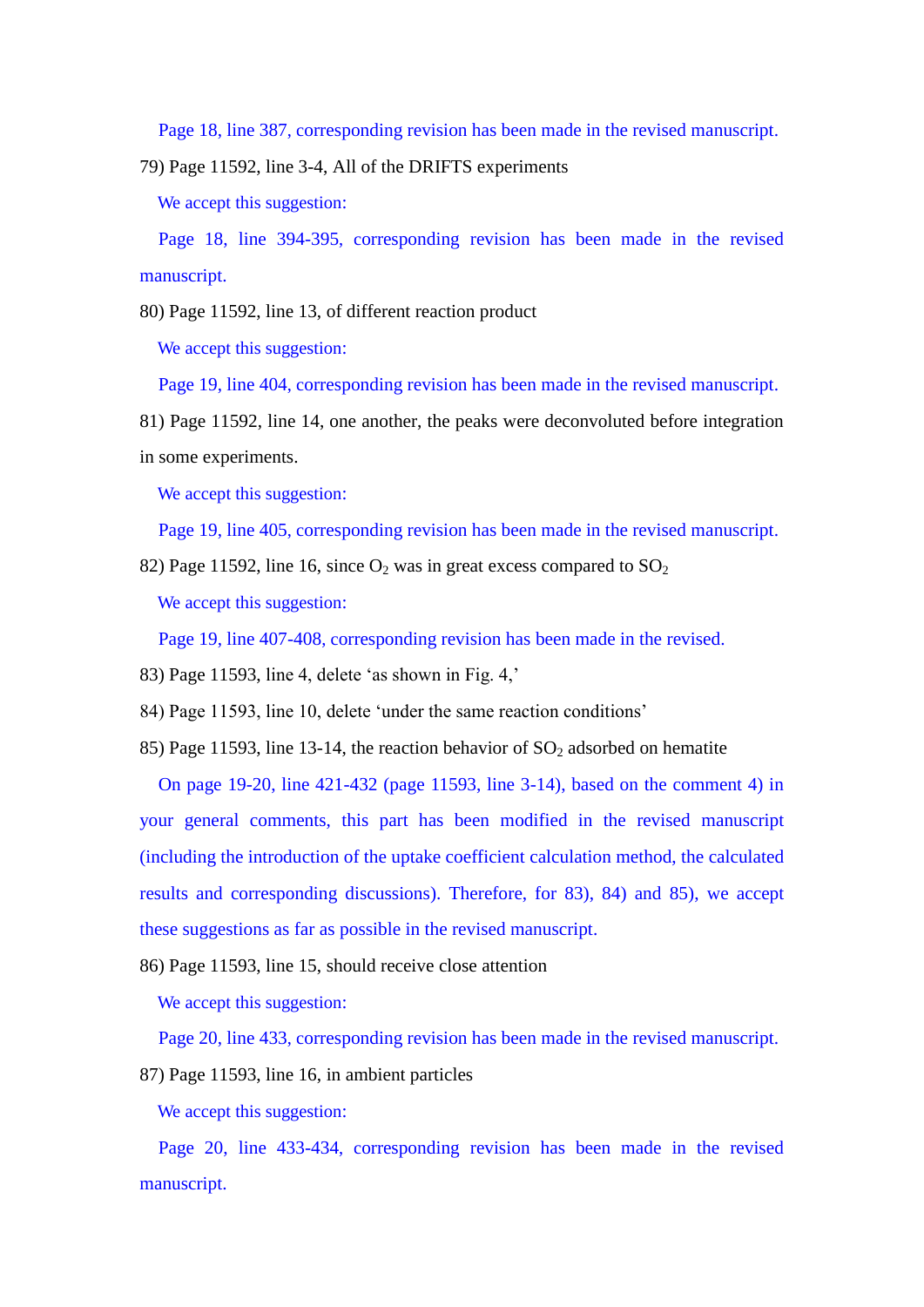88) Page 11593, line 19, and possible gaseous

We accept this suggestion:

Page 20, line 437, corresponding revision has been made in the revised manuscript.

89) Page 11593, line 22, from exposure of the FN-24 sample

We accept this suggestion:

Page 20, line 440, corresponding revision has been made in the revised manuscript.

90) Page 11594, line 1-2, but different rates of  $SO_2$  consumption

We accept this suggestion:

Page 20, line 447, corresponding revision has been made in the revised manuscript.

91) Page 11594, line 5, and the FN-24 sample

We accept this suggestion:

Page 21, line 450-451, corresponding revision has been made in the revised manuscript.

92) Page 11594, line 6, with the rate of sulfate formation observed in DRIFTS experiments.

We accept this suggestion:

Page 21 line 451-452, appropriate revision has been made and in the revised manuscript we use "with that observed in DRIFTS experiments.".

93) Page 11594, line 10, to lower concentrations of  $SO_2$ .

We accept this suggestion:

Page 21, line 457-458, corresponding revision has been made in the revised manuscript.

94) Page 11594, line 11, although adsorbed  $HNO<sub>3</sub>$ 

We accept this suggestion:

Page 21, line 458, corresponding revision has been made in the revised manuscript.

95) Page 11594, line 13, observed in White cell-FTIR

We accept this suggestion:

page 21, line 459, corresponding revision has been made in the revised manuscript.

96) Page 11594, line 15, from exposure of the FN-90 sample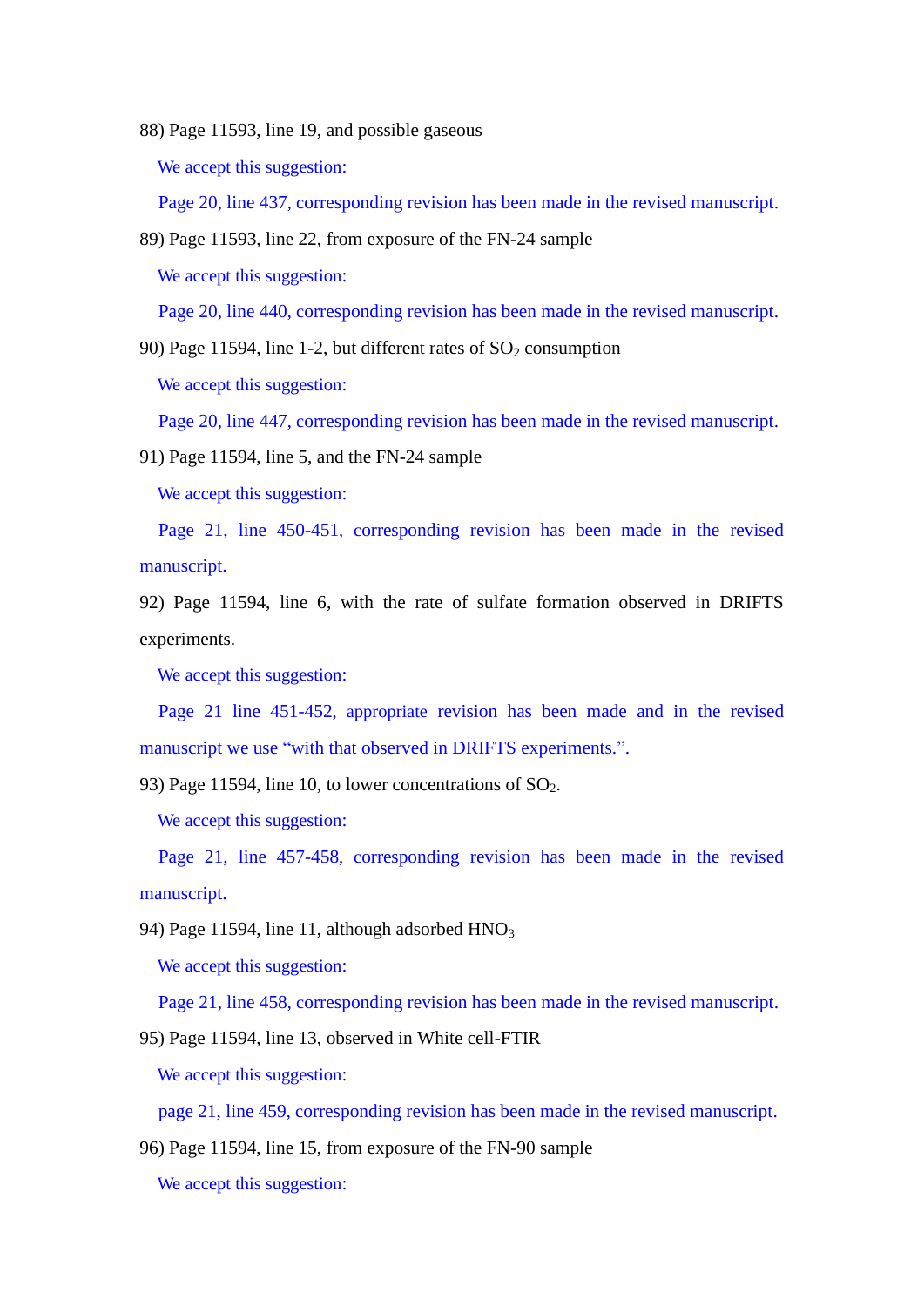Page 21, line 462, corresponding revision has been made in the revised manuscript.

97) Page 11594, line 16, was obtained

We accept this suggestion:

Page 21, line 463, corresponding revision has been made in the revised manuscript.

98) Page 11594, line 25, the degradation of primary

We accept this suggestion:

Page 22, line 472, corresponding revision has been made in the revised manuscript.

99) Page 11595, line 4, delete 'detectable'. Same applied to line 8-9

We accept this suggestion, and corresponding revisions have been made in the revised manuscript:

Page 22, line 478, delete "detectable". Same applied to page 22, line 483.

100) Page 11595, line 5, It is possible that gaseous NO

We accept this suggestion:

Page 22, line 480-481, corresponding revision has been made in the revised manuscript.

101) Page 11595, line 14-18, split into two sentences. 'many more reduced' change to 'much more reduced', 'longer' change to 'long'

We accept this suggestion:

Page 22, line 489-492, corresponding revisions have been made in the revised manuscript: "On the other hand, the high concentration of  $SO<sub>2</sub>$  means that there are much more reduced S(IV) species existing on the sample surface than those formed from the low concentration of  $SO_2$ . This also implies that HONO will be observed within a long reaction time if the high concentration of  $SO_2$  is used."

102) Page 11595, line 25, surface of FN samples placed in the White cell.'

We accept this suggestion:

Page 23, line 499, corresponding revision has been made in the revised manuscript.

103) Page 11596, line 1, White cell-FTIR and DRIFTS techniques

We accept this suggestion:

Page 23, line 504, corresponding revision has been made in the revised manuscript.

104) Page 11596, line 2, show no detectable gas phase products, indicating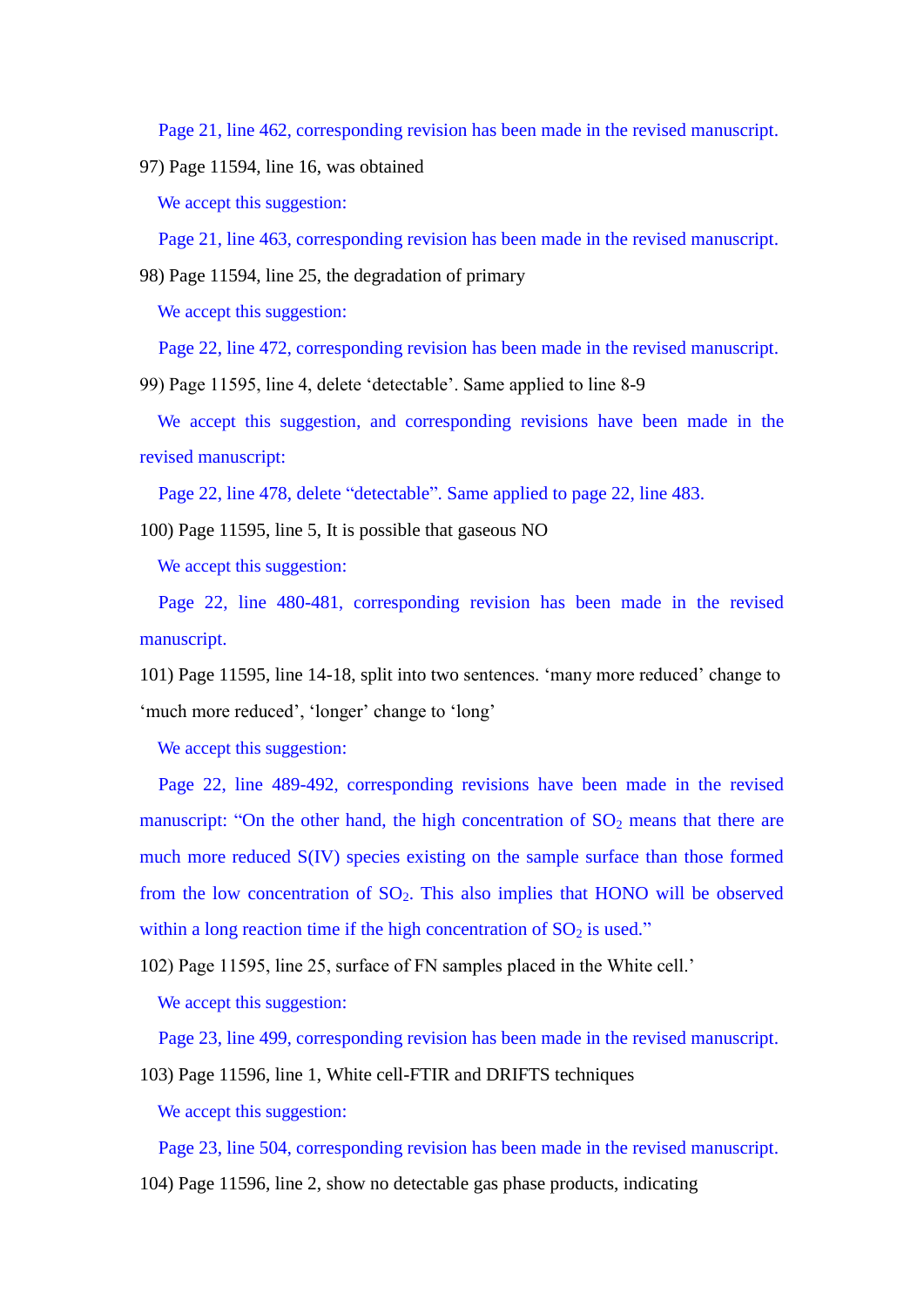We accept this suggestion:

Page 23, line 505, corresponding revision has been made in the revised manuscript.

105) Page 11596, line 20, the contribution of HONO by this

We accept this suggestion:

Page 24, line 523, corresponding revision has been made in the revised manuscript.

106) Page 11596, line 25, mixtures at both low and high  $SO_2$ 

We accept this suggestion:

Page 24, line 528, corresponding revision has been made in the revised manuscript.

107) Page 11596, line 26, delete 'gradually'

We accept this suggestion:

Page 24, line 530, corresponding revision has been made in the revised manuscript.

108) Page 11597, line 25, at room temperature

We accept this suggestion:

Page 25, line 556, corresponding revision has been made in the revised manuscript.

109) Page 11598, line 1, 'strong acidity' is vague, should at least provide a range of pH

We accept this suggestion:

Page 25, line 560, "the pH was about 1" is added.

110) Page 11599, line 1-2, shows SEM images

We accept this suggestion:

Page 27, line 587, corresponding revision has been made in the revised manuscript.

111) Page 11599, line 5-6, delete 'After comparing these images, we notice that' We accept this suggestion:

Page 27, line 591, corresponding revision has been made in the revised manuscript.

112) Page 11600, line 12, on hematite-nitrate mixtures

We accept this suggestion:

Page 28, line 626, corresponding revision has been made in the revised manuscript.

113) Page 11603, line 3, strongly with water and adsorbed  $HNO<sub>3</sub>$ We accept this suggestion:

Page 31, line 695, corresponding revision has been made in the revised manuscript.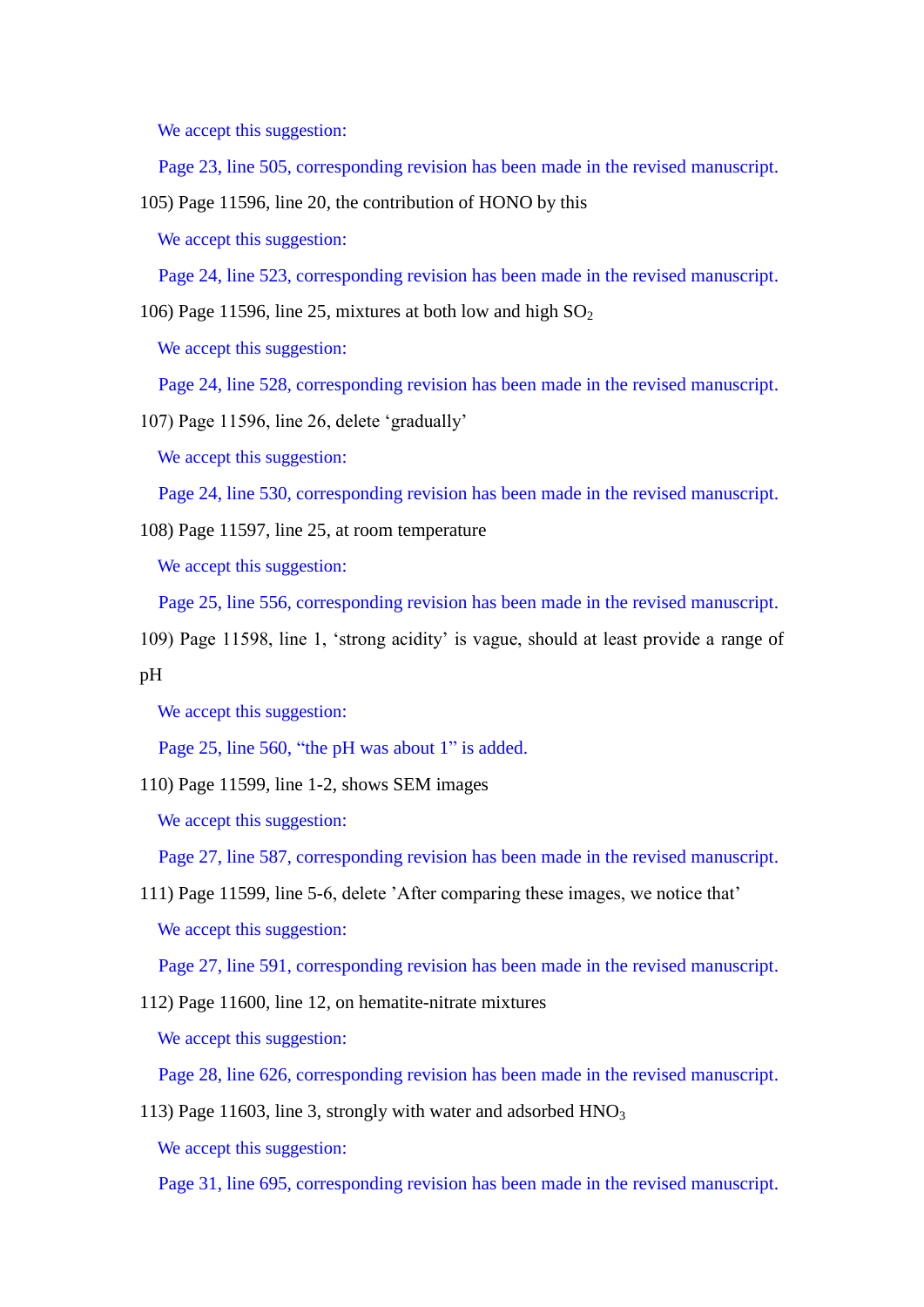- 114) Page 11603, line 6, This can explain small amounts of We accept this suggestion: Page 32, line 698, corresponding revision has been made in the revised manuscript.
- 115) Page 11603, line 25, delete 'at last' We accept this suggestion:

Page 32, line 714, corresponding revision has been made in the revised manuscript.

116) Page 11603, line 26, during heterogeneous hydrolysis

We accept this suggestion:

Page 32, line 716, corresponding revision has been made in the revised manuscript.

117) Page 11604, line 24, delete 'Compared with hematite solely, '

We accept this suggestion:

Page 34, line 741, corresponding revision has been made in the revised manuscript.

118) Page 11605, line 2, on particle surfaces and

We accept this suggestion:

Page 34, line 746, corresponding revision has been made in the revised manuscript.

119) Page 11605, line 23, change comma to period

We accept this suggestion:

Page 35, line 766, corresponding revision has been made in the revised manuscript.

120) Page 11615, Fig. 2 caption, Peak fitting of the

We accept this suggestion:

Page 49, line 1030, corresponding revision has been made in the revised manuscript.

121) Page 11618, Fig. 5 caption, delete space between 21 and %. Same applied to

Fig. 6 and 7

We accept this suggestion, and corresponding revisions have been made in the revised manuscript:

Page 52, line 1062 (page 11618);

page 53, line 1077 (page 11619);

page 54, line 1092 (page 11620).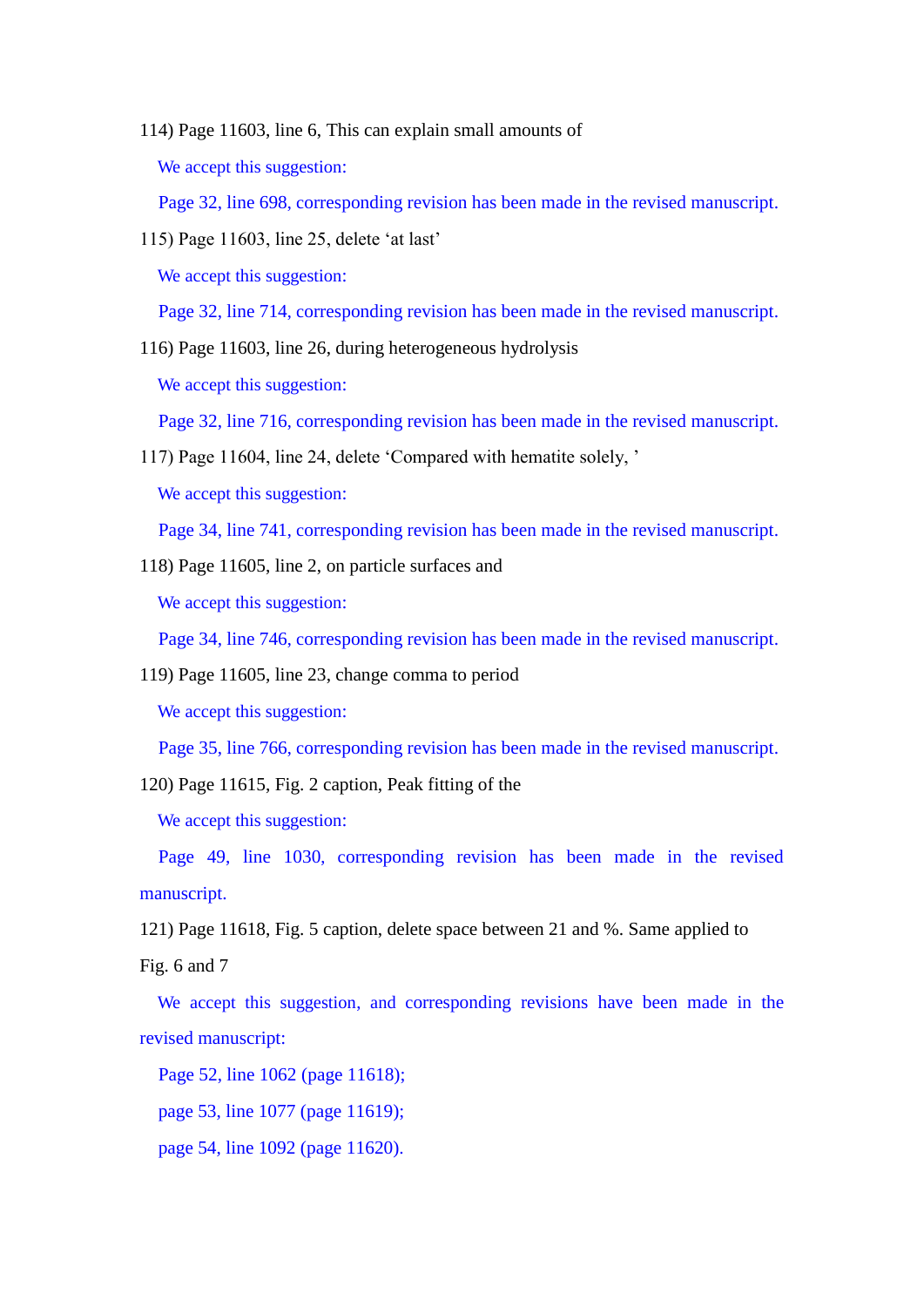#### **Anonymous Referee #3**

The authors utilized online spectroscopic and offline chromatographic approach to investigate the effects of nitrate on the heterogeneous uptake of  $SO<sub>2</sub>$  on hematite. There are several issues in this work.

Firstly, the substrates have been known to play important roles in heterogeneous uptake. The author should have performed more characterization about their hematite samples.

We agree with this comment. In the manuscript, we performed XRD and BET characterization about our samples. We are also considering performing some other characterization about the hematite sample, which will help to obtain more information about our samples. In the answer to the comments of anonymous referee #1 and #2, we give some other information about the substrates. For your convenience we put the main contents below:

(1) In our study, the nitrate-hematite mixtures and pure nitrate are still loose fine powders after they are equilibrated at 68% RH for 48 h, and the nitrate and hematite are not immersed in a solution after the equilibration (for example, FN-24 after equilibration. Please see Fig. R1).

(2) The loss of surface adsorbed water during the purge process and the actual sulfur oxidation experiments (The anonymous referee #1 and #2 concerns about the loss of water during the experiments. In the answers to the first question in general comments of anonymous referee #1 and the question 8 in general comments of anonymous referee #2, we give some experimental results and discuss the loss of surface adsorbed water during the purge process and the actual sulfur oxidation experiments. Please refer to these answers, and also see Fig. R4 and R5.).

During purge process, we found that the loss of water is almost stopped after about 40 min, and on the whole, the loss of water is low. The loss of surface adsorbed water (around  $1640 \text{ cm}^{-1}$ ) is not easy to be observed after the introduction of the gaseous reactant  $SO<sub>2</sub>$  (using a background spectrum measured on the powder sample which was purged with argon for 1 h), which indicates less water loss. These results may be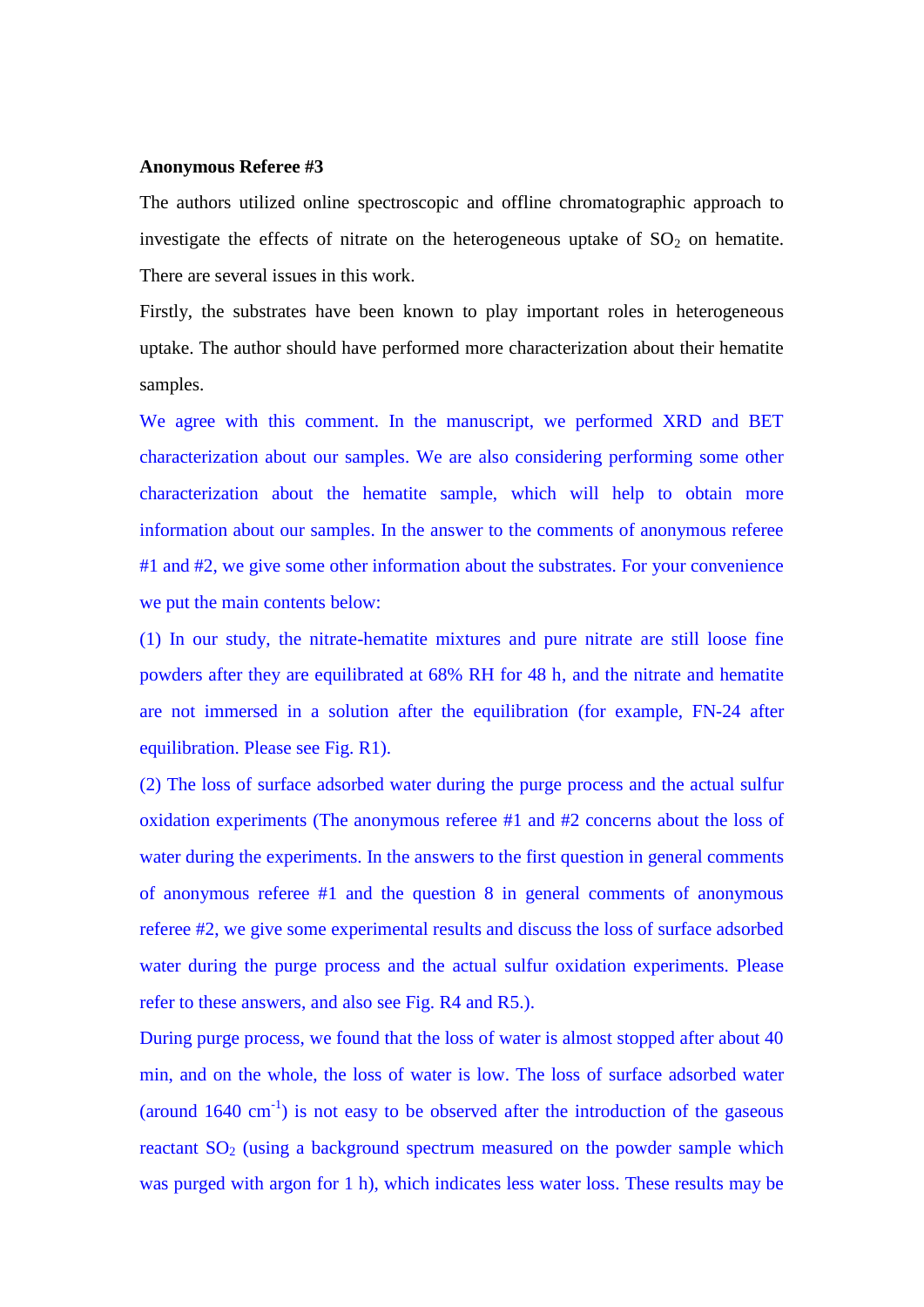attributed to the presence of nitrate. That is, the water-solvated nitrate bound water molecules on the particle surface due to its hygroscopic properties, and the solvated nitrate may become a water reservoir for reaction. Weak water loss will favor the redox cycles of  $\text{Fe}^{3+}/\text{Fe}^{2+}$  and the heterogeneous conversion of SO<sub>2</sub>.

(3) X-ray diffraction analyses of pure hematite, humid FN-24 and FN-48. The results are shown in Fig.R2.

We performed X-ray diffraction analyses of pure hematite, humid FN-24 and FN-48. The results are shown in Fig. 4. The crystalline peaks at 29.65°, 31.9°, 39.0° and 47.9° can be identified as the characteristic reflections of NaNO<sub>3</sub>. No amorphous sodium nitrate was present because there was no broad amorphous peak in the 20° - 40° range. In addition, as can be seen from Fig. R2, except for the crystalline peaks of hematite and nitrate, no other crystalline phases are formed, which indicated that the FN sample we used was a mixture of hematite and sodium nitrate, and also indicated that no secondary processes occurred on the hematite surface during the sample preparation and the subsequent sample equilibration at 68% RH.

Corresponding revisions have been made in the revised manuscript:

(1) In the supporting information, Fig. S1 is replaced by Fig. R2 mentioned above, and the corresponding explanations are presented.

(2) Page 6, line 130 (Page 11582, line 2), "Powder X-ray diffraction indicated that no secondary processes occurred on the hematite surface during the sample preparation and the subsequent sample equilibration (see Fig. S1 in the Supplement)." is added in the revised manuscript.

In addition, we may further carry out the studies on (1) nitrate ions on the surface of hematite or different crystal faces by other characterization techniques, just as previously reported (e.g. Barron, et al. 1996; Watanabe, et al., 1994); (2) hygroscopic behavior of the nitrate-hematite mixture particles, and so on.

Secondly, the authors intended to understand how nitrate affects heterogeneous  $SO_2$ uptake, but there is no uptake coefficient data reported in this work. The IR spectra actually have shown spectral evolution of different absorption peaks. I do not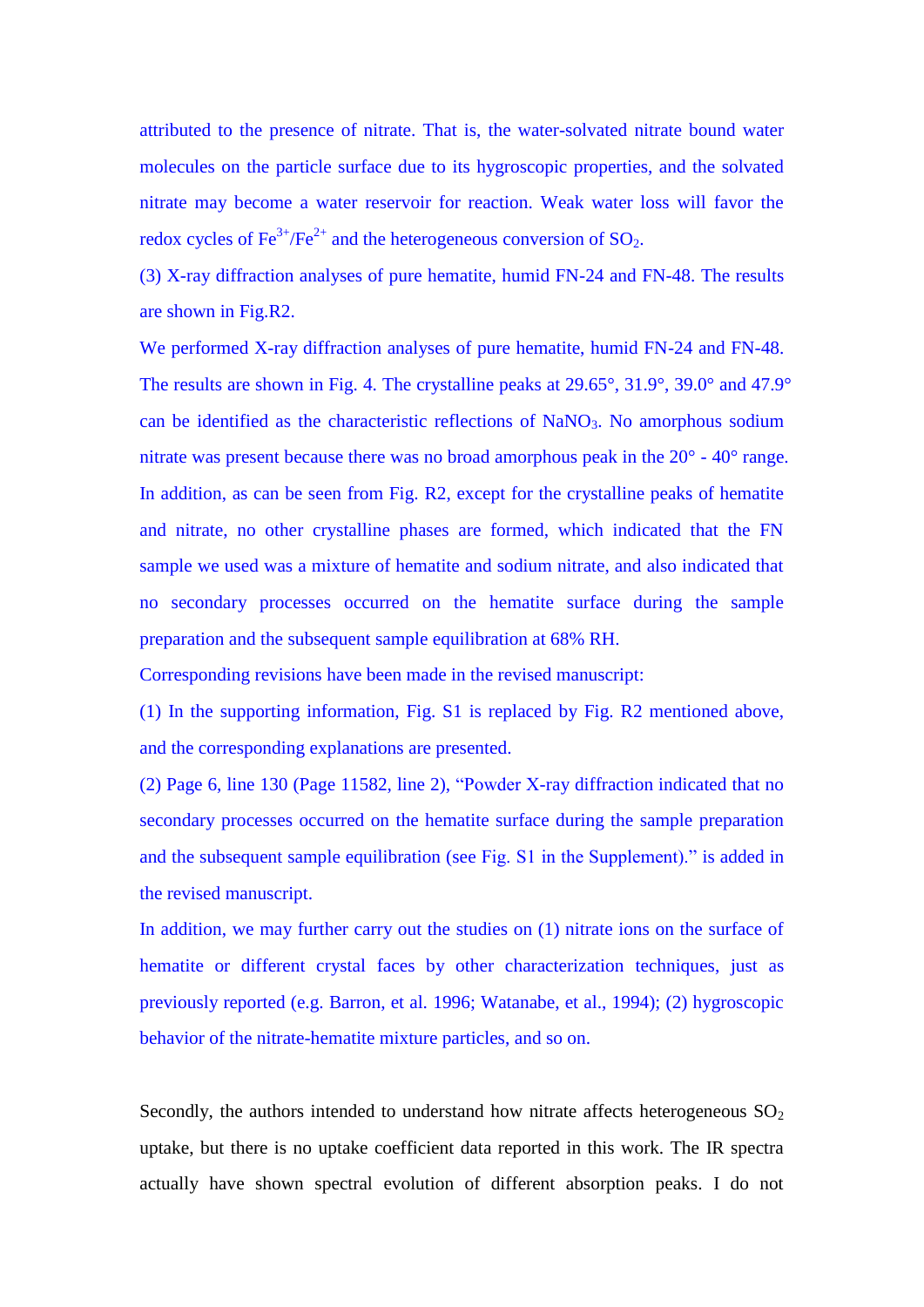understand why the authors avoided using their infrared data to derive reaction kinetics. Note that they did use sulfate formation rate as a semiquantitative approach for the uptake measurements. This is very problematic because it is not always true that reactant  $(SO_2)$  is completely converted to products (sulfate).

In the original manuscript, we point out that a further analysis for reaction uptake coefficients by DRIFTS is difficult because the evaluation of the diffusion depth and total actual reaction sample area are unavailable in this study, and hence we did not give the uptake coefficient data. However, as you know, in many previously reported studies, upper and lower limits of uptake coefficients can be estimated using the geometric area of the sample holder (assuming  $SO_2$  only reaches the surface) and the BET surface area of the sample (assuming  $SO<sub>2</sub>$  can diffuse into the entire sample). Therefore, according to your and the anonymous referee #2's suggestions, we use the new selected initial stage (0-60 min) to recalculate the sulfate formation rates and the two kinds of uptake coefficients of  $SO<sub>2</sub>$  on hematite and the hematite-nitrate mixtures (see Table R3, or Table 2 in the revised manuscript). Corresponding revisions have already been made in the revised manuscript. For example, replace Fig.4 by Table 2, add the introduction of the calculation method of uptake coefficient, the calculated results and corresponding discussions, etc. Please refer to the answer to question 4 in the general comments of the anonymous referee #2 and the revised manuscript.

Except for the different substrates, our DRIFTS experiments were performed under the same conditions (e. g. 298 K, 30 mg of sample, 21% v/v  $O_2$ , constant total flow rate, the same  $SO<sub>2</sub>$  concentration). Meanwhile, the actually formed sulfate product was measured. Based on the measured sulfate, we calculated the sulfate formation rate. The directly calculated sulfate formation rate and the subsequent calculated uptake coefficients in the revised manuscript should be able to reflect the reactivity of the different substrates, as reported previously.

Secondary processes could occur on the hematite surface and more importantly various hematite surfaces could lead to drastically different product formation. Again, more information about their hematite sample is critically needed.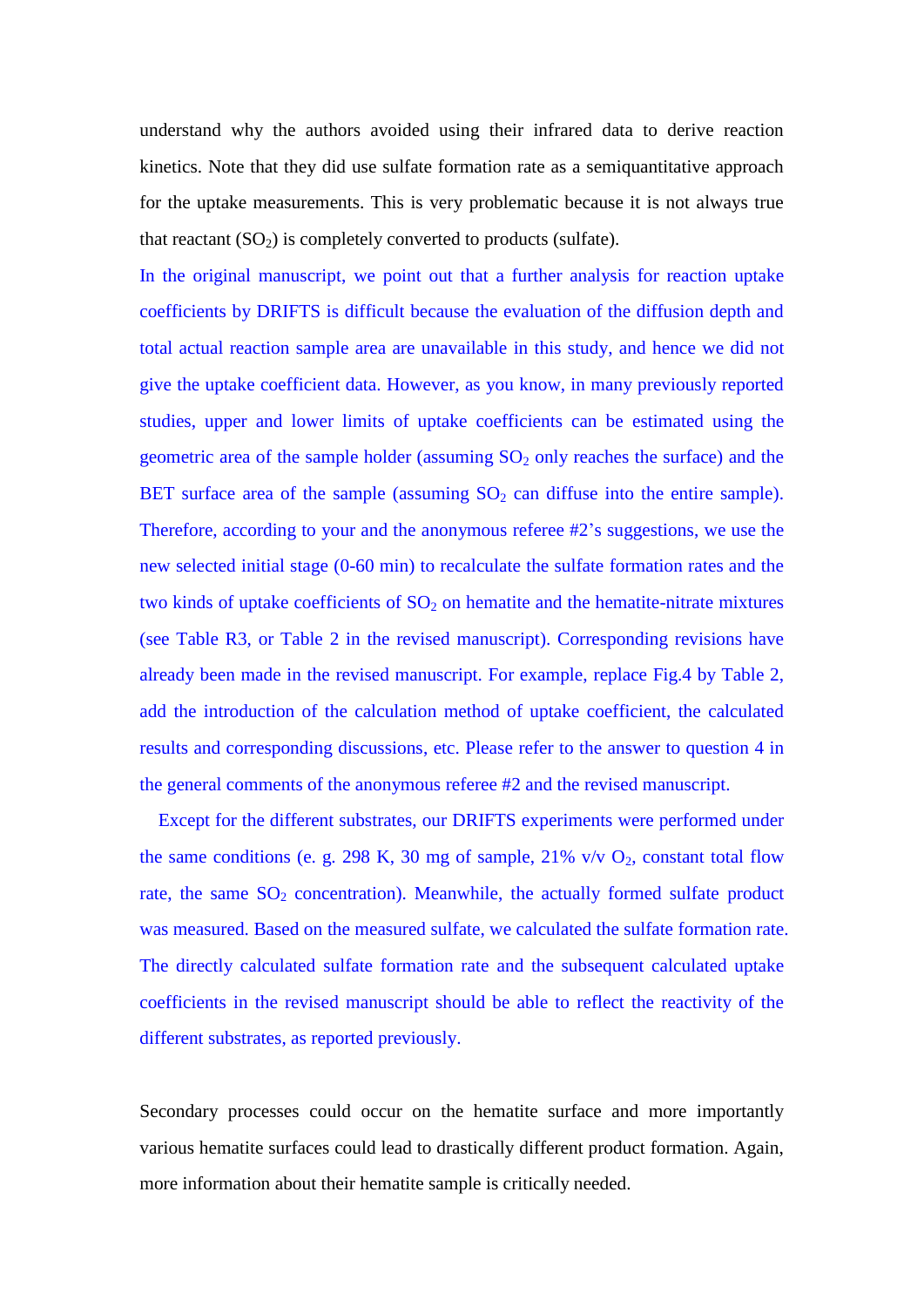#### Please refer to the response to the first comment.

Moreover, for a typical uptake study, experiments are conducted under a pseudo-first-order condition. It is unclear to me that how their experiment conditions meet such a requirement.

The conclusion that the heterogeneous oxidation of  $SO<sub>2</sub>$  on the hematite-nitrate mixture (FN sample) is a pseudo-first-order reaction is drawn from our experimental results. In the DRIFTS experiments, we performed the experiments with different  $SO<sub>2</sub>$ concentrations (conditions: 298 K, 30 mg of sample, 21% v/v  $O_2$ , constant total flow rate with a preset concentration of  $SO_2$ ).

The kinetics of the reaction of  $SO_2$  with the FN particle surface may be described by the general equation:

 $d[SO_4^2^-]/dt = k[SO_2]^m[O_2]^n$ {hematite}<sup>p</sup>[NaNO<sub>3</sub>]<sup>q</sup>

Concentrations marked with  $\{\}$  indicate reactive surface species, whereas  $[SO_2]$ ,  $[O_2]$ and [NaNO<sub>3</sub>] indicate the concentrations of  $SO_2$ ,  $O_2$  and NaNO<sub>3</sub>. *k* is the rate constant, and m, n, p, q are the reaction orders for  $SO_2$ ,  $O_2$ , hematite, and NaNO<sub>3</sub>, respectively.

The gas-phase concentrations of the reactive gases in a continuous flow were kept constant during the DRIFTS experiments and since  $O_2$  was in great excess compared to  $SO_2$ , the concentration of  $O_2$  could be regarded as constant. The number of sulfate ions formed at the initial stage of reaction is generally considered to be small relative to the number of reactive surface species, and thus the reactive surface species on hematite at initial stage can be assumed to be constant (Börensen, et al., 2000). In order to simplify this analysis, we also assumed  $[NaNO<sub>3</sub>]$  be constant. Therefore, the reaction order can be determined from a bilogarithmic plot of initial rate of sulfate formation ( $log(d[SO_4^2^-]/dt)$ ) vs. the concentration of  $SO_2$  ( $log[SO_2]$ ):

 $log(d[SO_4^2^-]/dt) = log k + m log[SO_2] + n log[O_2] + p log{hematite} + q log[NaNO_3]$ The sulfate formation rate  $d[SO_4^2]$  /dt was obtained from the slope of the initial linear portion (0-60 min) in the curve of sulfate formation as a function of time, and no saturation effects on sulfate formation are observed.

For the mixture such as FN-24 used in this study, the bilogarithmic plot presented a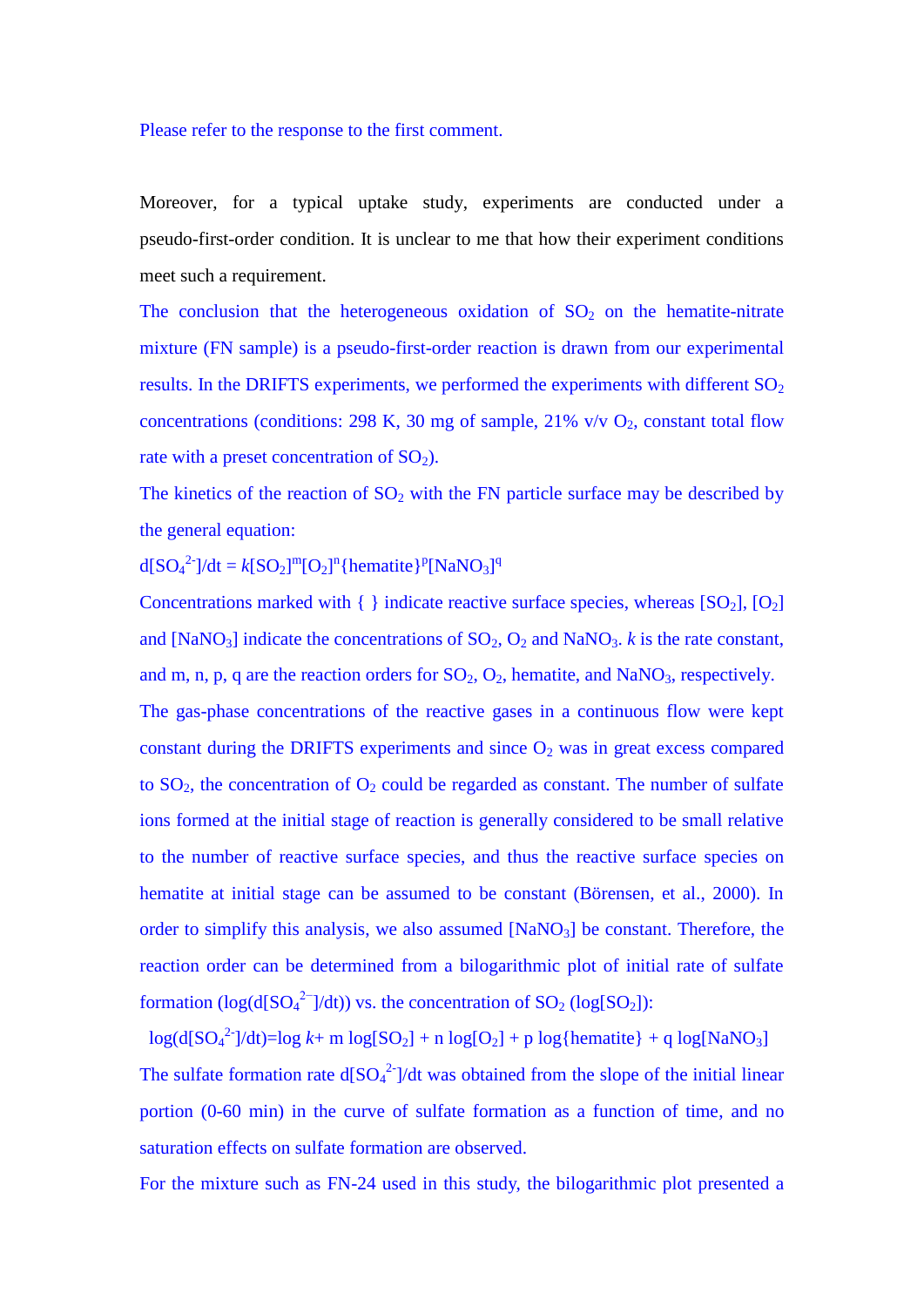linear relationship with a slope of about 1.09, which indicates a reaction order of 1 for  $SO<sub>2</sub>$ . This result also indicates that the assumptions in the analysis of reaction order are valid.

In our study, the heterogeneous uptake and oxidation of  $SO<sub>2</sub>$  on particle surfaces were also performed by using in situ White cell-FTIR technique (reaction conditions: room temperature, 30 mg of sample, 21% v/v  $O_2$ , different initial concentrations of  $SO_2$ ). Therefore, the reaction order with respect to  $SO<sub>2</sub>$  was also examined from White cell-FTIR experimental data by examining the rates of  $SO<sub>2</sub>$  decay (deducting blank value obtained from blank experiment). We found that the plot of  $ln[SO_2]_0/[SO_2]$ *versus* time (t) was linear, and its slope should be apparent rate constant of heterogeneous reactions of  $SO<sub>2</sub>$  on corresponding sample. This result further indicated that the heterogeneous reaction of  $SO_2$  on FN sample was a pseudo-first-order reaction. For example, the apparent rate constant was determined to be  $6.40 \times 10^{-3}$ (linear correlation coefficient  $r=0.99$ ) for uptake of  $SO<sub>2</sub>$  on FN-24.

#### **References**

- Barron, V., and Torrent, J.: Surface hydroxyl configuration of various crystal faces of hematite and goethite, J. Colloid Interface Sci., 1996, 177, 407-410.
- Börensen, C., Kirchner, U., Scheer, V., Vogt, R., and Zellner R.: Mechanism and kinetics of the reactions of  $NO<sub>2</sub>$  or  $HNO<sub>3</sub>$  with alumina as a mineral dust model compound, J. Phys. Chem. A, 104, 5036-5045, 2000.
- Watanabe, H., Gutleben, C. D., and Seto, J.: Sulfate ions on the surface of maghemite and hematite, Solid State Ionics, 69, 29–35, 1994.

## **Other revisions:**

- 1. Page 1, line 3-4, delete the right superscript.
- 2. Page 1, line 5-6, delete the left superscript.
- 3. Page 2, line 35, "the pure nitrate" is replaced by "pure nitrate".
- 4. Page 11, line 228, "Fig. 1a" is replaced by "Figure 1a".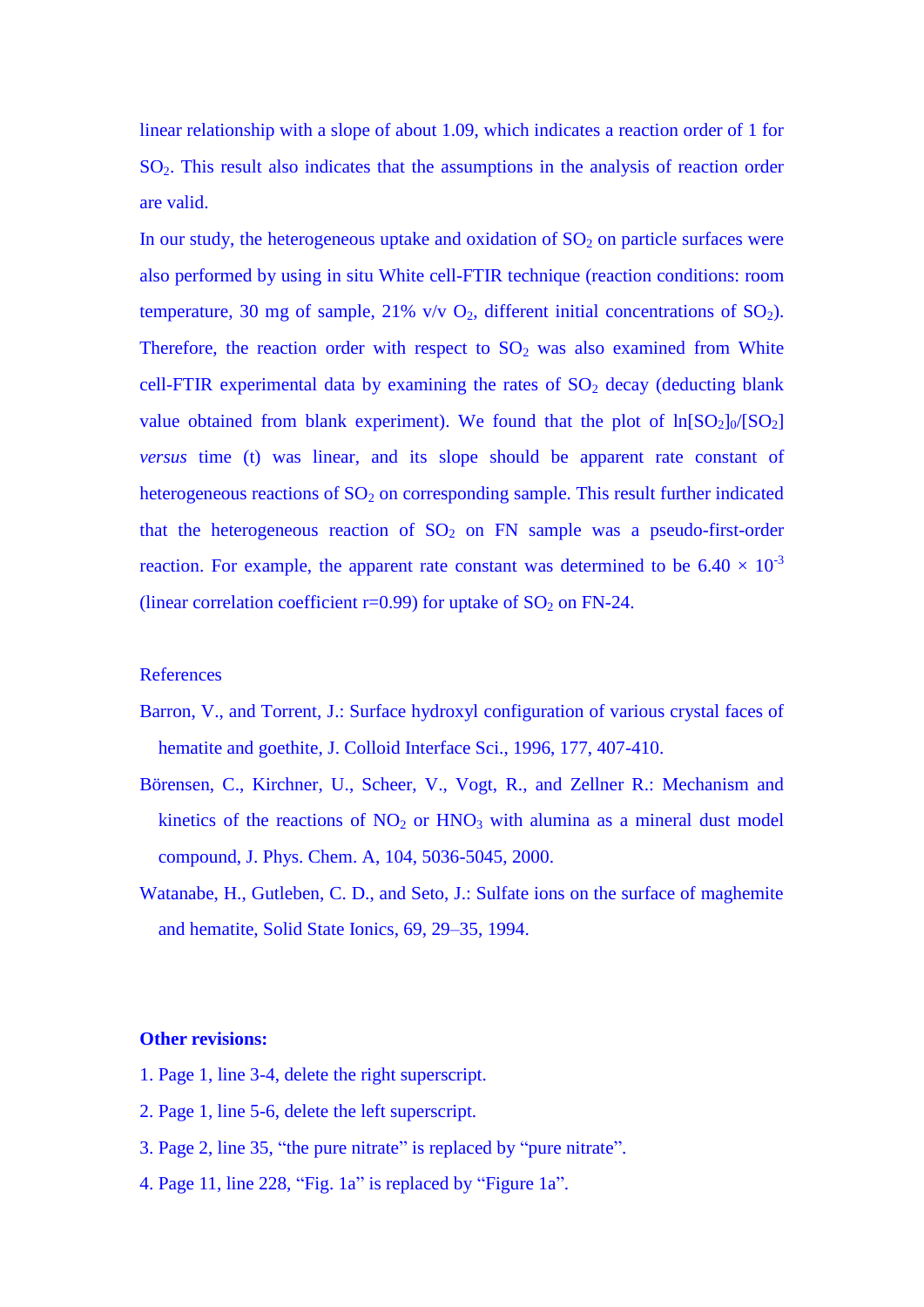- 5. Page 13, line 276, "Fig. 1b" is replaced by "Figure 1b".
- 6. Page 15, line 332 (page 11589, line 21), "Section 3.4" is replaced by "Sect. 3.4".
- 7. Page 18, line 403 (page 11592, line 12), the figure is typed in wrong, we check up this figure and modify it.
- 8. Page 18, line 402, the italic "*vs.*" in the manuscript is corrected to "vs.".
- 9. Page 19, line 412, "*versus*" is replaced by "vs.".
- 10. Page 19, line 412 (page 11592, line 21), "initial formation rate of sulfate" is revised to "initial rate of sulfate formation".
- 11. Page 19, line 415 (page 11592, line 25), based on the selected initial stage of reaction (0-60 min), " $1.02 \pm 0.12$ " is replaced by the recalculated value  $^{\circ}$ 1.09  $\pm$ 0.10".
- 12. Page 19, line 419, "*vs.*" is replaced by "vs.".
- 13. Page 21, line 450-451 (page 11594, line 5-6), ", and the FN-24 sample exhibits the highest reactivity" is deleted.
- 14. We choose 60 min as initial stage for the related calculation again, and hence appropriate revisions have been made in Fig. 9 (page 11622) and corresponding discussion part.

Page 27, line 609 (page 11599, line 23), "423" is added.

Page 27-28, line 609-625 (page 11599, line 23-page 11600, line 11), this part is modified in the revised manuscript. At the same time, we correct a mistake in calculation and add the missing 573 K data in original Fig.9. Please see the corresponding contents in the revised manuscript.

- 15. The numbers of reaction equations have been changed to R1, R2, …, R12.
- 16. The italic "*in situ*" in the manuscript is corrected to "in situ".
- 17. Page 29, line 641 (page 11601, line 1), "Baltrusaitis et al., 2007; Baltrusaitis et al., 2010" is replaced by "Baltrusaitis et al., 2007, 2010".
- 18. Page 31, line 687 (page 11602, line 21), "by Finlayson-Pitts *et al* and He et al (Finlayson-Pitts et al., 2003)" is replaced by "by Finlayson-Pitts et al. (2003) and Liu et al. (2012)".
- 19. Page 31, line 678, "Pires et al., 1996; Pires et al., 1997" is replaced by "Pires et al.,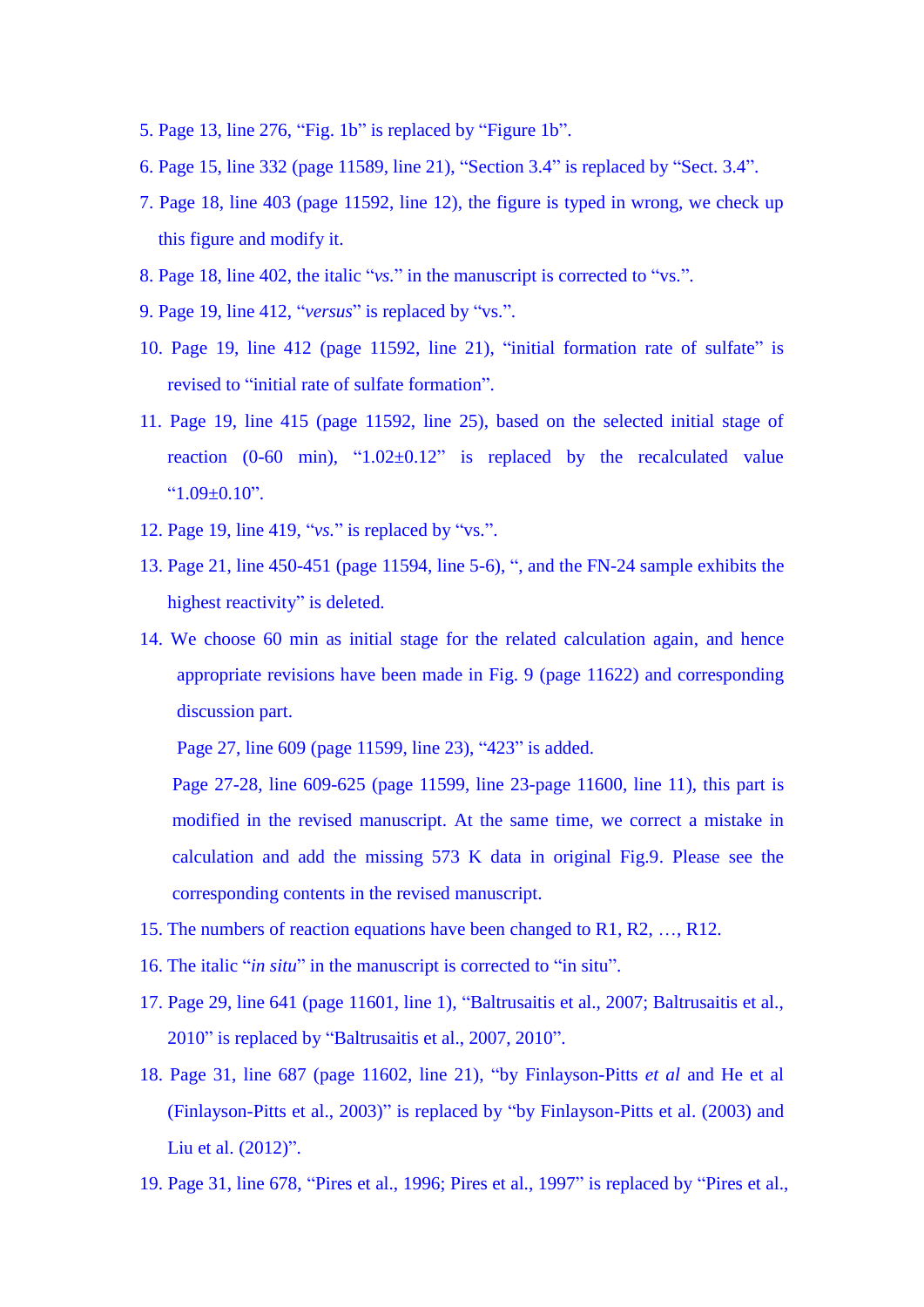1996, 1997".

- 20. Page 36, line 799, "Supplementary material related to this article is available online at<http://www.atmos-chem-phys-discuss.net/14/11577/2014/> acpd-14- 11577-2014-supplement.pdf." is added.
- 21. Page 37, line 806, italic  $\alpha$ ,  $\alpha$ ,  $\beta$ ,  $\gamma$ . Same applied to page 39, line 856:  $\gamma$
- 22. Page 39, line 845-847, the reference is deleted.
- 23. Page 41, line 883, "doi: 10.1029/2005GL022524" is added.
- 24. Page 44, line 945, "(Second Edition)" is replaced by "2nd edn.".
- 25. Page 44, line 949, "doi:10.5194/acp-11-995-2011" is added.
- 26. Page 44, line 957, "doi:10.5194/acp-3-2043-2003" is added.
- 27. Page 45, line 978, "doi:10.5194/acp-11-6593-2011" is added.
- 28. Page 48, line 1014-1015, "a, hematite. b, FN-24" is replaced by "**(a)** Hematite. **(b)** FN-24.".
- 29. Page 53, line 1077-1080, "a, b, c, d, e, f," is replaced by "**(a)**, **(b)**, **(c)**, **(d)**, **(e)**, **(f)**".
- 30. Page 55, line 1112-1113, bold font: **(a, b)** and **(c, d)**.

# References

- Angelini M. M., Garrard, R. J., Rosen, S. J., and Hinrichs, R. Z.: Heterogeneous reactions of gaseous  $HNO<sub>3</sub>$  and  $NO<sub>2</sub>$  on the clay minerals kaolinite and Pyrophyllite, J. Phys. Chem. A, 111, 3326-3335, 2007.
- Börensen, C., Kirchner, U., Scheer, V., Vogt, R., and Zellner R.: Mechanism and kinetics of the reactions of  $NO<sub>2</sub>$  or  $HNO<sub>3</sub>$  with alumina as a mineral dust model compound, J. Phys. Chem. A, 104, 5036-5045, 2000.
- Finlayson-Pitts, B. J., Wingen, L. M., Sumner, A. L., Syomin, D., and Ramazan, K. A.: The heterogeneous hydrolysis of  $NO<sub>2</sub>$  in laboratory systems and in outdoor and indoor atmospheres: An integrated mechanism, Phys. Chem. Chem. Phys., 5, 223-242, 2003.
- Goodman, A. L., Underwood, G. M., and Grassian, V. H.: A spectroscopic investigation of the heterogeneous reaction  $2NO_2 + H_2O$  (a)  $\rightarrow$  HONO (g) +  $HNO<sub>3</sub>$  (a) on hydrated silica Particles: Characterization of gas-phase and adsorbed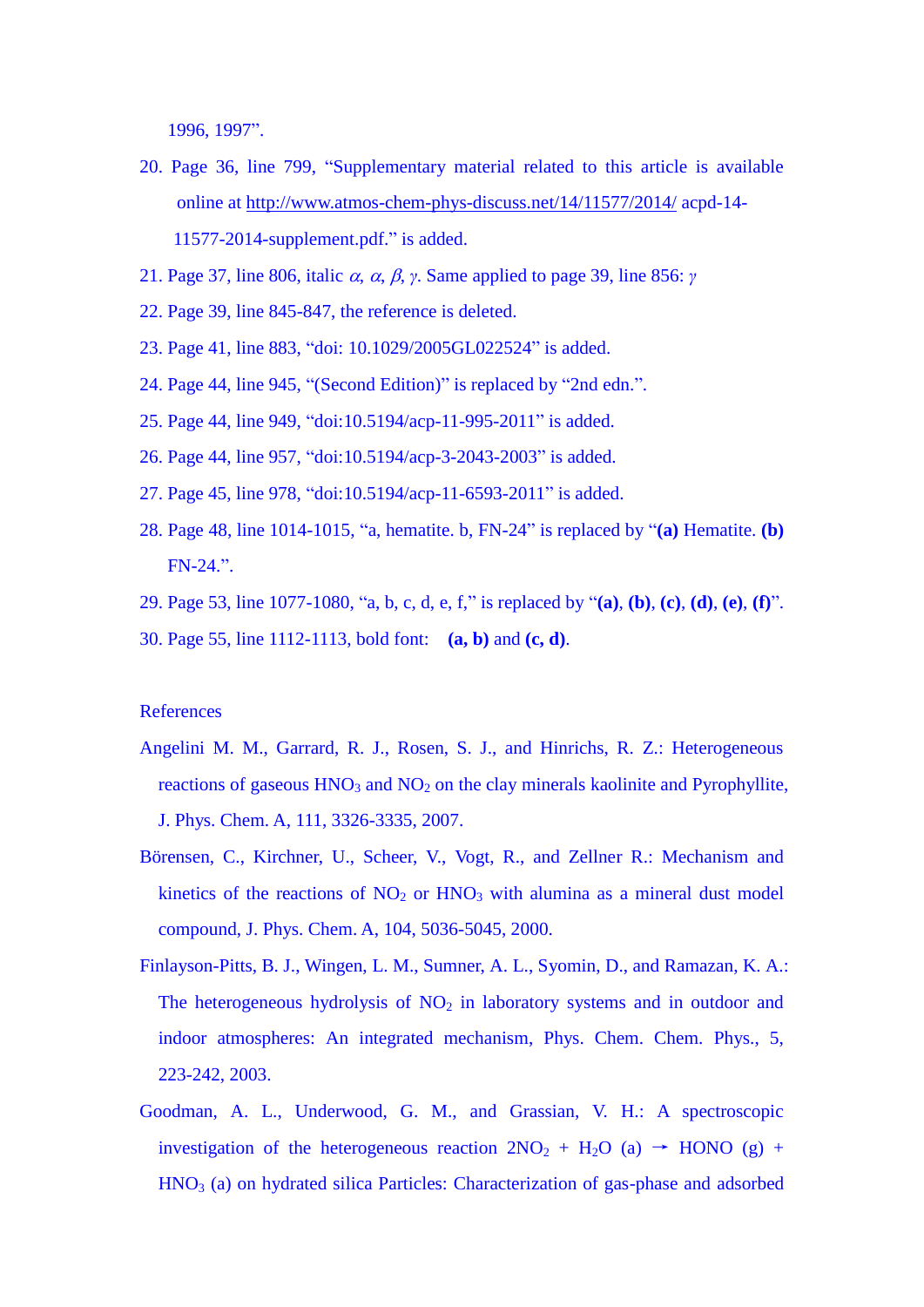products, J. Phys. Chem. A, 103, 7217-7223, 1999.

- Ramazan, K. A., Wingen, L. M., Miller, Y., Chaban, G. M., Gerber, R. B., Xantheas, S. S., and Finlayson-Pitts, B. J.: New experimental and theoretical approach to the heterogeneous hydrolysis of NO<sub>2</sub>: Key role of molecular nitric acid and its complexes, J. Phys. Chem. A, 110, 6886-6897, 2006.
- Wu, L. Y., Tong, S. R., Zhou, L., Wang, W. G., and Ge, M. F.: Synergistic effects between  $SO_2$  and HCOOH on  $\alpha$ -Fe<sub>2</sub>O<sub>3</sub>, J. Phys. Chem. A, 117, 3972-3979, 2013.
- Zhang, X., Zhang, G., Chen, J., Wang, Y., Wang, X., An, Z., and Zhang, P.: Heterogeneous reactions of sulfur dioxide on typical mineral particles, J. Phys. Chem. B, 110, 12588-12596, 2006.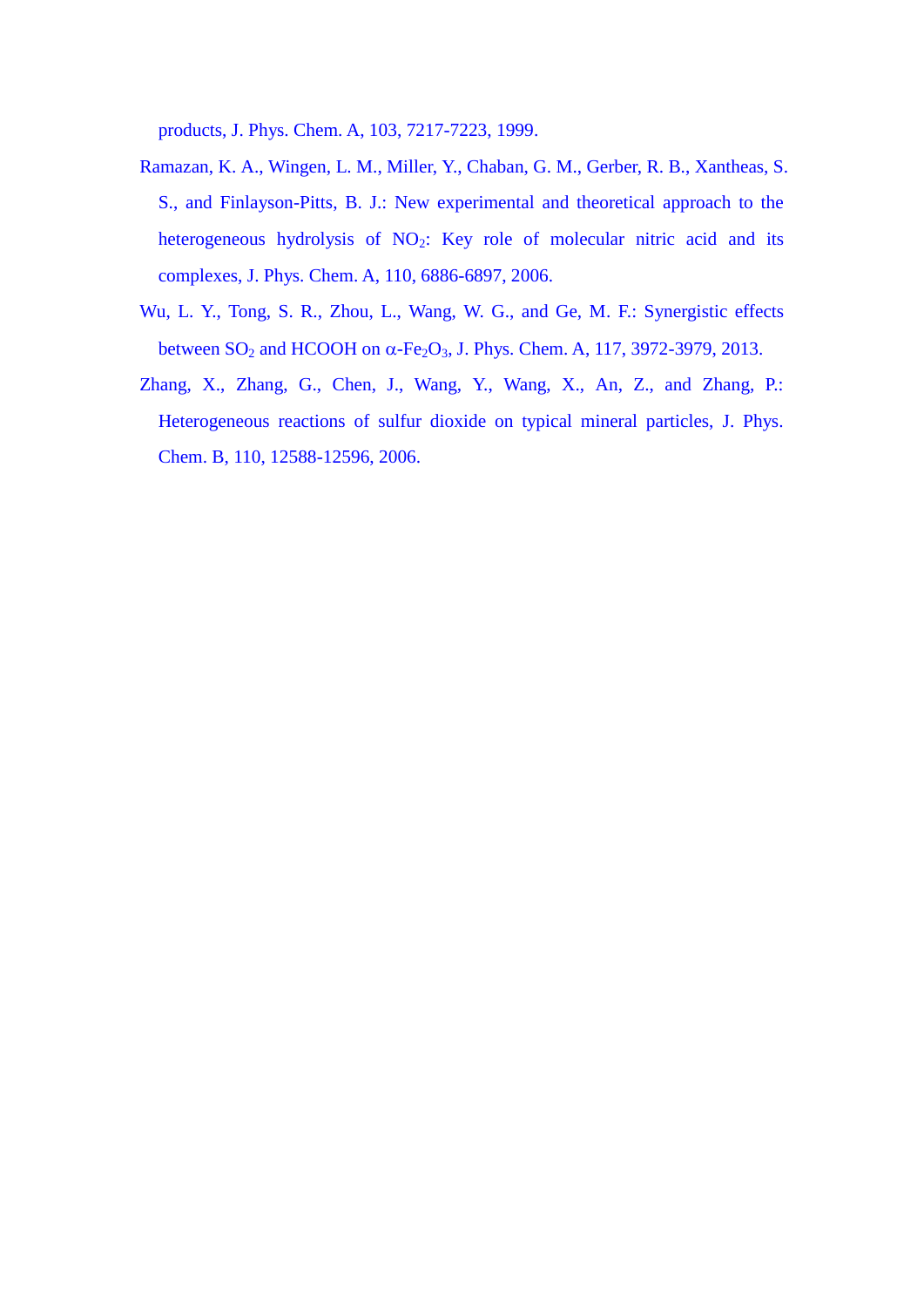

Fig. R1 Digital photo of FN-24 after equilibration for 48 h.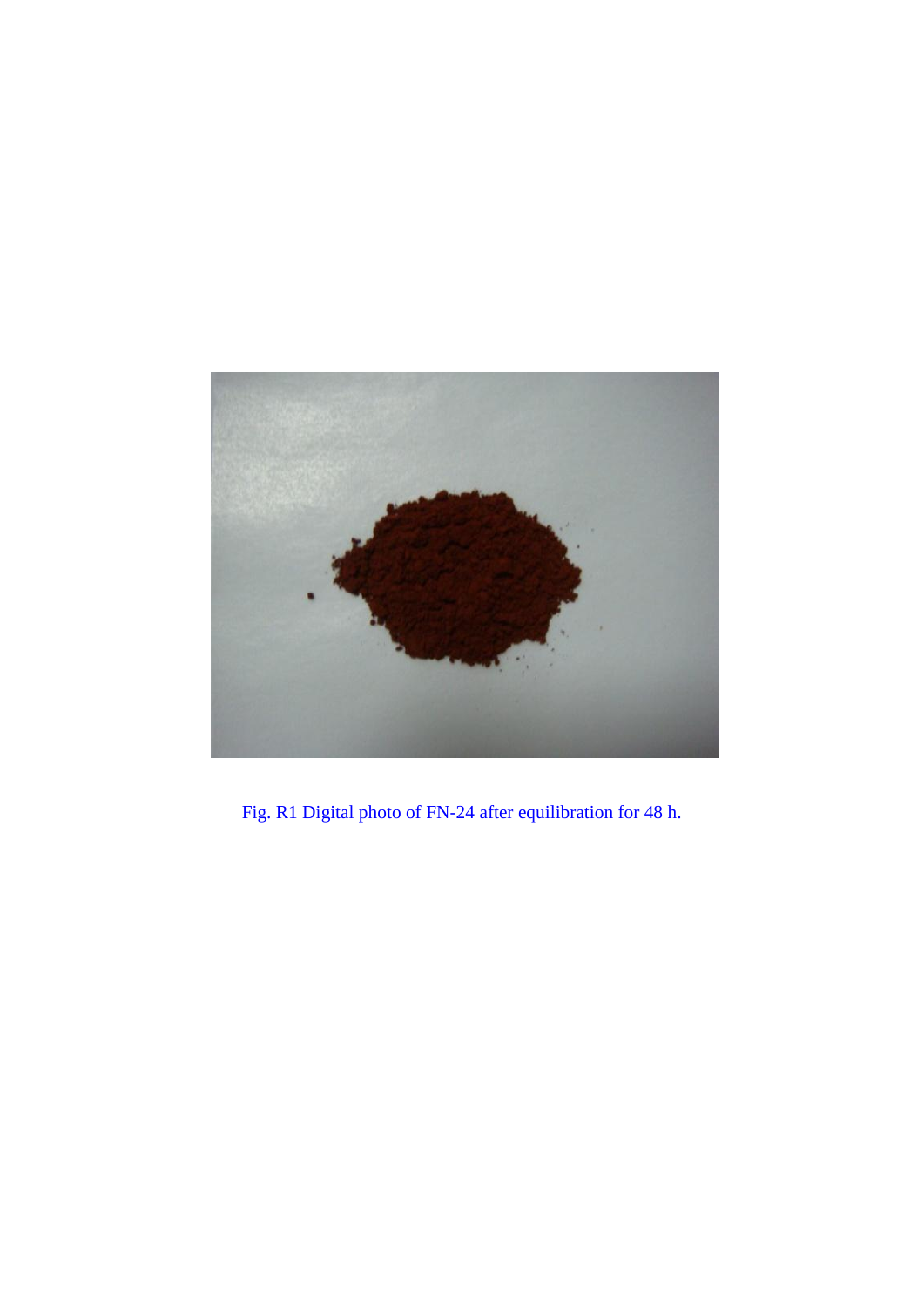

Fig. R2 X-ray diffraction patterns of pure hematite, humid FN-24 and FN-48.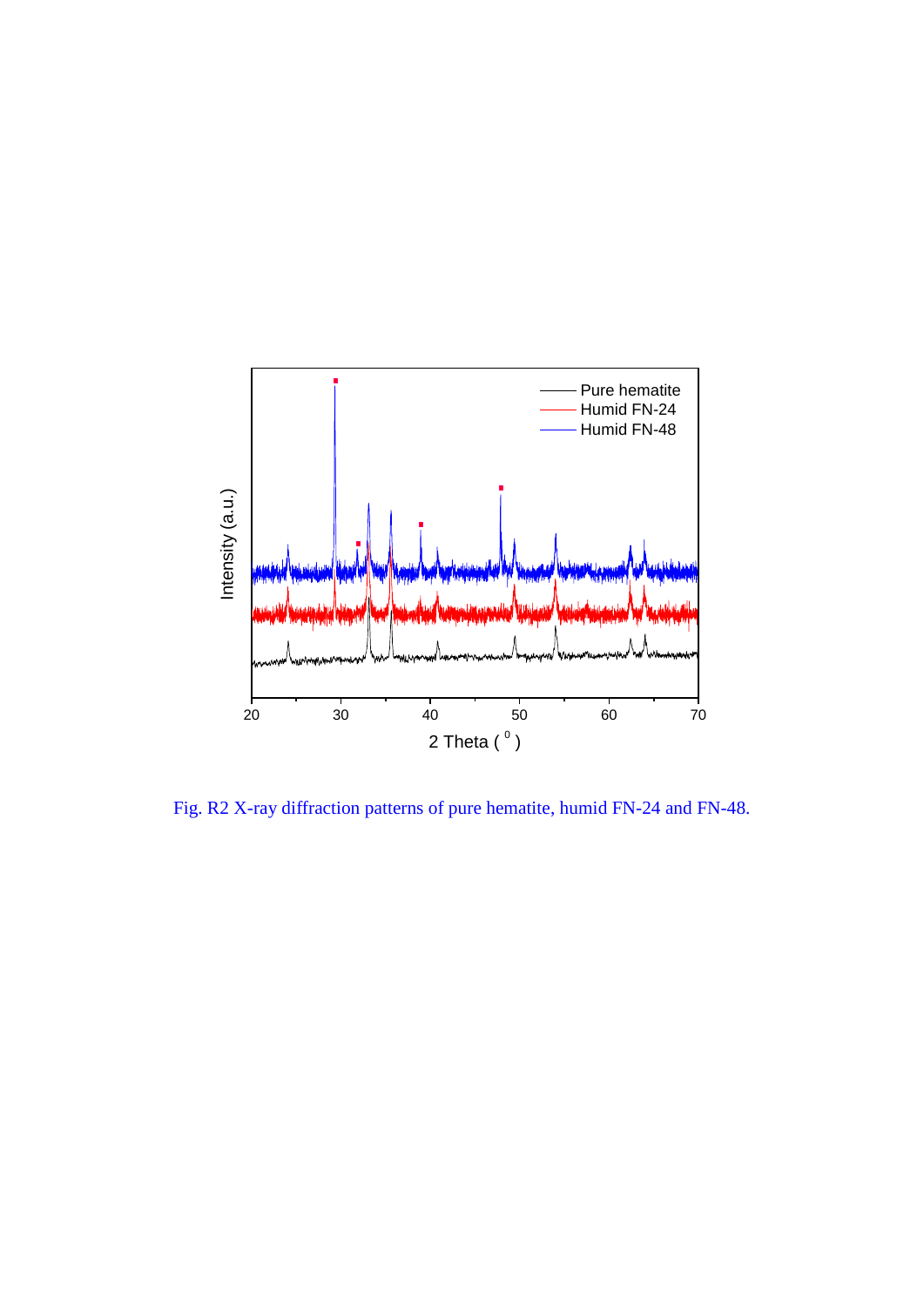

Fig. R3 Time evolution of the integrated areas of sulfate formed on FN-24.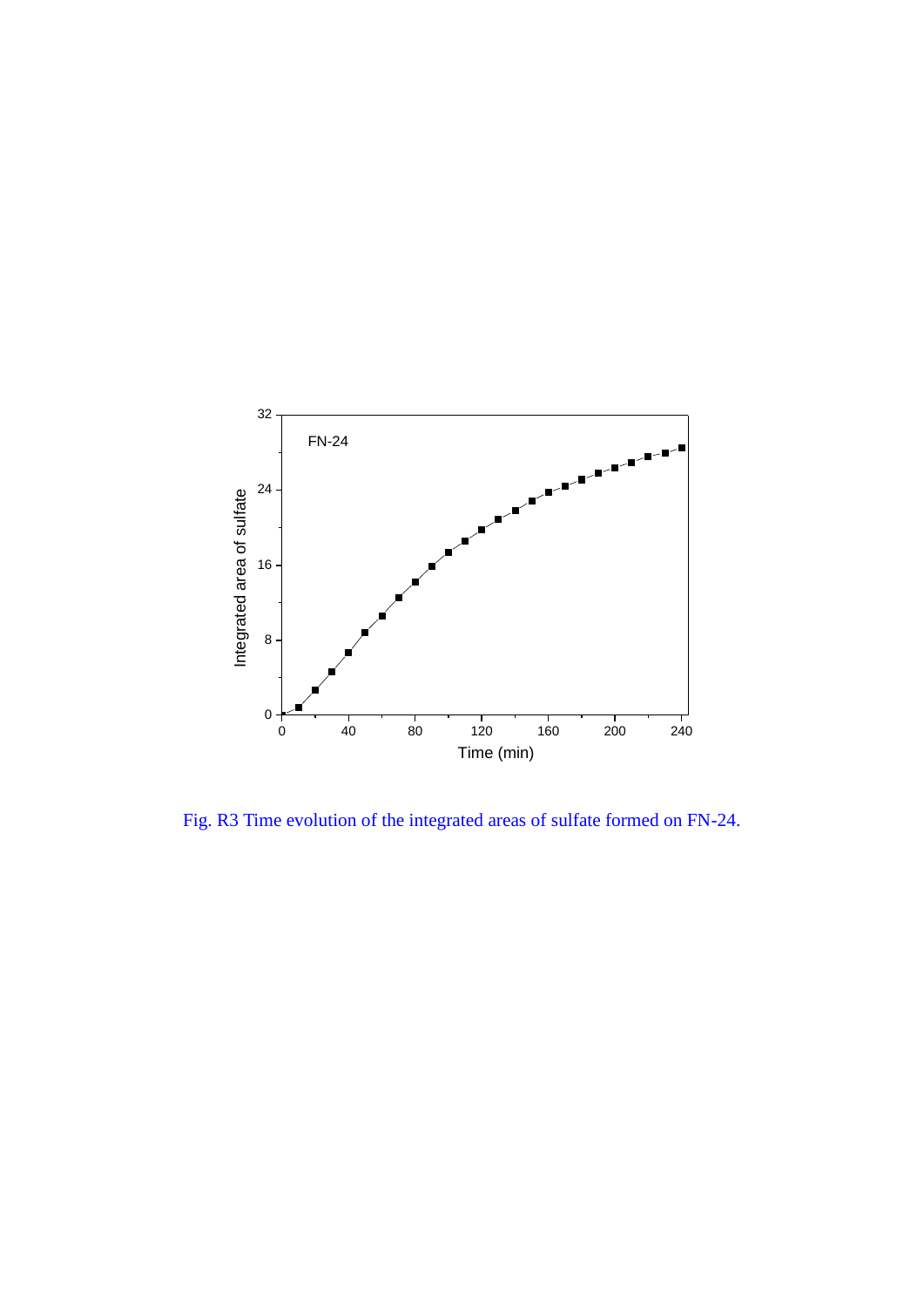

Fig. R4 loss of surface adsorbed water during purge process.